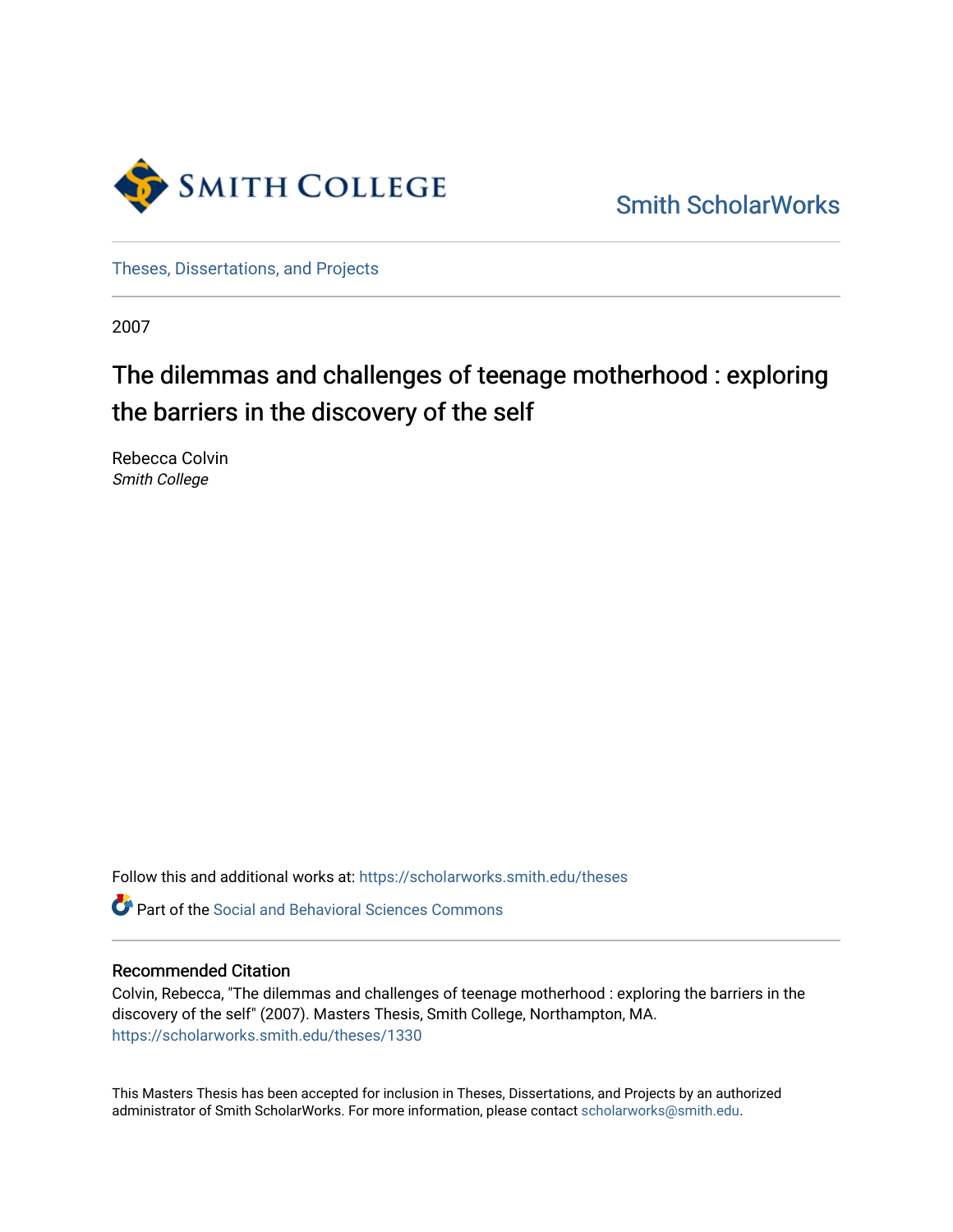Rebecca Colvin (Berkshire Children and Families, Child Care of the Berkshires, and The Helen Berube Teen Parent Program) The dilemmas and challenges of teenage motherhood: Exploring the barriers in the discovery of self

#### ABSTRACT

 The purpose of this study was to examine the barriers that may prevent adolescent mothers from accessing social support. For the purpose of this study, the barriers examined were depression and self-esteem. The sample consisted of 50 adolescent mothers who were participants in several social service agencies located in western Massachusetts. The participants completed the Rosenberg Self Esteem scale, the Brief Symptom inventory scale, and a brief form used to gather basic demographic information. Case workers indicated what kinds of social support services the adolescents were engaged in at their programs. Adolescent mothers who were involved in one formal support were more likely to be involved in other formal supports. Hypotheses for this study were not supported; neither depression nor self-esteem were related to accession of social support in this study.

 These findings have a direct connection to clinical practice and treatment planning with adolescent mothers. If we assume based on the findings from this study that lack of depression and high self esteem are related to having social supports than it is important for clinicians who work with adolescent mothers and their families to be aware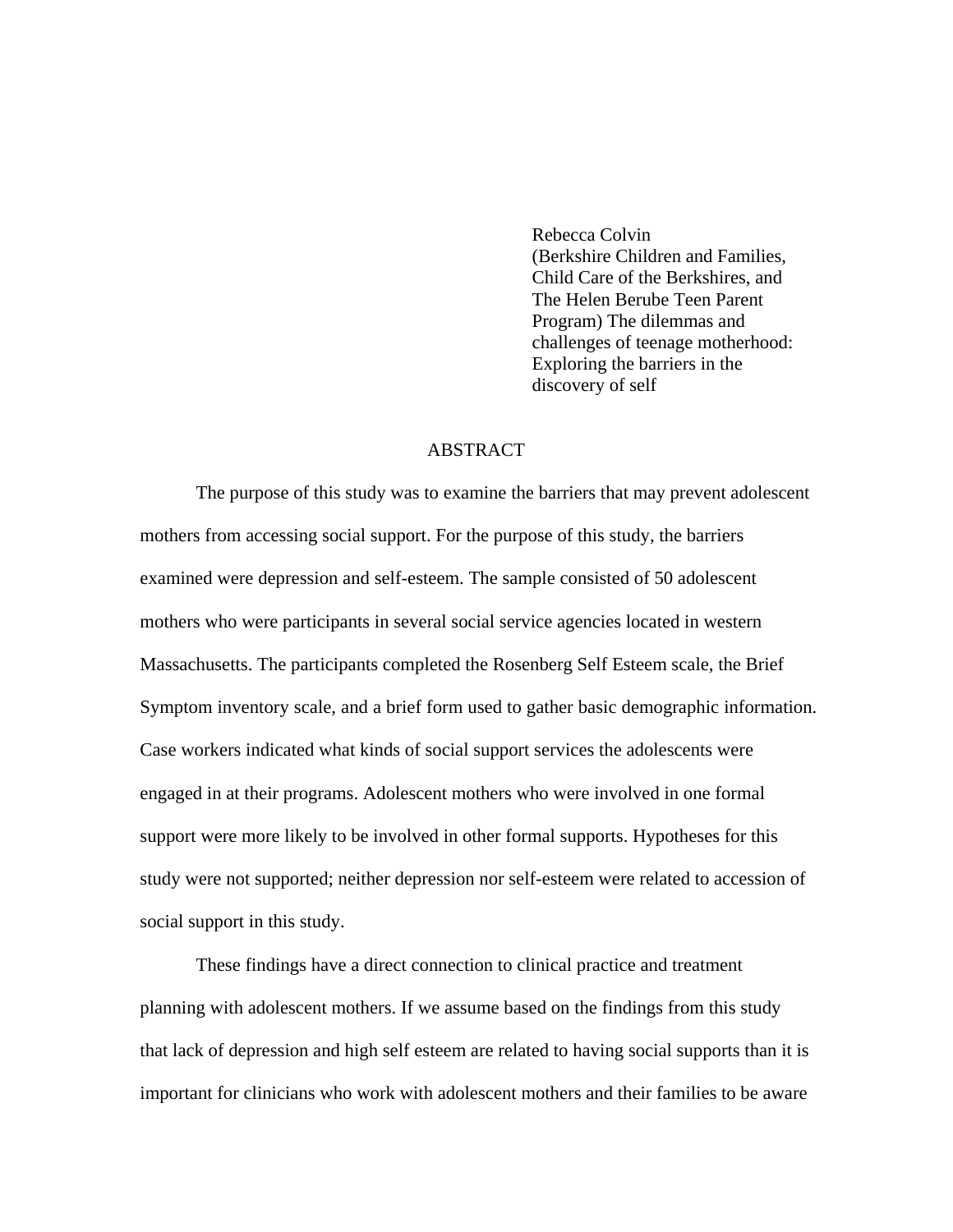of the ameliorating factor social supports provide to adolescent mothers and their children. Clinicians need to be aware of an adolescent mothers social support network because studies indicate that social support decreases depression and increases self esteem for adolescent mothers.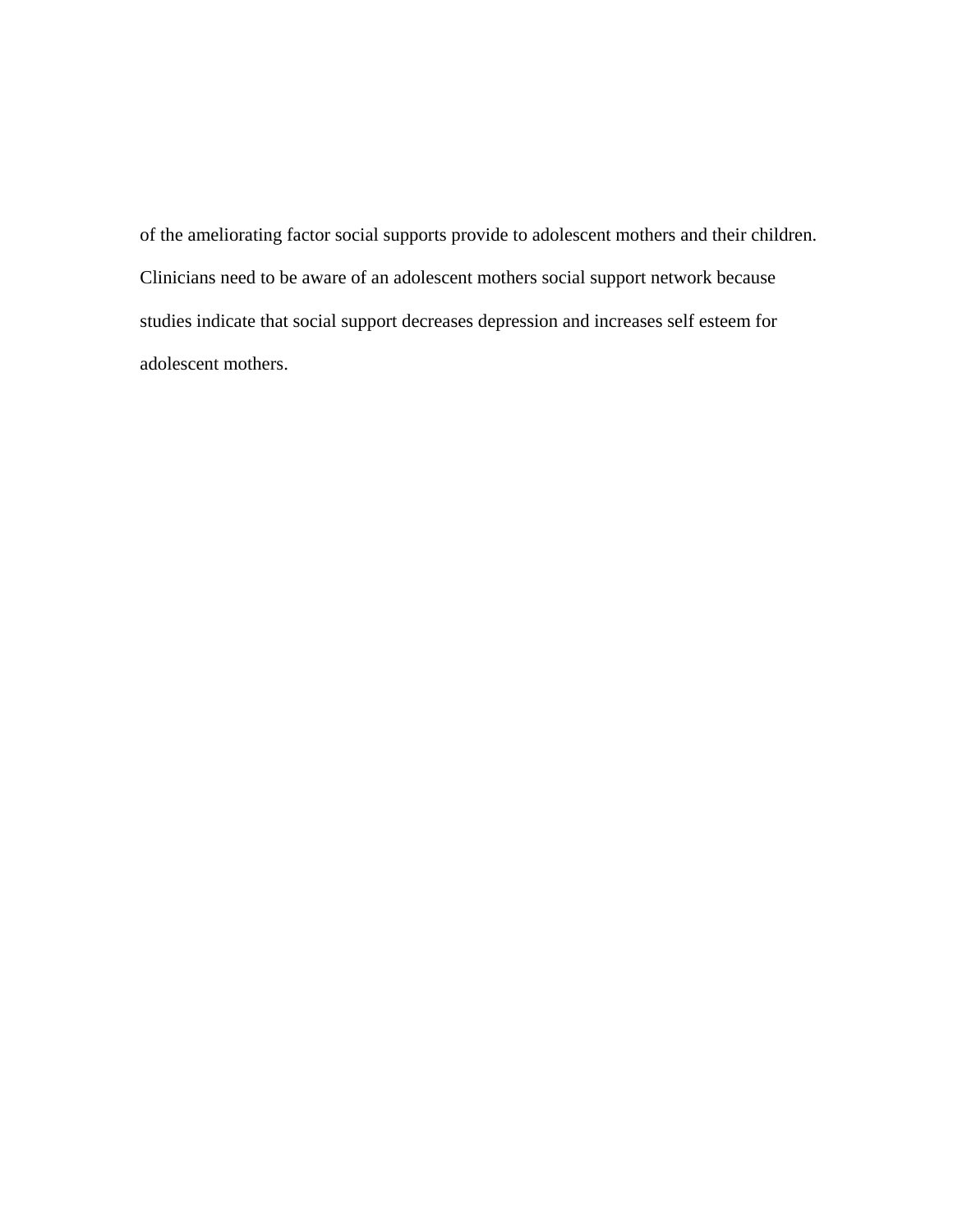# THE DILEMMAS AND CHALLENGES OF TEENAGE MOTHERHOOD: EXPLORING THE BARRIERS IN THE DISCOVERY OF THE SELF

A project based upon an independent investigation located in Berkshire Children and Families, Child Care of the Berkshires, The Helen Berube Teen Parent Program, submitted in partial fulfillment of the requirements for the degree of Master of Social Work

Rebecca Colvin

Smith College School for Social Work Northampton, Massachusetts 01063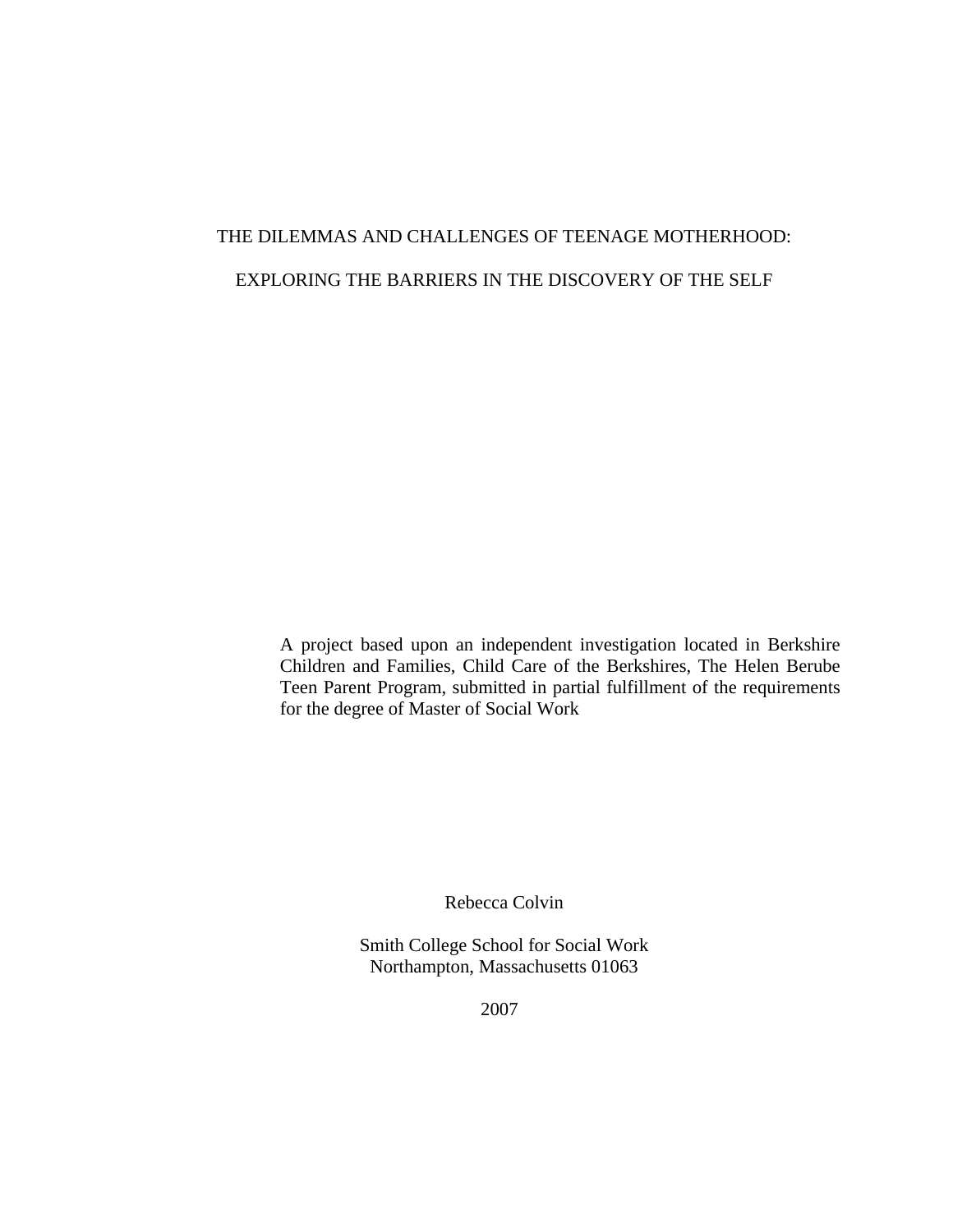## *ACKNOWLEDGEMENTS*

This thesis could not have been accomplished without the assistance of many people whose contributions are gratefully acknowledged.

I wish to thank all my friends and family for their ongoing support; listening endlessly to problems and stressors related to my thesis; and for asking me over and over again "I thought you finished that paper".

I wish to thank Dr. Marsha Kline Pruett, Ph.D., M.S.L. for her patience and support throughout the thesis process. I thank her for challenging me and allowing me to grow at my own pace in this process.

I thank Susan Guerrero for her endless hours of reading and editing my thesis; her ongoing support and positive encouragement which supported my growth in this long process.

I thank Marjorie Postal for her understanding and support with statistics.

I would like to thank all the young women who participated in this study; you are both inspiring and amazing. I also would like to thank Berkshire Children and Families, Child Care of the Berkshires, the Woman, Infant, and Children Program, and the Helen Berube Teen Parent Program for allowing me the opportunity to learn from the participants within your agencies.

Finally, I would like to thank Paul, my partner and my best friend for his endless support, his encouragement, and his sense of humor. You were and are my rock at Smith and in life. I thank you for telling me to "tie a knot and hang on" when I was at my lowest. Lastly, I thank you for sacrificing 27 months of your life so I could continue my education and accomplish my goals.

This thesis is dedicated in memory of Stephen Kelly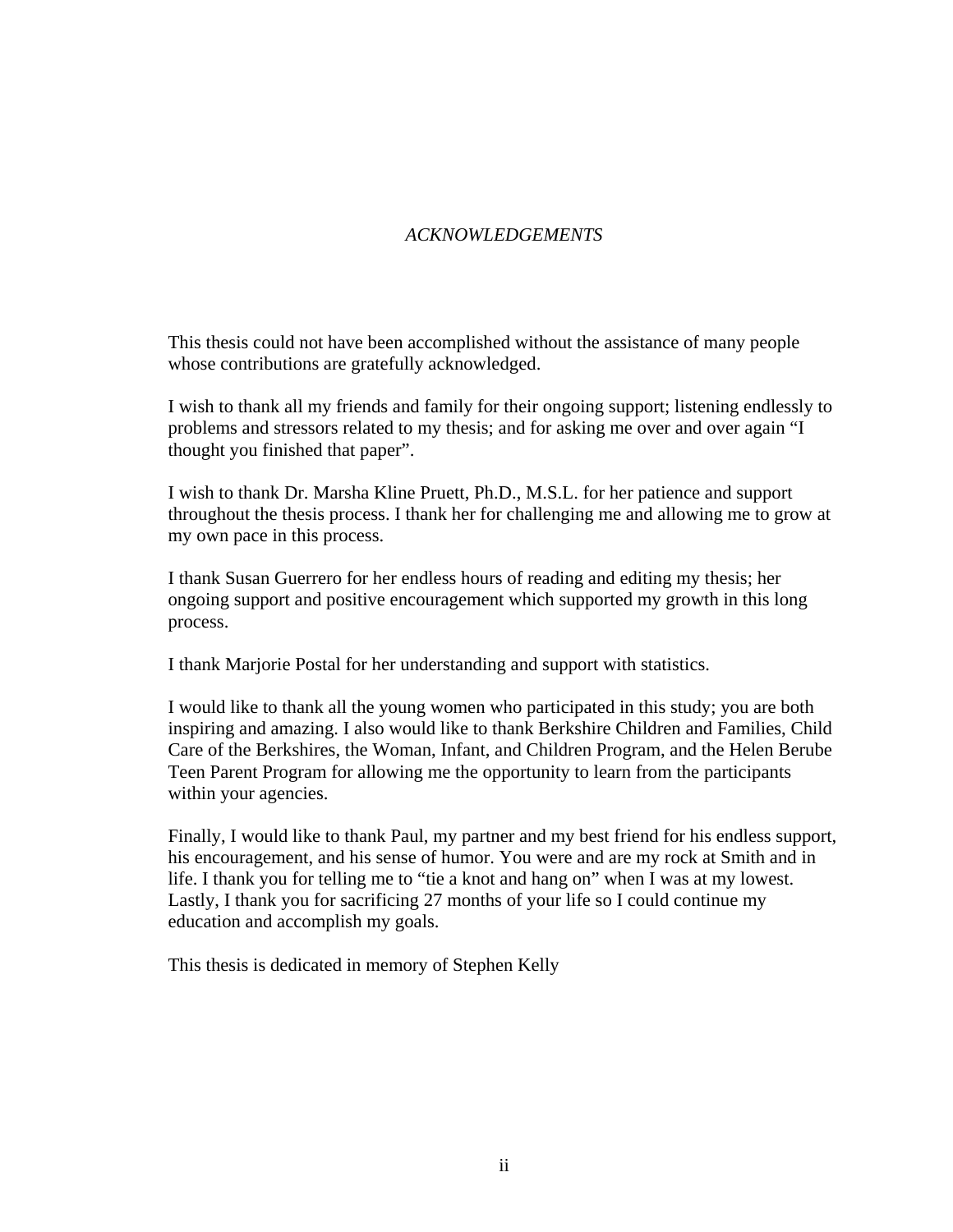# *TABLE OF CONTENTS*

|                   | $\mathbf{ii}$  |
|-------------------|----------------|
|                   | iii            |
|                   | iv             |
| <b>CHAPTER</b>    |                |
| I.                | $\mathbf{1}$   |
| $\mathbf{I}$      | $\overline{3}$ |
| III               | 24             |
| IV                | 34             |
| V                 | 49             |
|                   |                |
| <b>APPENDICES</b> |                |
|                   | 63             |
|                   | 65             |
|                   | 67             |
|                   | 68             |
|                   |                |
| Appendix F:       | 70<br>71       |
|                   | 72             |
|                   |                |

Appendix H: The Human Subject Committee Approval Letter…………………… 73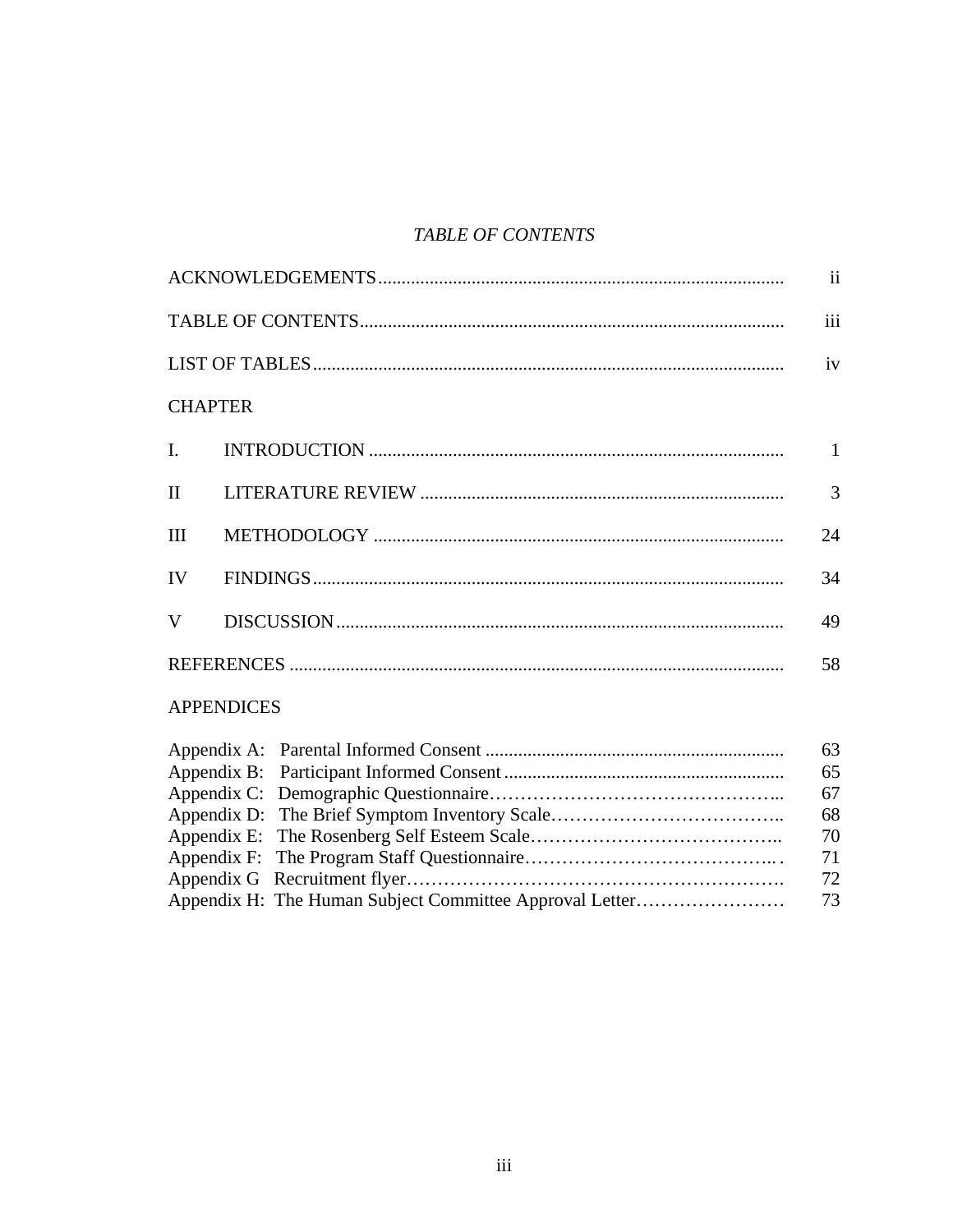## *LIST OF TABLES*

| Table |                                                                            |    |
|-------|----------------------------------------------------------------------------|----|
| 1.    |                                                                            | 35 |
| 2.    |                                                                            | 42 |
| 3.    |                                                                            | 43 |
| 4.    | Helpful supports that participants currently report not having access to   | 44 |
| 5.    |                                                                            | 45 |
| 6.    |                                                                            | 45 |
| 7.    | Correlations for Supports and Self-esteem from Program Staff Questionnaire | 46 |
| 8.    | Correlations for Supports and depression from Program Staff Questionnaire  | 47 |
| 9.    | Correlations for Supports from Program Staff Questionnaire                 | 48 |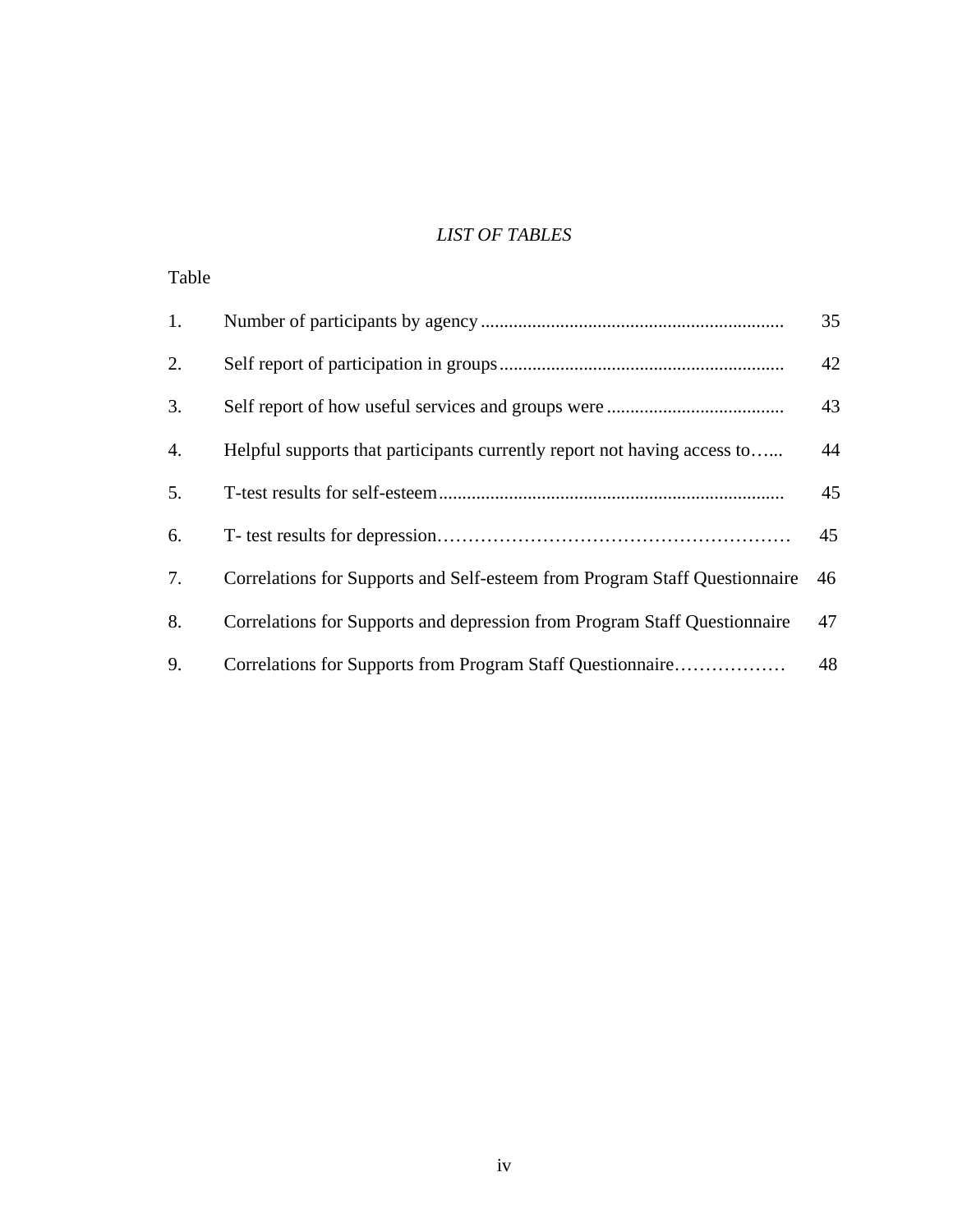#### CHAPTER I

#### INTRODUCTION

This study focuses on the relationship between depression and self-esteem and accessing social supports for adolescent mothers. The study explores two questions: does depression act as a barrier in accessing social support for adolescent mothers? Does poor self-esteem act as a barrier in accessing social support for adolescent mothers? It is important to understand how adolescent mothers can access support because according to Sommer and colleagues (1993), adolescent mothers have been found to be more depressed, to experience more stress in the parenting role, and to be less positive about being a parent compared with women who become mothers in their early twenties.

 The purpose of this study is to expand the current literature that exists on depression and self-esteem of adolescent mothers. Social support has been identified as an important factor during the transition to parenthood for adolescent mothers. In a study of adolescents one month after delivery, Dormire, Strauss, & Clarke (1989) found that participants with increased social support had increased their parenting skills. Parenting responsibilities ultimately place adolescent mothers in a more dependent position; they must rely on support from family, friends, and community resources. If depression and self-esteem are barriers to accessing the necessary social supports for adolescent mothers, current research might help us understand how that occurs and how to address it. By expanding the current literature, clinicians and social workers may be able to treat adolescent mothers more effectively.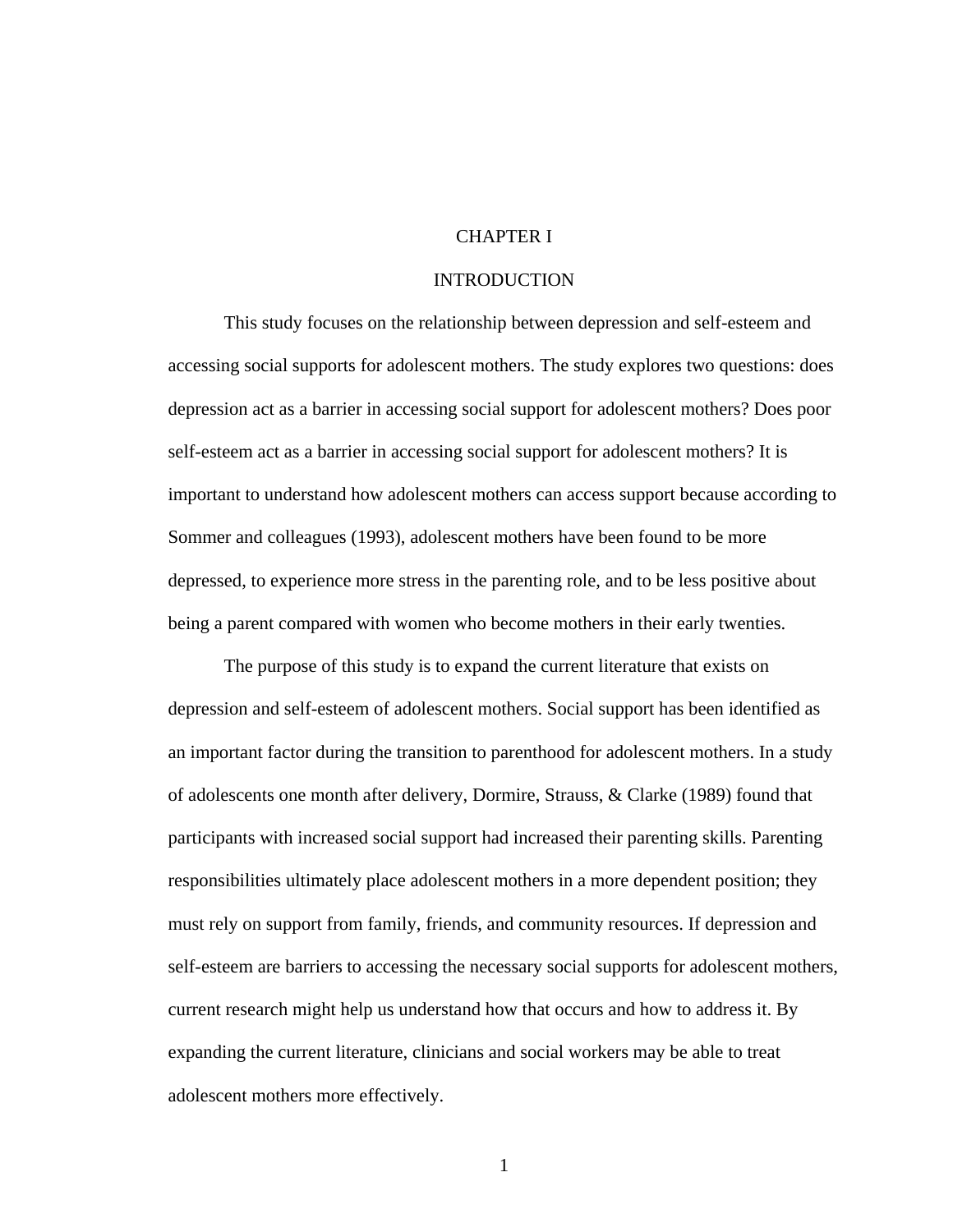There is plenty of literature that exists on adolescent mothers, social support, depression and self-esteem. There is research that discusses mental health and barriers to social support for adolescent mothers. The research on this subject is limited to the positive and negative outcomes of social support with adolescent mothers and their children and how different forms of support benefit or create conflict for adolescent mothers and their children. The following literature review focuses on research regarding adolescent mothers, depression, self-esteem, and social support.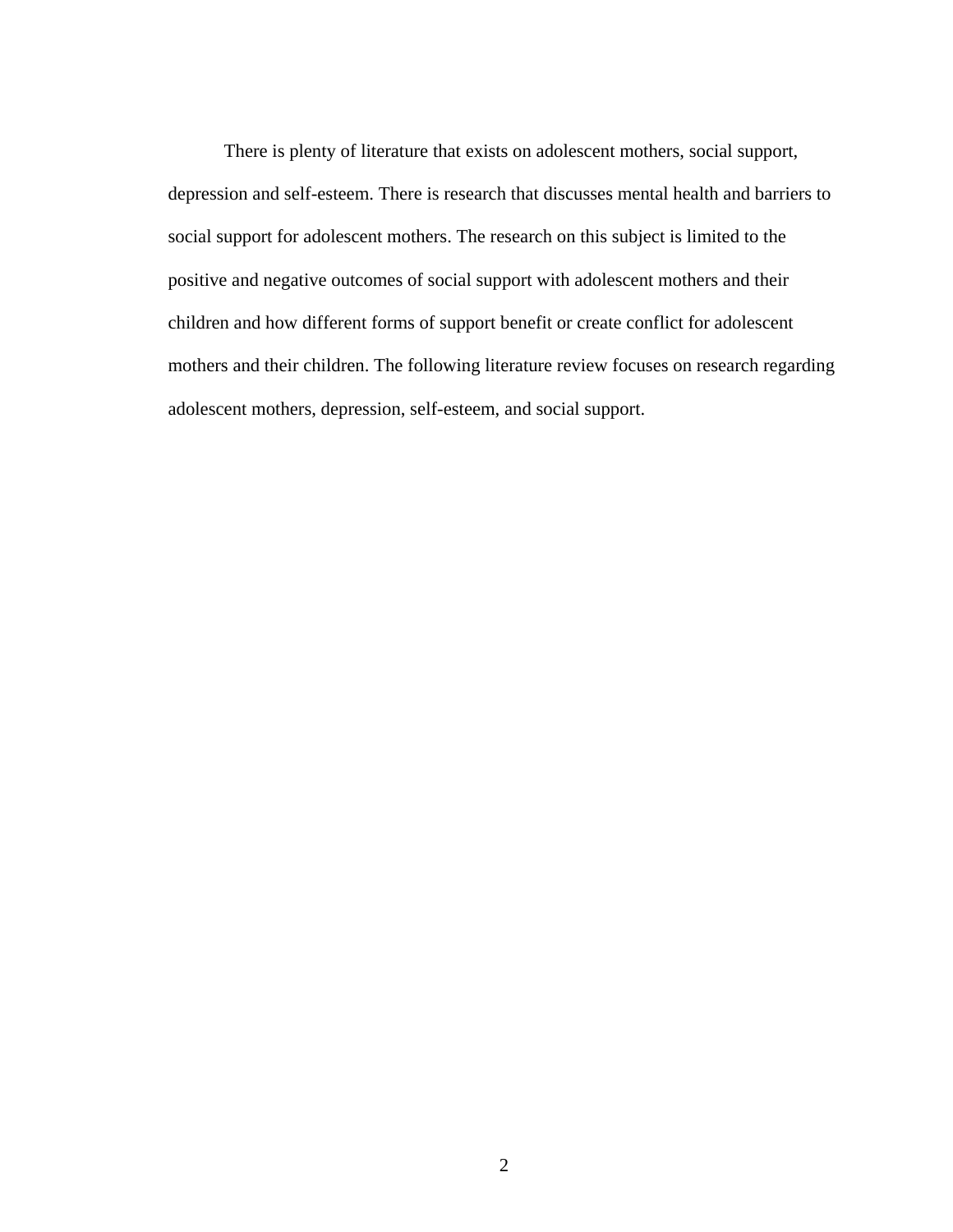#### CHAPTER II

#### LITERATURE REVIEW

Adolescent pregnancy is a common phenomenon that affects our society on many levels. Adolescent mothers and their children are at an increased risk for poverty, child abuse and neglect, mental health issues, and poor health outcomes. These risks are decreased when adolescent mothers and their children have the social support necessary to overcome obstacles and challenges faced on a daily basis. According to The National Organization on Adolescent Pregnancy, Parenting and Prevention, Inc.(www.noappp.org) there are 500,000 infants born to adolescent parents every year in the United States. Every 56 seconds an adolescent gives birth and the estimated cost of adolescent pregnancy yearly is 7 billion dollars. Adolescent pregnancy is costly due to the risks faced by adolescent parents and more than 3 million children. Carothers, Borkowski, Burke, Lefever, & Whitman (2005) assert that,

"Early childbearing affects adolescent mothers as well as their children. In addition to the obstacles adolescent mothers encounter- such as identity formation, struggle for autonomy, and puberty- adolescent mothers are often overwhelmed by their parenting responsibilities. Adolescent mothers must balance the responsibilities of parenthood with the need to continue their education, maintain financial security, and meet their infants' emotional and physical needs. (p. 263)"

#### *Depression*

## *Incidence and Prevalence*

Empirical explanations have been used to explain relationships between depression, social support, and self-esteem in relation to adolescent mothers. This review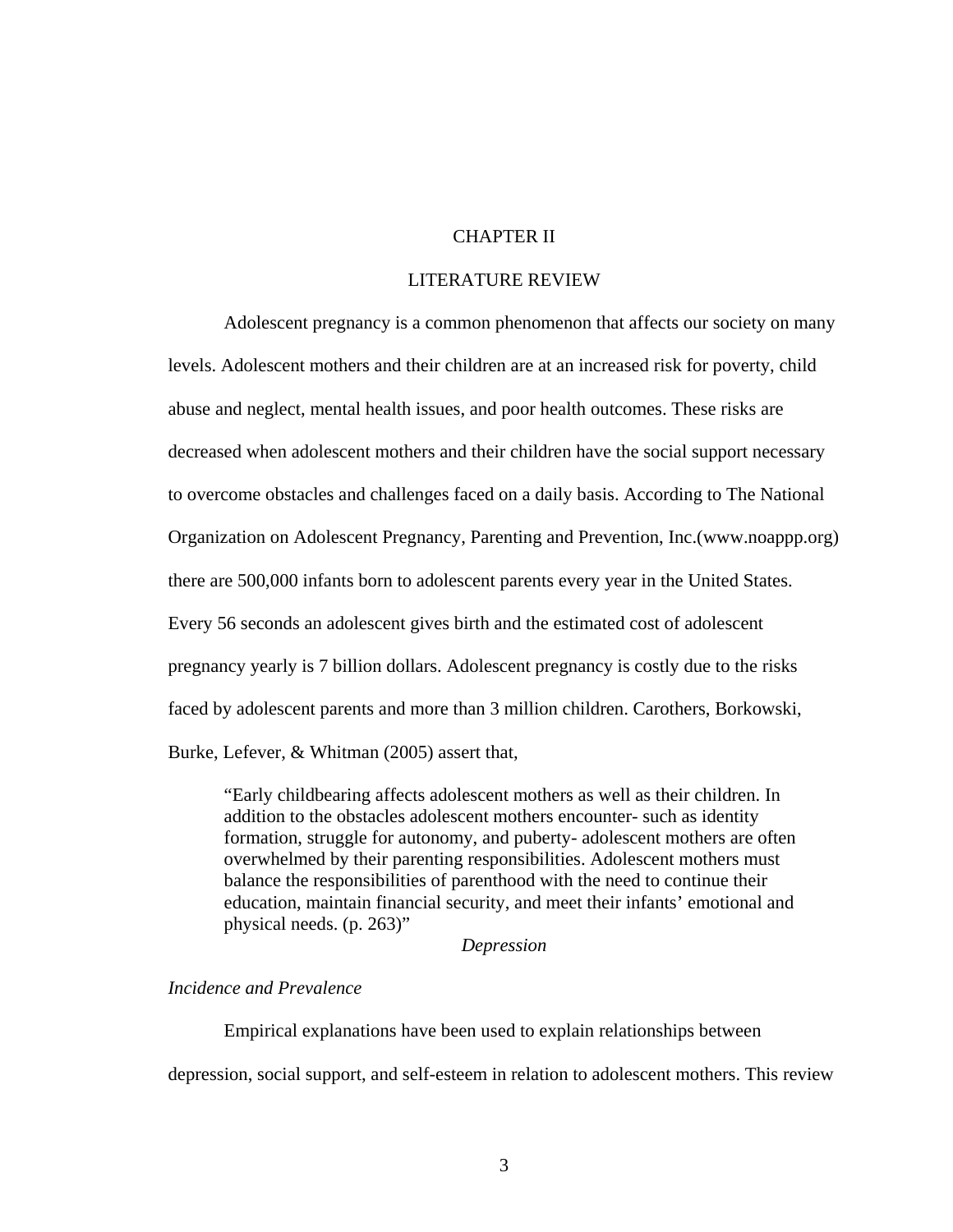begins with studies that discuss the prevalence and incidence of depression with adolescent mothers, and goes on to discuss stressors that contribute to their depression, self-esteem in relation to parenting, positive and negative aspects of social support, the developmental process of adolescence, and the effects of maternal depression on infants and children.

Given the stresses faced by these adolescent mothers as described above, it is not surprising that depression is a concern. Depression is defined by the Diagnostic and Statistical Manual of Mental Disorders (2002) as an individual who feels a profound and constant sense of hopelessness, despair, guilt, worthlessness, and helplessness. In adolescents, this mood may present as irritable. According to the Diagnostic and Statistical Manual of Mental Disorders (2002) women are at a significantly greater risk than men to develop Major Depressive Episodes. Another form of depression to consider is not as severe as a major depressive episode but is considered a mood disorder. Dysthymic disorder is defined by the Diagnostic and Statistical Manual of Mental Disorders (2002) as a depressed mood lasting longer than two years. Adolescents who present with Dysthimia are noted to have low self-esteem and poor social skills.

 When researching depression in adolescent mothers it is important to explore postpartum depression. Postpartum depression is a complex mix of physical, emotional, and behavioral changes that occur after giving birth that are attributed to the chemical, social, and psychological changes associated with having a baby. According to the Diagnostic and Statistical Manual of Mental Disorders (2002) about 50%-75% of new mothers experience the "baby blues". After delivery 59% of adolescent mothers of 1-3 year olds met criteria for adult depression (Colletta & Lee, 1983).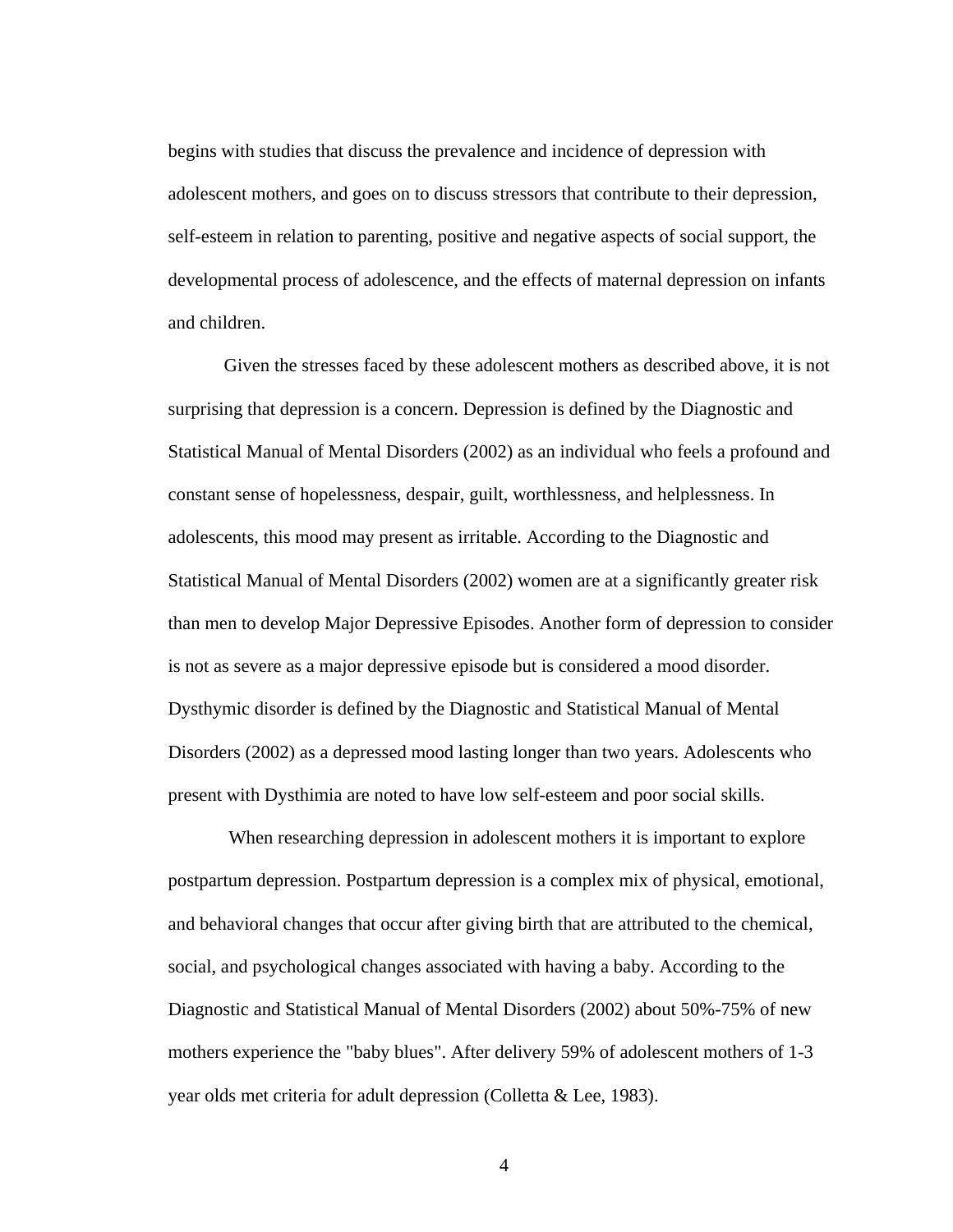Several studies have measured the prevalence of depressive symptoms in adolescent mothers (Schmidt, Wiemann, Rickert & Smith, 2006; Deal and Holt, 1998; Hudson, Elek, & Campbell-Grossman, 2000; Clemmens, 2002). These researches have concluded depressive symptoms among adolescent and first time mothers were prevalent. Statistics indicate that 50 % of adolescent mothers experience moderate to severe depressive (MSD) symptoms during the first year postpartum (Schmidt et al.,2006). Postpartum depression at times may lead to major depression. According to Colletta & Lee (1983) 59% of adolescent mothers of 1-3 year olds met criteria for adult depression. In conclusion, studies have indicated that depression is prevalent among adolescent mothers and depression may continue past the postpartum phase of motherhood.

 While the studies mentioned above found adolescent mothers to have depressive symptoms, Troutman and Cutrona (1990) found that despite the relatively high prevalence of clinical depression among adolescent mothers in this study, no statistically significant differences between the childbearing and non-childbearing samples were found for rates of either major or minor depression. The study concludes that adolescents in general have high prevalence of clinical depression but found that adolescent mothers are not at an increased risk for depression (Troutman & Cutrona, 1990).

In trying to explain why adolescent mothers may be at risk for depression, one theory suggests that adolescent mothers experience multiple changes to their bodies, which increases their risk for depression. Adolescent pregnancy deviates from the normal course of development. Because of this, adolescent mothers face two monumental physiological processes simultaneously- their physical transformation of puberty and the changes of gestation (Trad, 1995). Because of the physiological changes associated with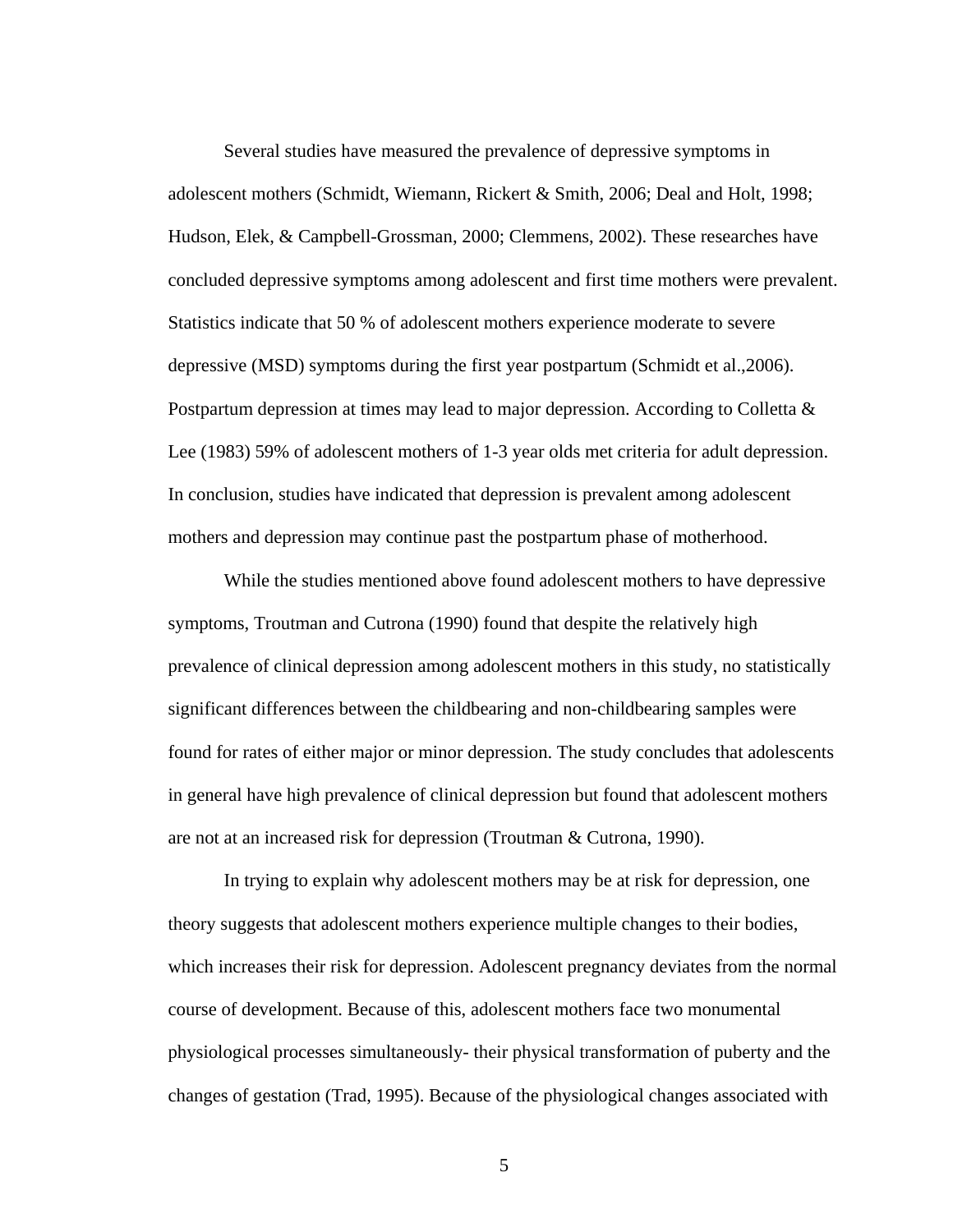adolescent pregnancy, adolescent mothers may be at a higher risk for postpartum depression.

#### *Role of Stressors*

There is much literature that explores possible contributions to depression, including psychosocial stressors. Several studies indicate that there is a positive relationship between psychosocial stressors and depression (Barnet, Joffe, Duggan, Wilson, & Repke, 1996; Prodromidis, Margarita, Abrams, & Sonya, 1994; Pianta & Egeland, 1994). One study indicated a bidirectional relationship, between psychosocial stressors and depression meaning depressive symptoms themselves play a role in the generation of stressful events and stressful life events may predict depression (Pianta &Egeland, 1994). Prodromidis et.al.(1994) indicated that depressed mothers consistently reported more problems in most areas of psychosocial functioning. Additionally, the best predictors of maternal depression were mental health status, family relations, and social skills.

Some studies found stress to increase after the birth of the child (Barnet et. al., 1996; Panzarine, 1984). Panzarine (1984) examined perceived stressors, coping strategies, and perceived social supports in a group of 43 adolescent mothers during puerperium. Findings for perceived stressors and coping indicate the mothers expressed concern about their interactions with the baby, the baby's health, and when alone- not being able to stop the baby from crying (Panzarine, 1984). In a study conducted by Barnet et al. (1996), the adolescents studied had high stress levels, which had increased from prenatal to postpartum period, and were positively associated with depressive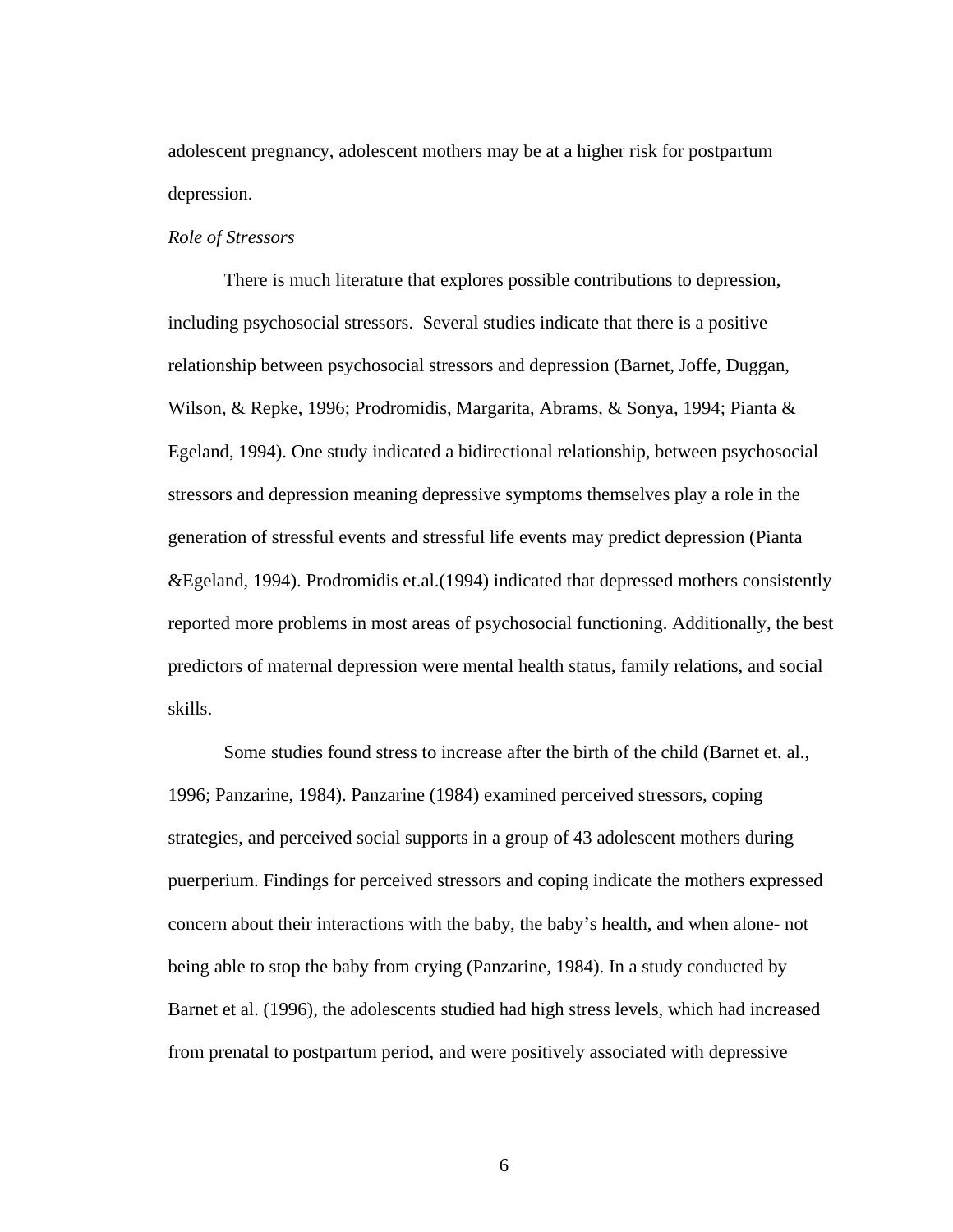symptoms. In conclusion, studies indicate that stressors increase after the birth of the baby and increased depression is associated with high levels of stress.

Some studies found stress to be increased by lower levels of marital or relationship satisfaction (Gelfand, Teti, & Fox, 1992; Panzarine, Slater, & Sharps, 1995). According to Panzarine et.al. (1995) Twenty-six mothers had reported worry about their relationship with the father of the baby. They expressed relationship and communication concerns. Some mothers were sensitive to criticism about baby care and were upset that the father of baby was inconsiderate with the time constraints in caring for the baby. In another study conducted by Gelfand et. al. (1992) parenting stress was compared among depressed and non-depressed mothers of infants. They found that depressed mothers had lower levels of marital harmony and social support, greater numbers of everyday problems, and more intense parenting stress. Overall, these findings indicate that adolescent mothers face increased psychosocial stressors, which may contribute to high stress levels, which has been positively associated with depressive symptoms. *Impact of Depression on Infants and Children* 

When adolescent mothers suffer from depression their children are at risk for emotional, psychological, and physical developmental delays ( Field et.al., 2000; Rhule, McMahon, Speiker, & Munson, 2006). Field et. al. (2000) concluded that infants of mothers with depressive symptoms showed developmental delays, if depressive symptoms persisted over the first six months of the infant's life. The infants presented with inferior Brazleton scores, flat affect, immature sleep patterns, and growth delays were seen at three months with head circumference and length. A study conducted by Martinez, Malphurs, Field, & Pickens (1996) concluded that depressed mothers showed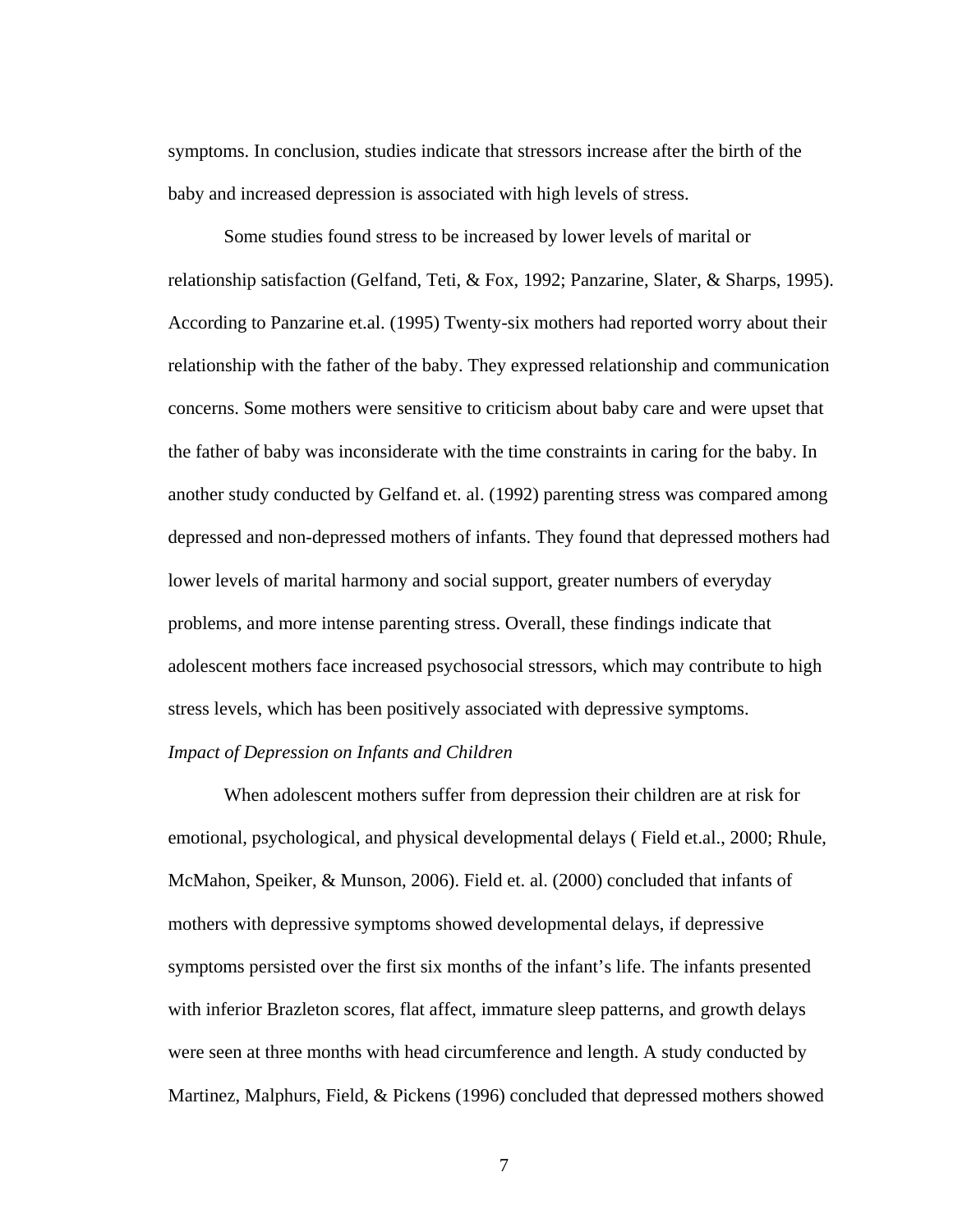less facial features, game playing, physical activity, and vocalizations with their infants. A study conducted by Ruttenberg, Finello, & Cordeiro (1997) disagreed with previous results regarding depressed mothers and risks to infants. Results from their study found no difference between depressed mothers' and non-depressed mothers' interaction with their infants.

In an article review, Panzarine (1988) noted that adolescent mothers are less sensitive in their responses to the interaction cues of their children, and are more likely to use physical rather than verbal exchanges with their children. Panzarine notes that these deficits can have a negative impact on a child's development. She also noted that empirical evidence supports findings that adolescent mothers' interactions with their infants may set the stage for the infants' developmental delays in cognitive, language, and maybe social development. Similarly Gelfand et al. (1992) found that increased stress in depressed mothers with higher levels of parenting stress behaved less optimally, scoring lower on scales of sensitivity, warmth, animation, and engagement with their infants, and more often expressing anger versus the depressed mothers who reported less parental stress. They were judged independently to be more competent, warm, and sensitive when interacting with their infants.

Despite difficulties experienced by children of adolescent mothers some children show resilience in spite of their mothers' vulnerabilities. In a longitudinal study conducted by Rhule et.al. (2006) 100 children born to adolescent mothers were followed and the study examined the prediction of positive behavioral, social, and academic adjustment at grade three. Individualized testing and parent and teacher ratings were used to measure adjustment outcomes. Results demonstrated that children of adolescent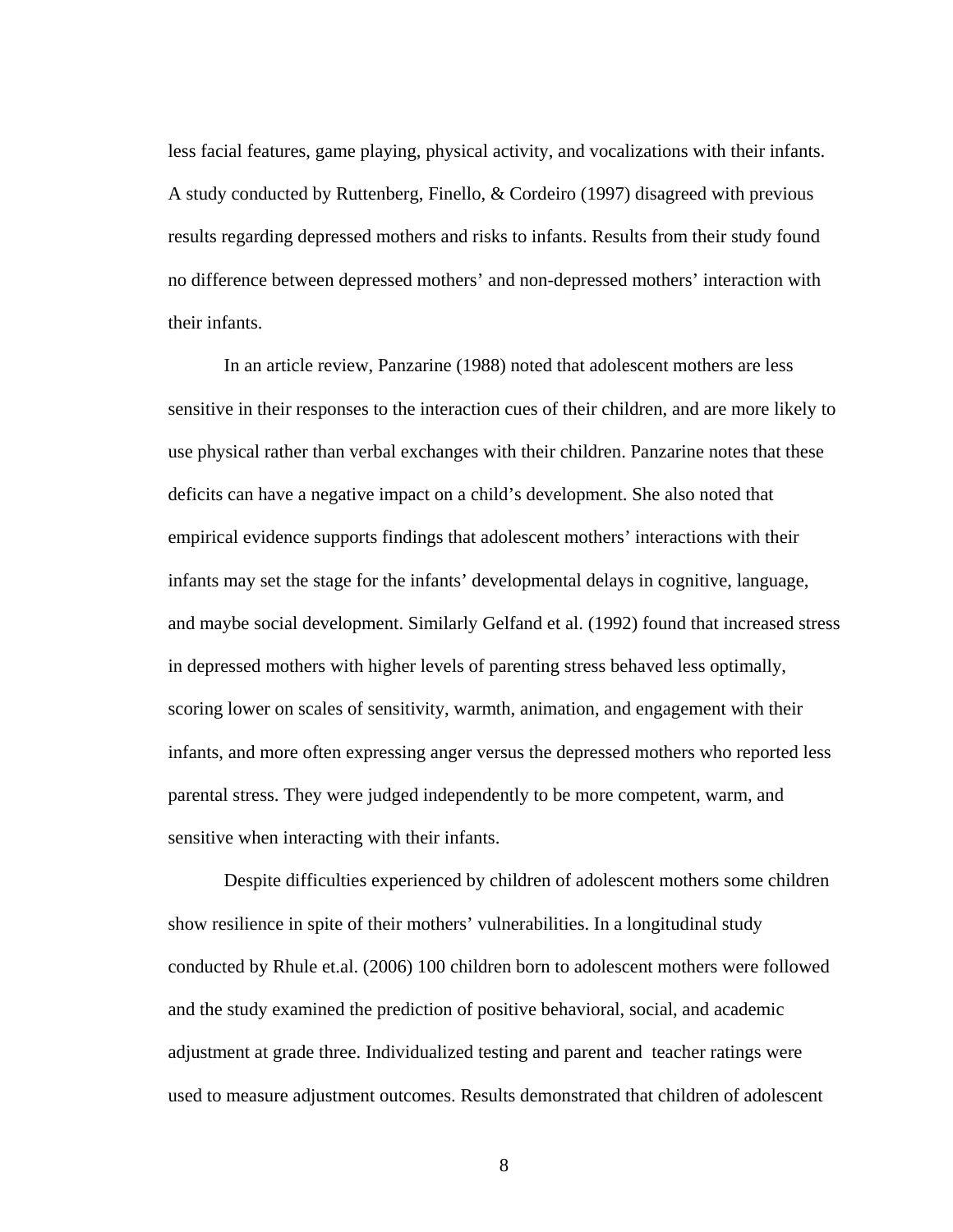mothers showed considerable resilience, in that 89% of children were positively adjusted in at least one domain of functioning despite their at-risk status.

#### *Social Supports*

Given the increased psychosocial stressors and increased risk of depression faced by adolescent mothers and their children, it is vital that ameliorating factors are understood to support adolescent mothers and their children. One of the factors most researched is social support. This study adopts Cohen, Underwood, & Gottliebs' (2000) definition of social support. They describe two supportive functions that comprise social support. The first function is instrumental support, which is comprised of tangible support, practical support, behavioral assistance, and material aid. The second function is informational support, which is comprised of advice, guidance, appraisal support, cognitive guidance, and problem solving.

#### *When should social supports begin?*

When examining different forms of support it is important to examine when interventions and support should begin. According to a study conducted by Honig and Morin (2001), home visits prior to infant birth made a significant difference in preventing child abuse and neglect. Services beginning prior to an infant's birth for high-risk adolescent mothers proved to be a protective factor against abuse/neglect. The longitudinal follow-up of high-risk parents showed that participation in a two-year home visitation program significantly reduced rates of confirmed child abuse and neglect, confirmed abuse rates were compared with program dropouts (Honig & Morin, 2001). Several studies indicate that support perinatally will increase positive maternal outcomes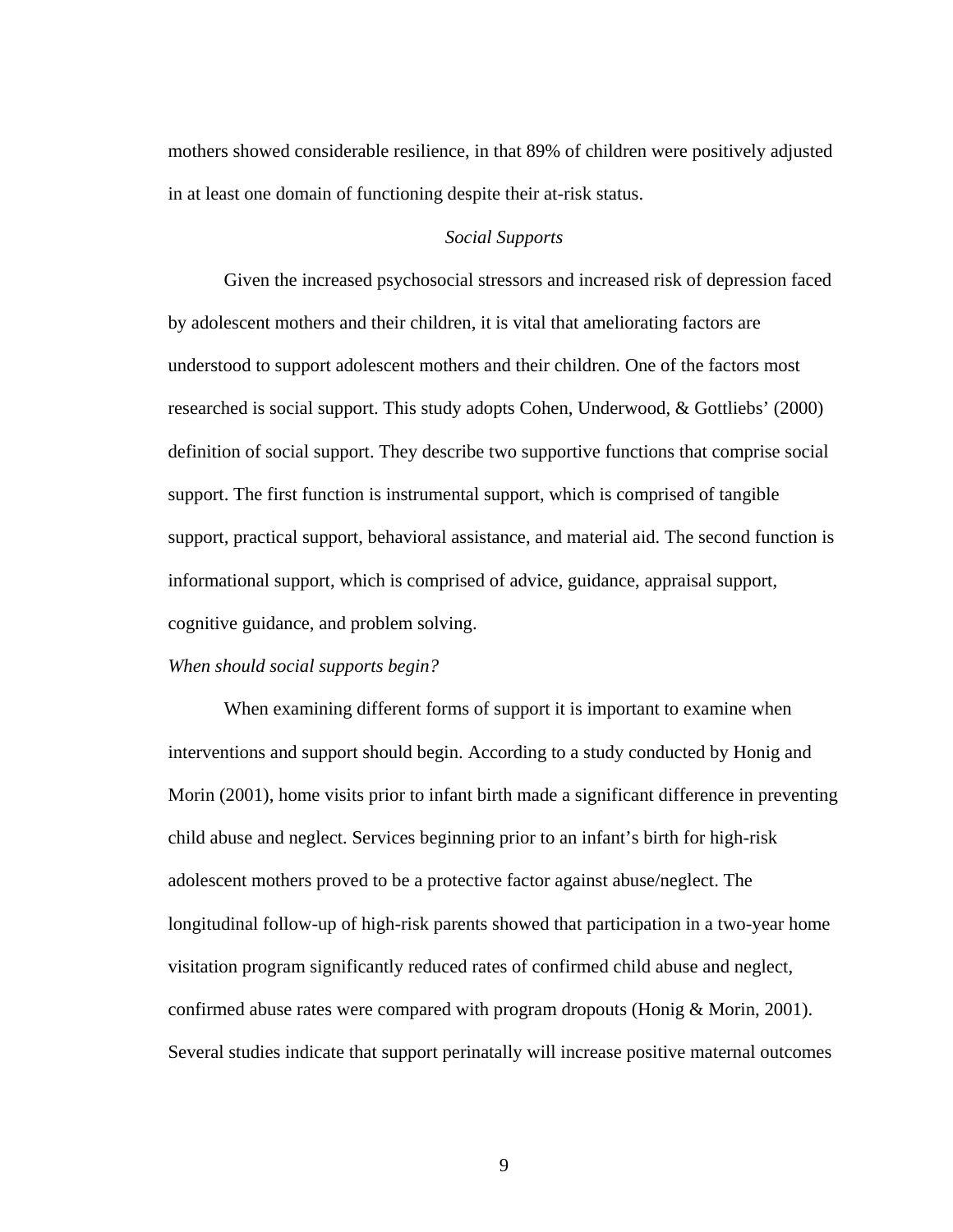(Koniak-Griffin et al., 2002; Koniak-Griffin et al., 2003; Nguyen, Carson, Parris, & Place, 2003; Collins, Schetter, Lobel, and Scrimshaw, 1993; Honig & Morin, 2001).

Adolescent mothers and their children benefit from instrumental and informational social support. Perinatally support will increase positive maternal outcomes (Koniak-Griffin et al., 2002; Koniak-Griffin et al., 2003; Nguyen et.al., 2003; Collins et.al., 1993). Collins et.al. (1993) concluded women who received more prenatal support experienced better progress in labor and delivered babies who appeared healthier five minutes after birth, as indicated by their Apgar rating. Koniak-Griffin et. al. (2002) found that home visitation produced healthy outcomes for children of adolescent mothers; infant hospitalizations were substantially reduced and immunization rates increased while participating in an early intervention program of intense home visitation. Nguyen et al. (2003) also found positive birth outcomes of Hispanic adolescent mothers and their infants. Adolescents in the control group had a higher percentage of premature births versus the intervention group who delivered at full term. Apgar scores were similar for both groups and no birth defects were reported for either group. In each of these studies when social support was present, adolescent mothers and children are at a decreased risk to their health and well-being.

#### *Instrumental Support*

Ongoing instrumental support is essential to the development and safety of children of adolescent mothers. Adolescent mothers have limited understanding of child development, high stress levels, low availability of social support and mediocre parenting attitudes and behaviors (Culp, Culp, Blankemeyer, & Passmark, 1998). Culp et al. (1998) concluded after six months of intervention the mothers significantly improved their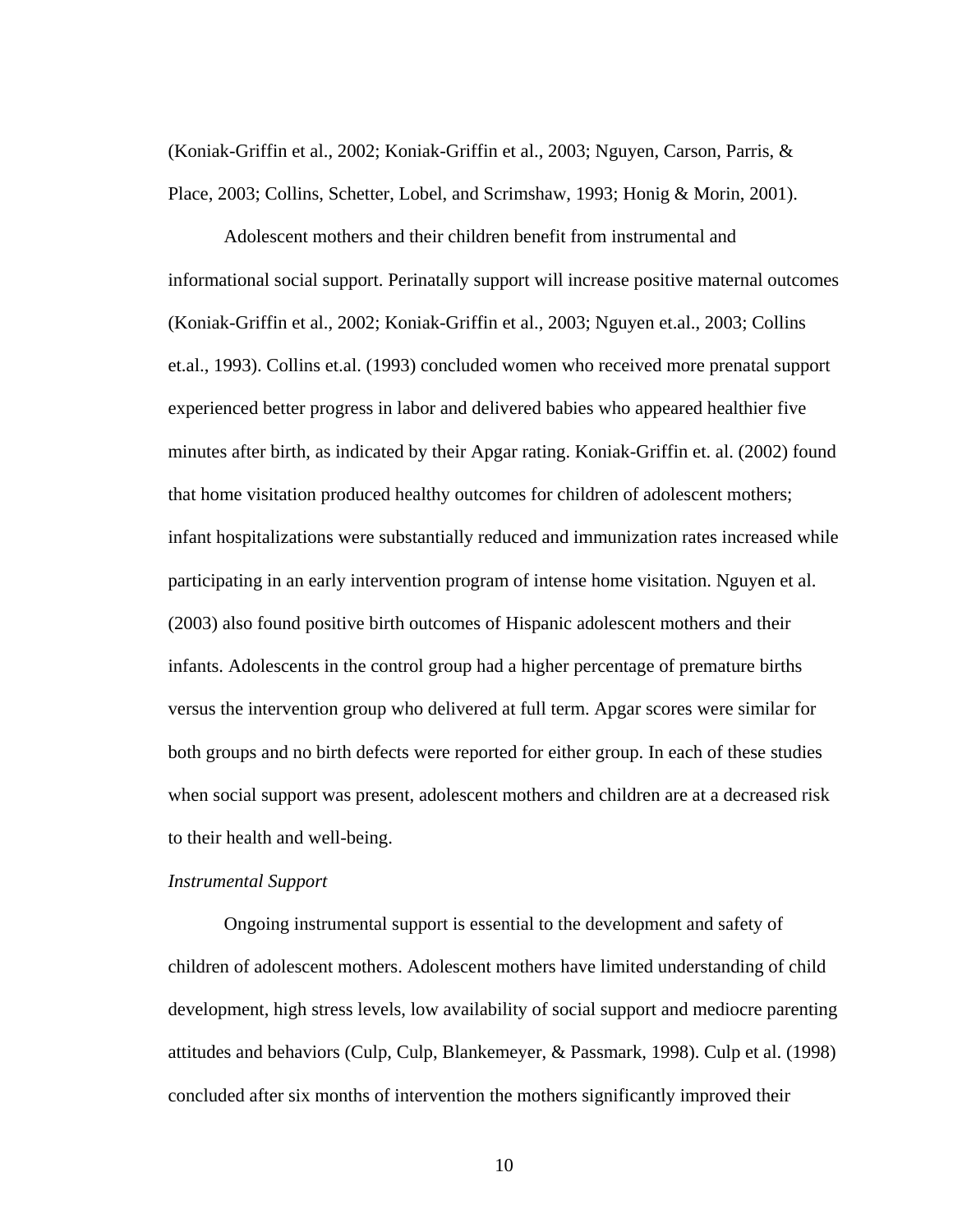knowledge of infant development, empathic responsiveness. Stevens-Simon, Nelligan, & Kelly (2001) concluded the opposite in that intensive home visitation did not alter child maltreatment or maternal life course development. When mothers have the informational support necessary to parent their parenting skills improved.

In a study conducted by Stern and Alverez (1992) which compared pregnant adolescents, parenting adolescents, and non-pregnant adolescents on knowledge of child development and attitudes toward caretaking a sample of 39 adolescent mothers, 45 pregnant adolescent, and 45 adolescent girls participated in this study. The pregnant, parenting, and non-pregnant adolescent groups examined in the study were found to differ in their knowledge of child development. Adolescent parents are known to have less child development information, but when compared to non-pregnant adolescents, they were more realistic in their developmental milestone expectations. Pregnant and parenting adolescents were within norms for most of the milestones whereas nonpregnant adolescents underestimate the capabilities of infants (Stern & Alverez, 1992). Results indicate that compared with non-pregnant adolescents adolescent mothers have some child development knowledge but overall studies have concluded that adolescent mothers have limited child development knowledge, which puts children at risk (Culp et.al., 1998; Stern & Alverez, 1992).

Studies conducted by Flynn (1999) and Mann, Pearl, and Behle (2004) indicate a positive affect on parental knowledge and child health when adolescent mothers are participating and receiving ongoing instrumental support identified as groups or home visitation. In a short-term study conducted by Mann et.al. (2004) sample consisted of 42 pregnant and parenting adolescents ages 13-20 and adults who began parenting as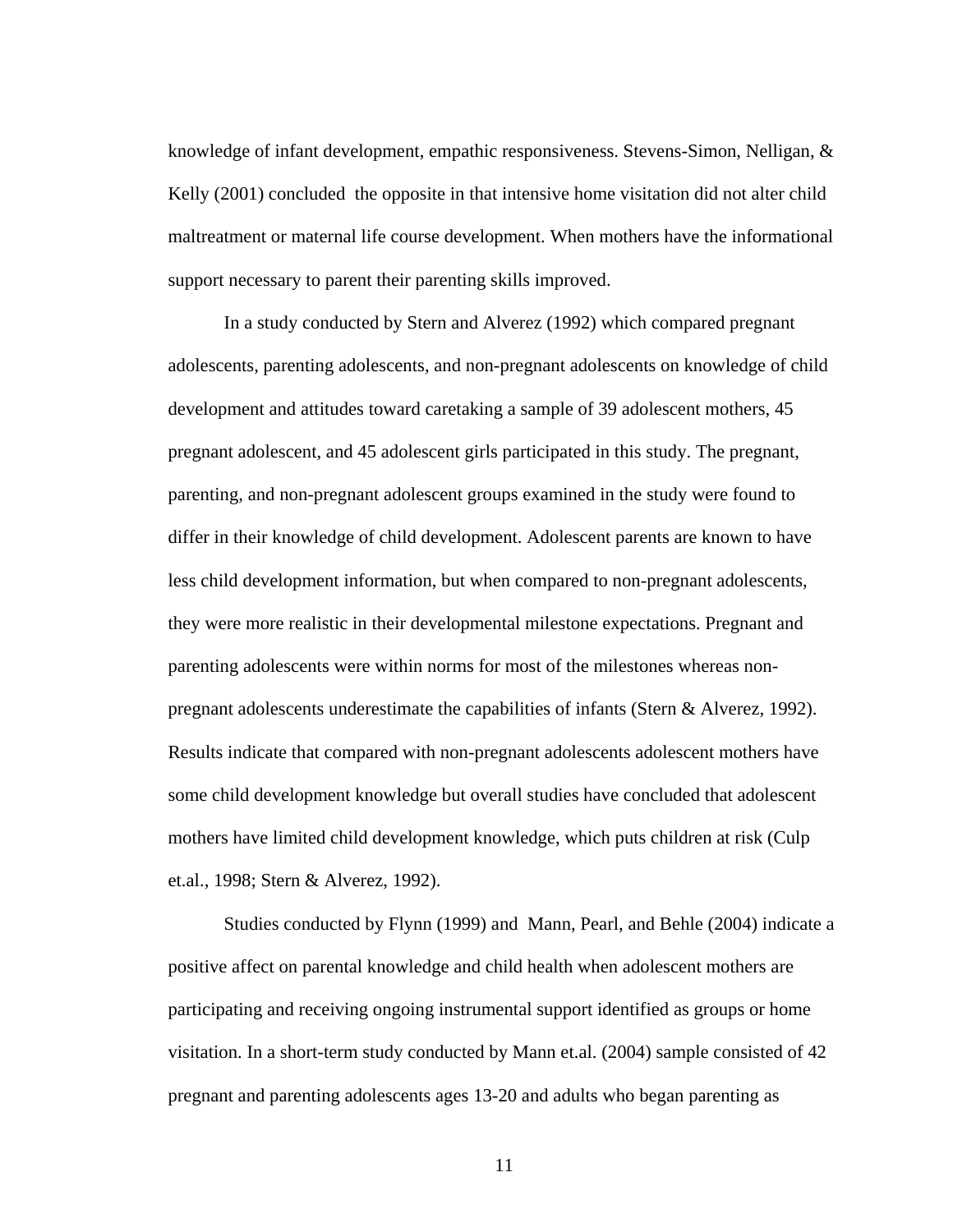adolescents. Mann et.al. (2004) measured changes in knowledge and attitude following participation in the classes. The PAAT items, which assess parental knowledge, were grouped into five subscales- creativity, frustration, control, play, and teaching-learning. Second form of measurement was the AAPI, which assess participants' attitudes. It consists of four subscales: parental expectations for the child, parental empathy for child's needs, parental value of physical punishment, and parent child role reversal. Gains in knowledge were modest ( Mann et.al., 2004). Comparison of pre and posttest scores using paired sample t-tests indicated statistically significant improvement in six of the nine areas of knowledge and attitudes; creativity, frustration, control, play, teaching and learning and parental expectations for the child and parental value of physical punishment (Mann et.al., 2004).

Flynn (1999) conducted a one-group pretest posttest intervention study that sought to analyze the efficacy of a program designed to improve infant outcomes through the enhancement of health practices and parenting skills. This sample consisted of 137 low income, pregnant and parenting adolescent mothers from an urban area who were screened positive for risk of child maltreatment. Findings indicate favorable outcomes among program participants. Neonatal and postnatal mortality were zero. The percentage of low birth weight infants within the sample was markedly lower than that of local or national percentages among adolescents. The incidence of child abuse and neglect was much lower compared with adolescents nationwide. Age appropriate immunizations were above local and national urban averages. To sum up, findings indicate that adolescent mothers and their children are at a decreased risk when adolescent mothers are participating in ongoing instrumental support of interventions.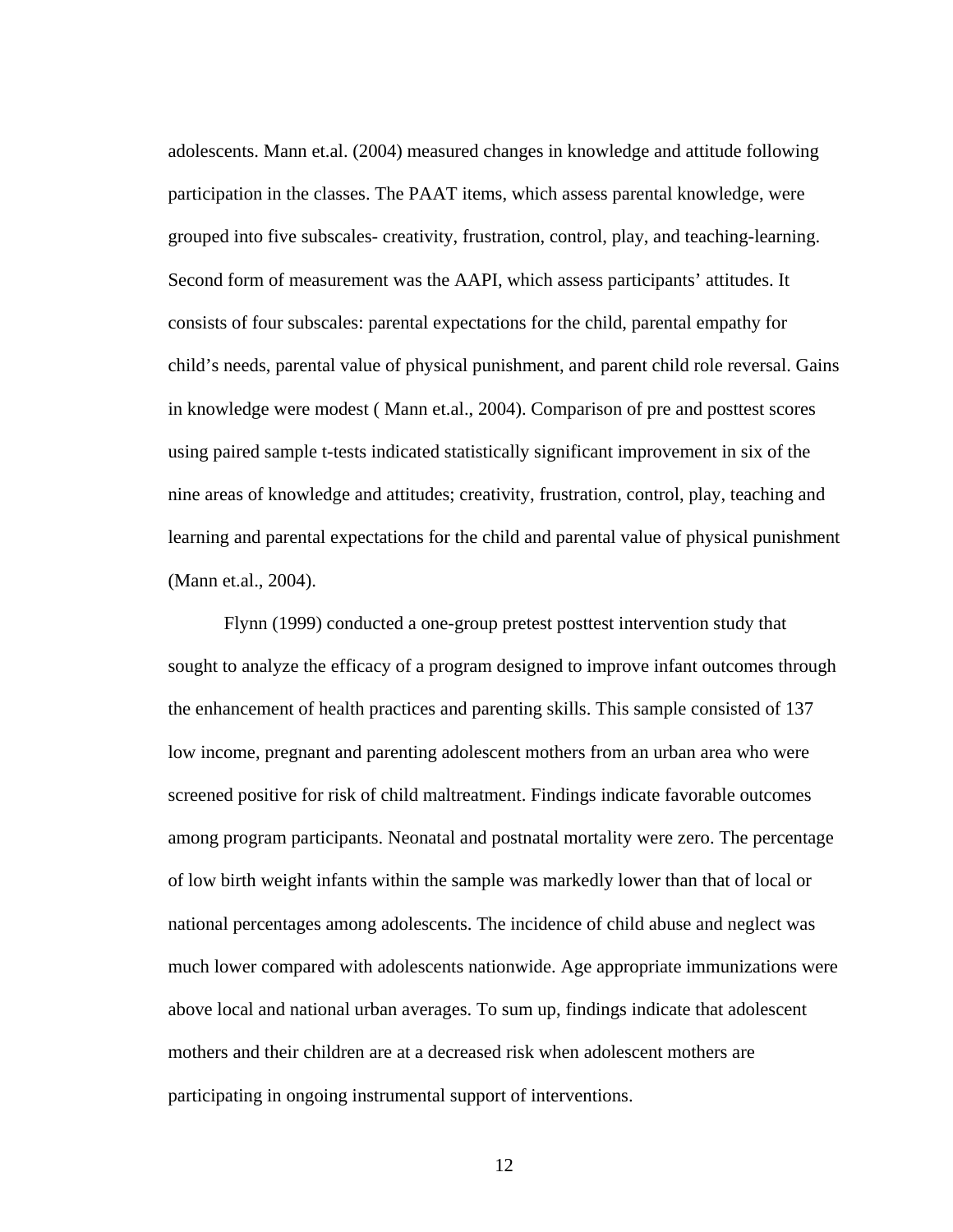Instrumental support has been noted as an ameliorating factor with adolescent mothers and their children. Several studies indicate social support acts as an ameliorating factor to adolescent mothers, their children, and depressive symptoms (Bunting  $\&$ McAuley, 2004a; Bunting & McAuley, 2004b; Camp, Holman, & Ridgway, 1993; Panzarine, 1986; Rhodes, Ebert, & Fischer, 1992; Thompson & Peebles, 1992). Thompson and Peebles (1992) concluded that frequent contact with a caseworker was associated with fewer depression symptoms. Panzarine (1986) concludes that social support contributed to a smooth transition to motherhood, sharing childcare with the family was an important component of support received, and social supports were essential to motherhood. Camp et.al. 1993 concluded social support did very little to alleviate the anxiety and stress associated with pregnancy, but once the infant was born social support was associated with lowered stress levels. According to Bunting  $\&$ McAuley (2004) grandmothers are a primary source of support and they appear to have a positive influence on parenting behavior. The relationship between mother and daughter can be either supportive or conflictual. Bunting & McAuley (2004) notes that conflict in interpersonal relationships may increase with time with older teenagers wanting to assert their independence.

#### *Emotional Support*

Several studies identified emotional support with positive outcomes ( Panzarine, 1986; Waller, Brown, & Whittle, 1999; Gee & Rhodes 2003; Richardson, Barbour,& Bubenzer, 1995). According to Waller et. al. (1999) social support through mentorship promoted encouragement, which has been associated with positive birth outcomes, continuing education, and reducing stress levels. Other findings indicate that peer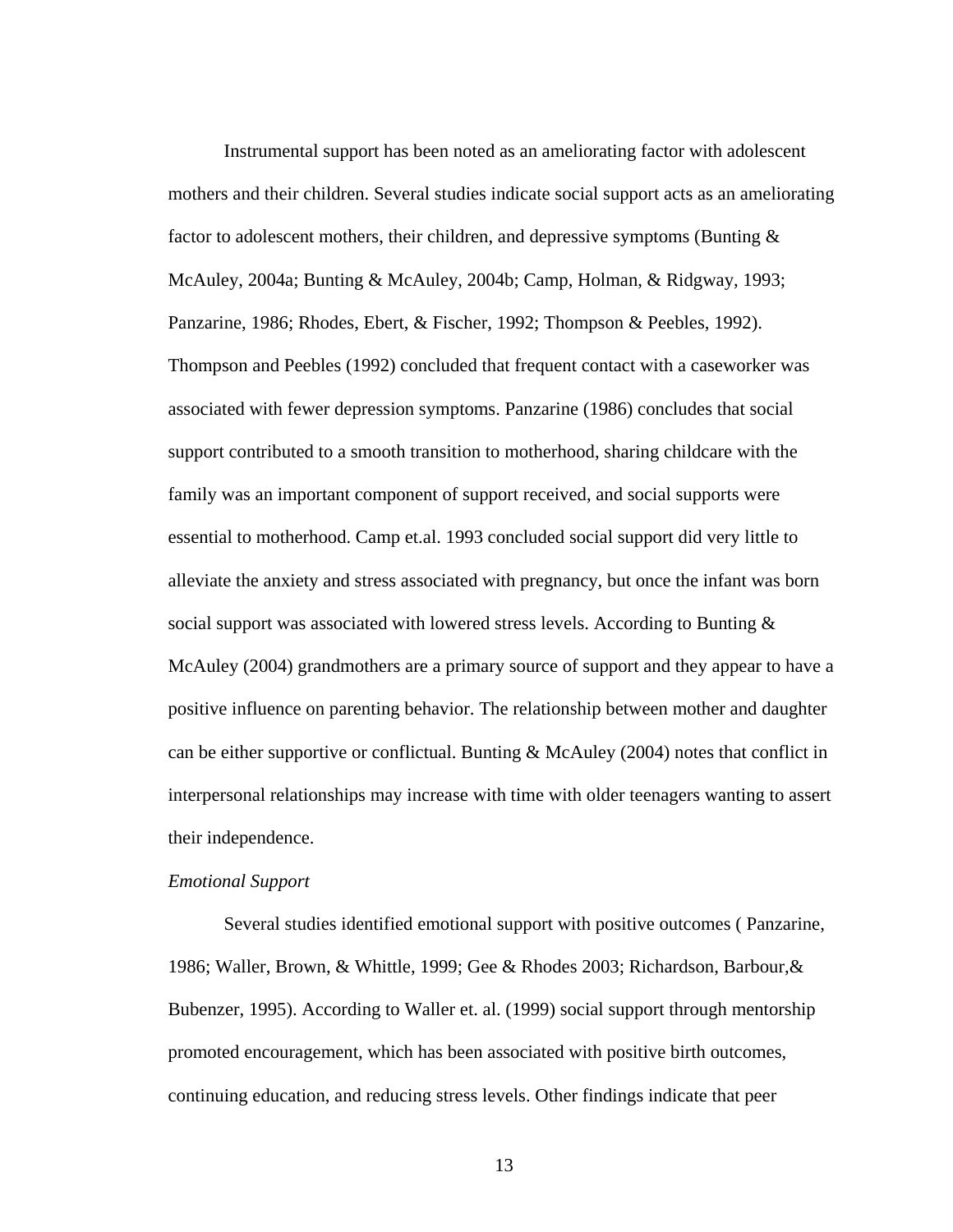relations are an important source of emotional support ( Richardson et.al., 2005). Richardson et.al. (2005) concluded that perceived support from peers surpassed that of family/relative. Panzarine (1986) conducted a qualitative study and 69% reported the father of the baby was a source of emotional support as well as 63% reported families as emotional support. A small qualitative study conducted by Stiles (2005) found that adolescent mothers defined emotional support as having someone to talk to and someone who would not judge them. Gee and Rhodes (2003) assert that male partners (including fathers) are one of the primary social resources for adolescent mothers, and the support that they provide during the postpartum adjustment period is often critical to the adolescents' well-being. Approximately half of adolescent mothers identify a male partner as someone who provides social support and this support is often rated as being as important as support provided by their mothers. Moreover, their support has been associated with adolescent mothers' greater overall life satisfaction, lower psychological distress, and higher levels of self-esteem (Gee & Rhodes). Furthermore, evidence suggests that father support may contribute to less angry and punitive parenting on the part of adolescent mothers.

Social support is considered an important mediator for depression with adolescent mothers and their children (Barnet et. al.,1996; Gelfand et. al.,1992; McKenry, Browne, Kotch, & Symons, 1990). Gelfand et al. (1992) and Colletta (1981) that depressed mothers had less social support. McKenry et al. (1990) concluded depression postpartum and at one year was present and the role of social support in the adjustment to parenthood was clarified. Colletta (1981) found that when young mothers were isolated from a supportive social environment their children were at risk of maternal rejection.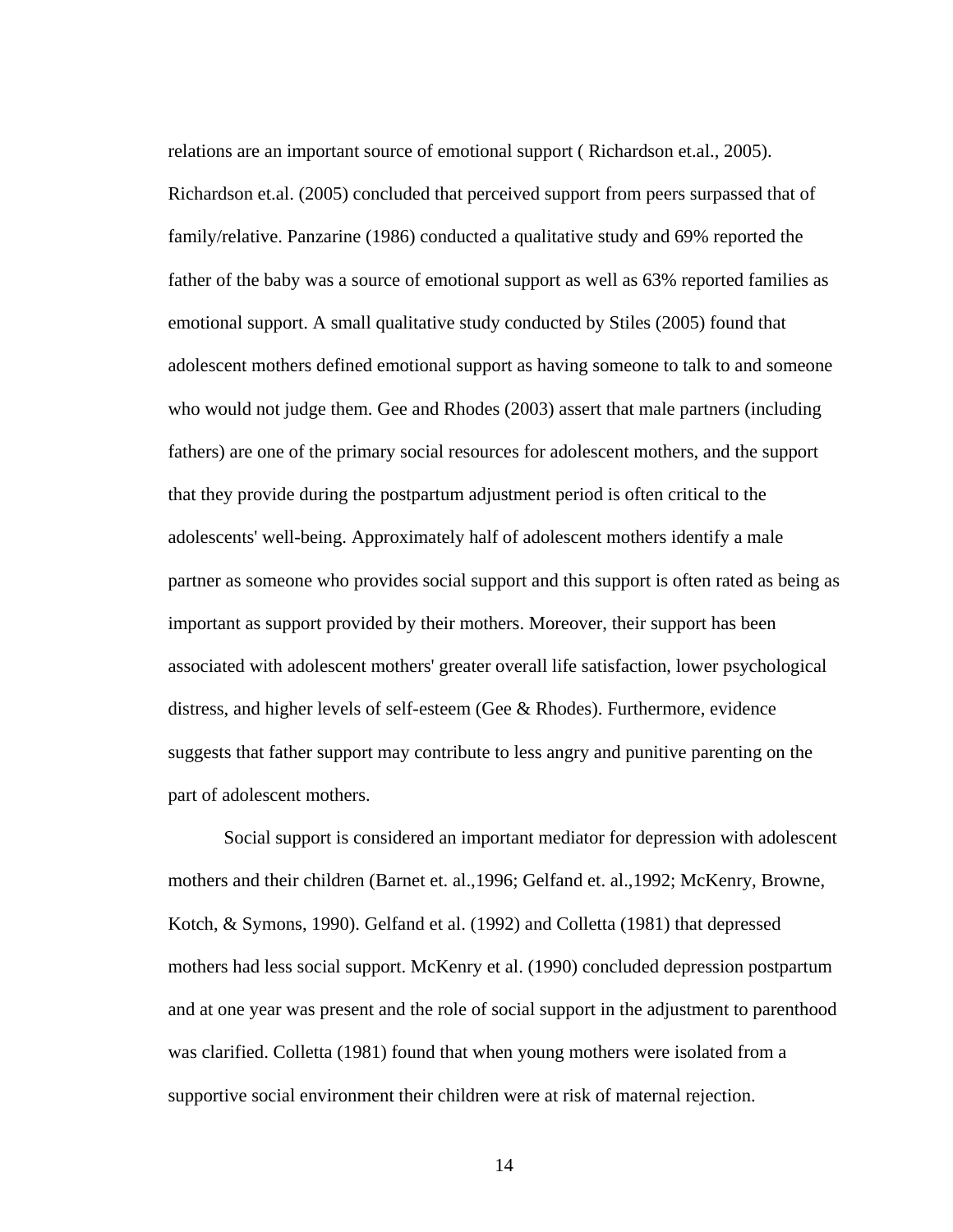Social support has been researched as both positive and negative for adolescent mothers. Support in some studies has been a positive factor (Bunting & McAuley, 2004a; Bunting & McAuley, 2004b; Camp, Holman, & Ridgway, 1993; Panzarine, 1986; Rhodes, Ebert, & Fischer, 1992; Thompson & Peebles, 1992) and some studies found a negative effect (Cramer & McDonald,1996; Dean, Lin, & Ensel,1981). Support with family and peers has been noted to contribute to stress and depression in adolescent mothers but also has been identified as a protective factor. Barnet et.al.,1996 concluded adolescent mothers and the infants' father were identified as most common support provider during the third trimester but by four months post partum a significant portion of the adolescent mothers did not name their mothers or the infant fathers among their support networks. According to Cramer & McDonald (1996) kin support was not effective in alleviating the stress that accompanied pregnancy and motherhood and in some cases, it actually created stress and conflict. When relationships are difficult the conflict they produce may make it difficult to access support and to be satisfied with that support.

Many factors may contribute to the stress and conflict with social support. Adolescents with mild to moderate depressive symptoms were less satisfied with the support (Dean, Lin, & Ensel,1981). Dean et.al. (1981), found that depression was associated with social support problems regarding interpersonal conflicts (communication problems), and dissatisfaction with the community. Cramer & McDonald (1996) concluded the underlying issue with dissatisfaction, stress, and conflict with support was related to the discrepancy between the young mother's expectations and her support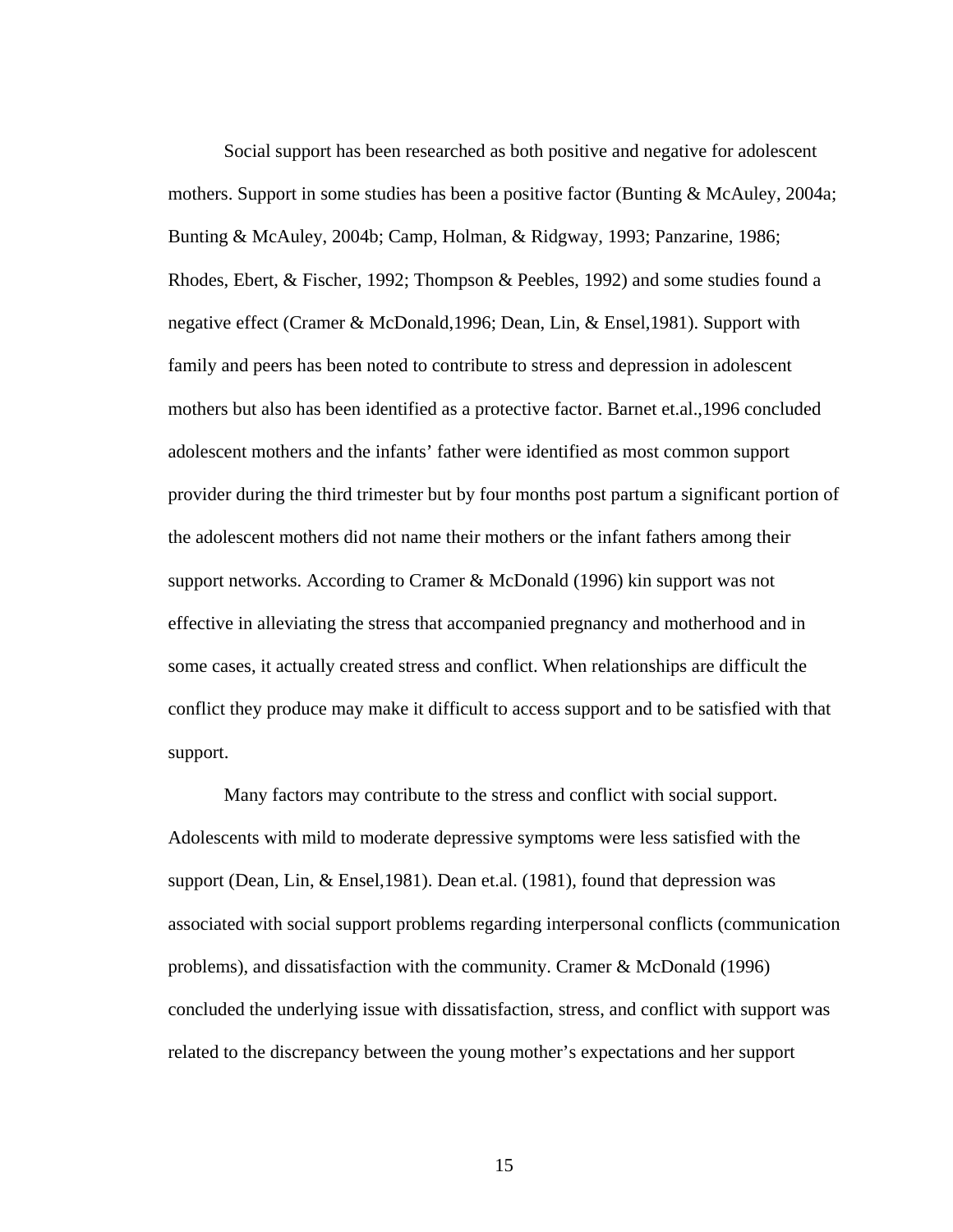networks performance. Adolescent mothers have many needs and when those needs are not met, it appears that conflict, stress, and dissatisfaction with social support is present.

In a study conducted by Barnet et.al. (1996) support satisfaction increased from the prenatal to the postpartum period despite the actual decline in the number of support persons. Social support was negatively associated with depressive symptoms, especially in those adolescents who were highly stressed ( Barnet et.al., 1996). Findings also indicated that social support did not provide a protective effect among low stressed adolescent mothers (Barnet et. al., 1996). Findings indicated that those who were low stressed may not be at the greatest risk for depressive symptoms. In a study conducted by Panzarine (1986) findings indicate the opposite in that the perceived support that was offered at times created more stress. The participants noted that the most important factor that made advice giving a supportive interaction was the fact that the participant could refuse the advice. Information had to be offered in a way that the adolescent mothers felt respected.

Adolescent mothers are also sensitive to support offered and how it is presented. Gee and Rhodes (2003) study examined the role of biological fathers in the lives of minority adolescent mothers over the first 3 years postpartum. Relationships with fathers were, in general, less supportive and less problematic at 3 years postpartum than during the prenatal period. Results indicated that father support was not associated with adolescent mothers' psychological adjustment (Gee & Rhodes, 2003). Father absence, however, was positively associated with both depressive symptoms and anxiety (Gee & Rhodes, 2003). Barnet et.al. (1996) found that adolescent mothers who received material support from their infants' fathers had significantly higher rates of depressive symptoms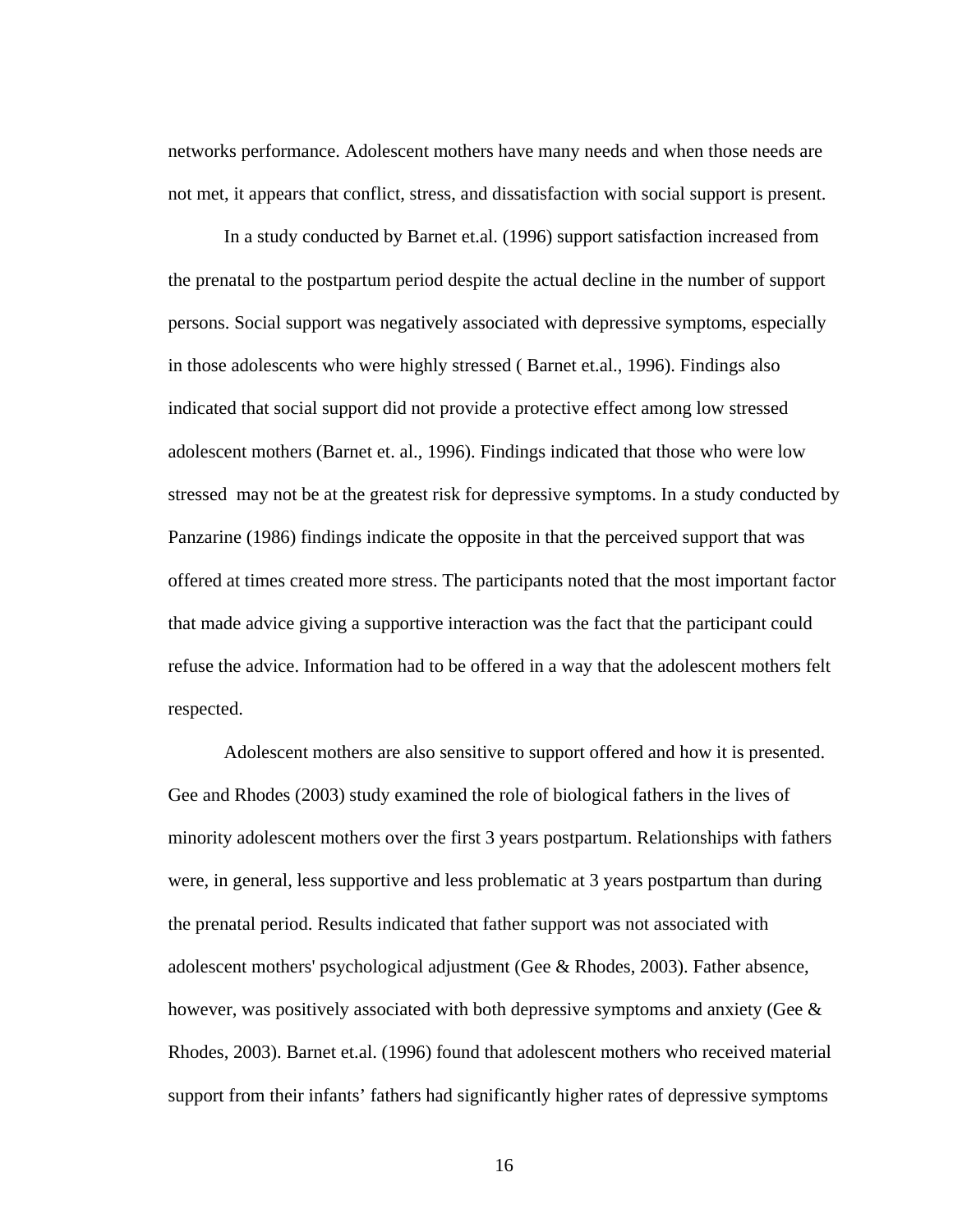and 75% of pregnant adolescents who reported receiving material support from infants' fathers also reported high levels of interpersonal conflict. This statistic could be due to the high level of need by the adolescent mothers' and the fathers inability to meet the high need, so the result is increased interpersonal conflict or a perceived need not being met by the infant's father (Gee & Rhodes, 2003). Support by fathers' has been noted to be both positive and negative and it is noted to either contribute to depression or a protective factor for depression, parenting, and emotional support.

In conclusion, research shows that social support is effective and considered a protective factor, but satisfaction with perceived social support seems to be a factor in adolescent mothers' accessing social support. Therefore, it is safe to assume that extensive social support is not always a protective factor and in some cases increases depressive symptoms and stress in adolescent mothers. Therefore, in doing research one should consider that depression may not be a barrier but adolescents may not want to access a social support because they are dissatisfied with the support they are receiving.

#### *Self-Esteem*

#### *Adolescent Development*

Adolescence is a time of development transformation. The developmental changes are monumental for adolescent mothers. They go through many changes that Trad (1995) refers to the five domains: physical change, cognitive functioning, affective regulation, interaction with peers, and interaction with family. With these changes it is difficult for adolescent mothers to develop a healthy sense of self. Identity formation is critical for young adults but it is complicated by the parenting role and demands placed on adolescent parents (Nurius, Casey, Lindhorst, & Macy, 2006). Young women in a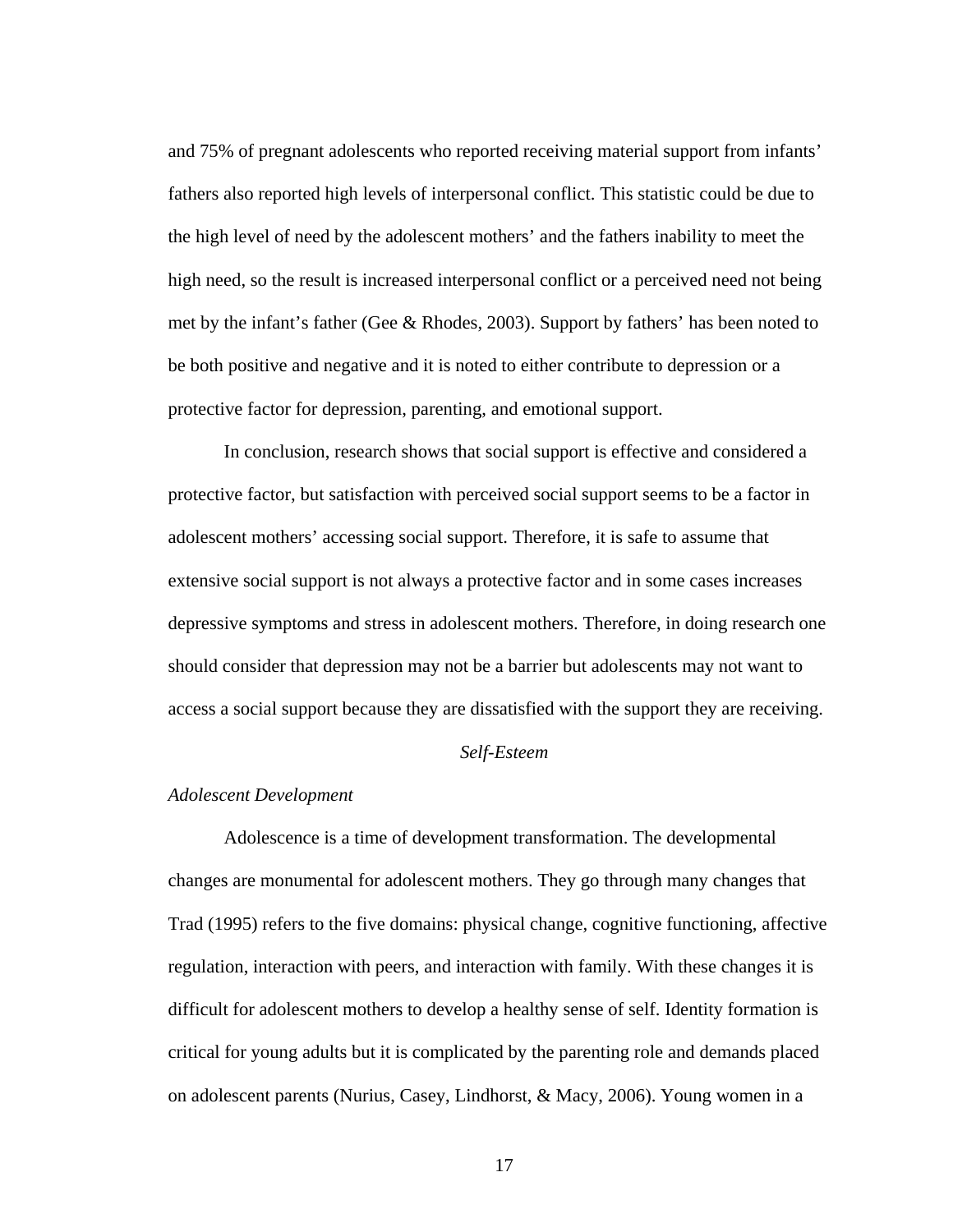study conducted by Nurius et al. 2006 found adolescent mothers to have distinct identity profiles that have important implications for psychosocial functioning, interpersonal relationships, social support, and parenting. Nurius et.al. (2006) asserts "self concept valence and identity health matter for adolescent mothers since it explains risk and protective factors, which respectively enhance or diminish young women's well being and capacity for positive interpersonal relationships (pg.113)". It is important to note that identity health is imperative to psychosocial functioning and interpersonal relationships. Without healthy identity development, one could speculate that the adolescent mothers have a lower level of social support due to insufficient interpersonal skills of adolescent mothers.

 Hulbert and McDonald (1997) used Erikson's stages of development to explain adolescent mothers' development. Erickson's eight stages represent a life span perspective from infancy to adulthood. Each stage represents a psychological conflict to be resolved in order for the individual to proceed successfully to the next and subsequent stages leading to healthy personality development. Adolescent mothers have to deal with the stage of generatitivty before they are ready. The generatitivity stage age range is 35- 60 which focuses on children, community, and nurturing close relationships. This stage of development is about satisfying and supporting the next generation which goes against the stage of adolescence. Adolescence, which Erikson's defines as age 11-18 focuses on identity development and peer relationships. The developmental tasks in this stage of development are physical maturation, emotional development, membership in peer group, and sexual relationships. Because of these developmental barriers it is easy to see how adolescent mothers have difficulty navigating these stages. They are struggling with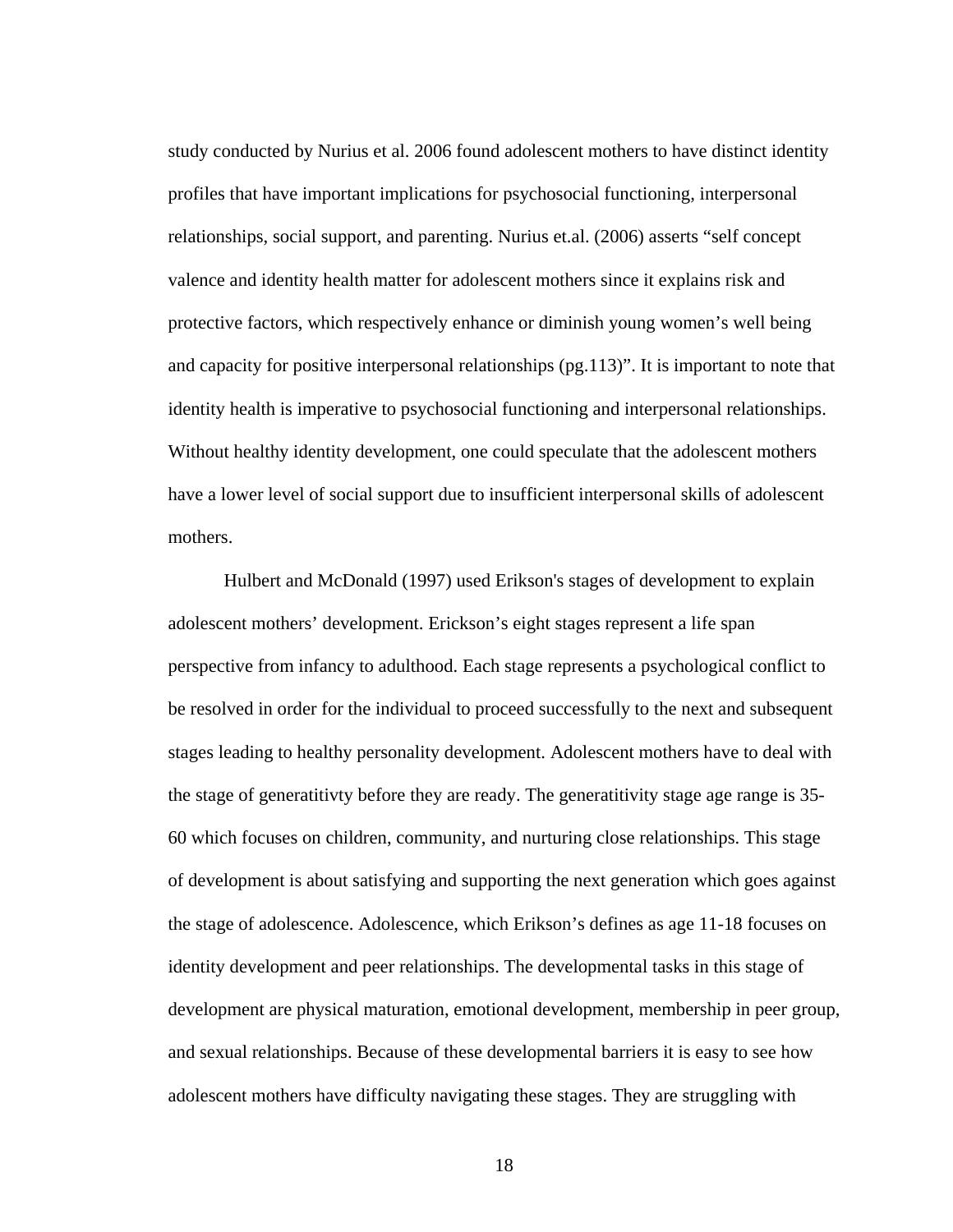identity development and at the same time are catapulted into generatitivity which is satisfying and supporting the next generation these stages go against each other. Because of these difficulties they are not able to develop an autonomous sense of self (Hulbert  $\&$ McDonald, 1997). This places their social and emotional development at risk or even halted. This places the children at risk because adolescent mothers are not developmentally capable of dealing with the demands of parenting. (Hulbert & McDonald, 1997). Adolescent mothers often face more than one life circumstance change simultaneously such as separation from their mothers, formation of other intimate relationships, and transition to pregnancy and then motherhood, which may affect their self-esteem (Hulbert & McDonald, 1997).

#### *Self –Esteem and Parenting*

Teti and Gelfand (1991) examined whether self efficacy beliefs mediate the effects on parenting behaviors such as depression, perceptions of infant temperamental difficulty, and social martial supports. The sample consisted of 86 mothers including 48 depressed mothers. The results from the study conclude that maternal self-efficacy is a central mediator of relations between mothers' competence with their infants and factors such as maternal perceptions of infant difficulty, maternal depression, and social martial supports (Teti & Gelfand, 1991) . In conclusion findings from this study would lead one to begin to assume that the role of self efficacy is central to a mother's ability to caretake her child. Self efficacy is imperative to a healthy parent child relationship.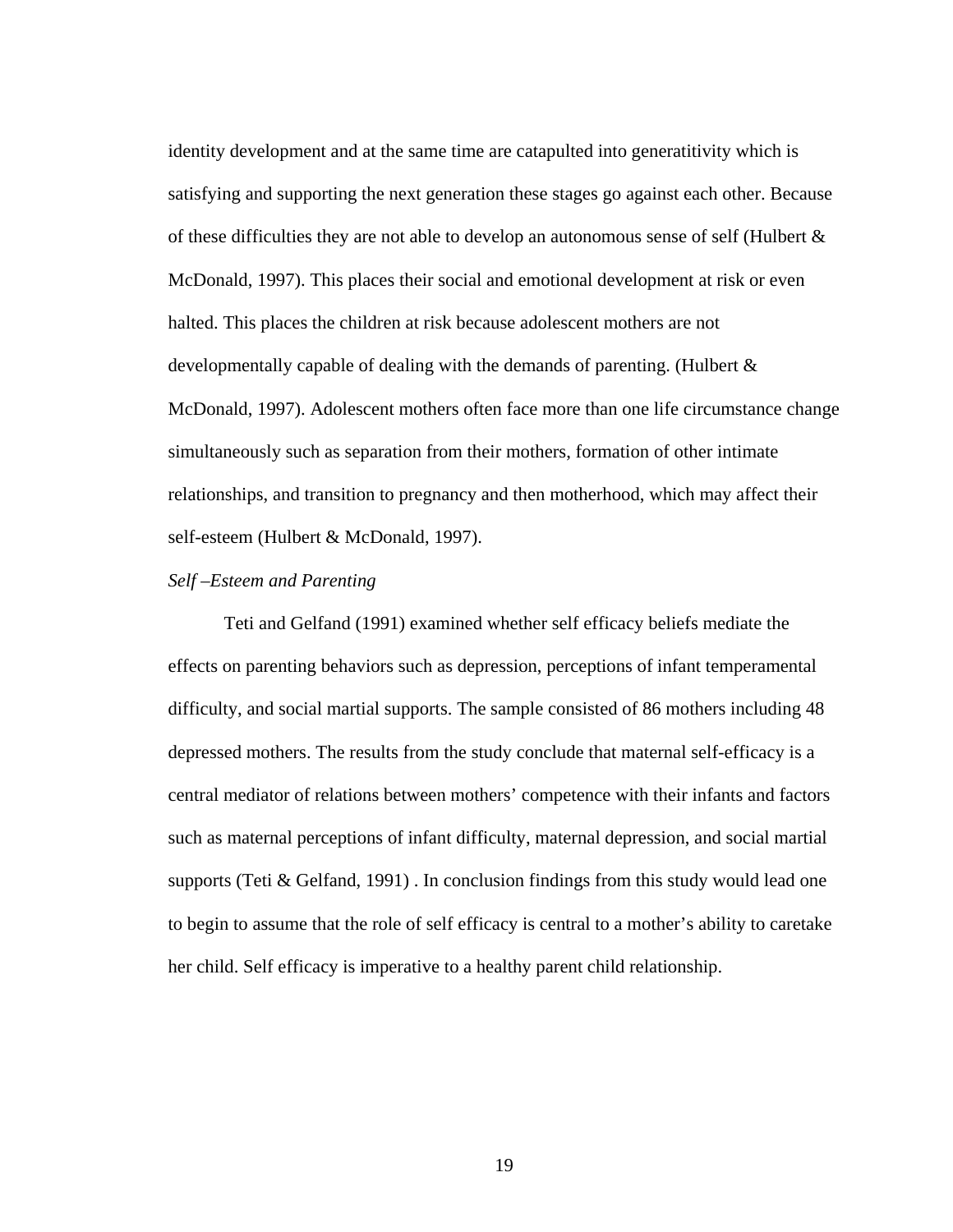#### *Racial Differences in Self-Esteem*

When looking at self esteem it is important to examine racial differences because in a study conducted by Smith, Johnson, and Findlay (1994) differences in self esteem were found between African Americans and European Americans. Findings indicate that African American pregnant adolescents compared to pregnant European American adolescents expressed greater confidence in their ability to deal effectively with stress and tension (Smith et.al, 1994). Findings reported fewer overt symptoms of cognitive or perceptual dysfunction with African American pregnant adolescents. African American pregnant adolescents were more likely to report positive alliances with parents and view the emotional atmosphere at home as favorable, warm, and supportive. African American pregnant adolescents also expressed greater capacity for developing and maintaining close relationships. In comparing pregnant African American and European pregnant African Americans scored higher on all self-esteem dimensions, including impulse control, mental health , social functioning, family functioning, vocational functioning, self-confidence, self-reliance, body image, sexuality, and ethical values. It is important to note that 50% of the European Americans were married and the assumption was made that the marriages were a result from the pregnancy, because all adolescent were still in school. None of the pregnant African American adolescents were married (Smith et.al., 1994)

#### *Parenting Knowledge and Self-Esteem*

 Hulbert and MacDonald (1997) investigated the relationship between adolescent mothers' self-esteem and their knowledge of parenting skills. Findings indicate that mothers' knowledge of parenting skills relates to their self-esteem. When the baby was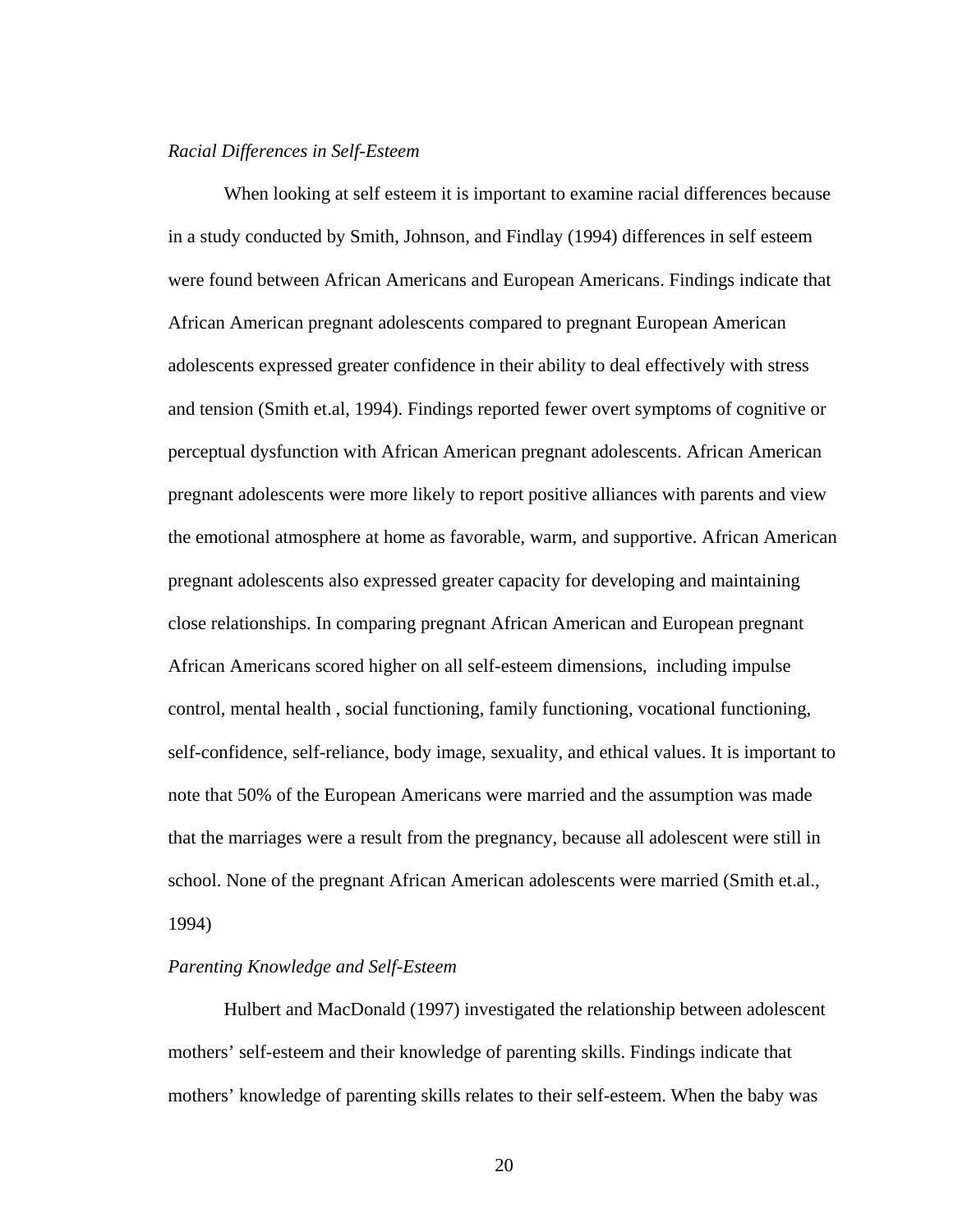three months old, the correlations between baseline self esteem and role reversal, empathy, and developmental expectations were each significant. As the mother's selfesteem decreased, she was more likely to believe that the child should gratify her needs. Findings with corporal punishment and self-esteem scores suggest that self-esteem becomes predictive of appropriate punishment knowledge at three months. As punishment becomes more of an issue, the mother was more likely to inappropriately punish. If this trend was to continue, the negative correlation between self-esteem and corporal punishment scores may continue to increase. Hulbert and MacDonald (1997) assert,

"the significant correlation between role reversal and maternal self esteem in adolescent mothers supports the theoretical perspective that self esteem, as an indicator of role identity, is predictive of parenting. According to Eriksons theory, role identify is the primary developmental task of adolescence. In order to achieve role identity, the adolescent needs to experiment with many roles and have the opportunity for positive social support during this experimentation. One of the possible risk factors of adolescent parenting is that the adolescent mother does not have the adequate time to resolve her role identity"(p.649).

Anderson and Lauderdale (1982) measured self-esteem of abusive parents in child abuse intervention programs in three states. They found that low self-esteem was a factor associated with abuse. Melnick and Hurley (1969) found that abusive mothers had low self esteem, lower ability to nurture, lowered ability to empathize, high frustration related to their dependence needs, and lowered satisfaction with their families. Parents in the study who abused their children had limited abilities to cope with life's stressors.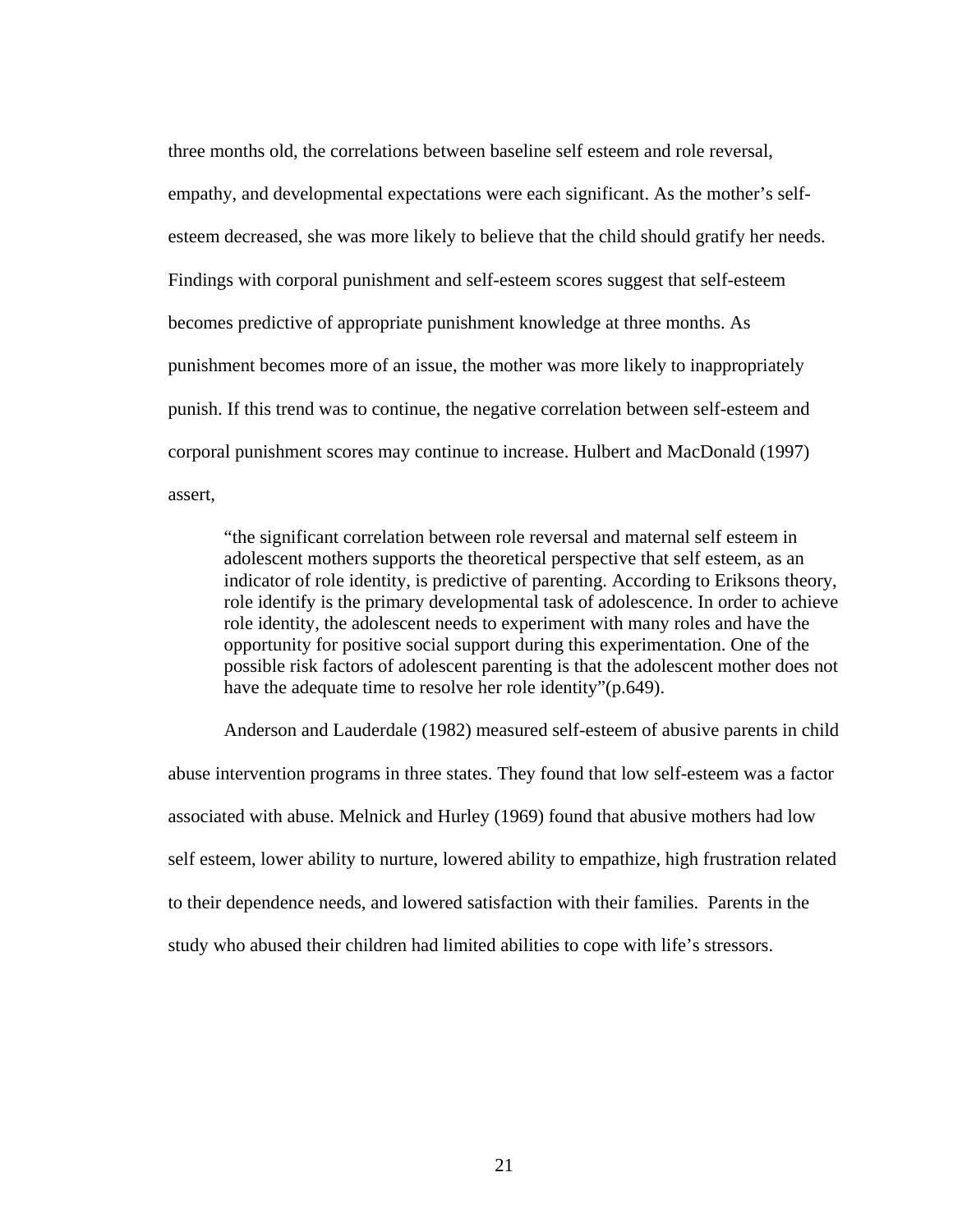Anderson and Lauderdale assert,

"Parents in this study could be characterized as individuals who view themselves as being worthless, have poorly integrated personalities, and feel confusion and conflict in terms of their basic sense of self. A low level self esteem, coupled with the failure to parent adequately as evidenced by the abusive behavior, low employment and income status, and low educational level, points to the general failure of the client group to engage in successful social functioning"(pg.292)

With underdeveloped self-esteem, adolescent mothers are at an increased risk for psychosocial stressors. Nurius et.al. (2006) studied 236 adolescent mothers. They were placed into four groups; strong identity health, average identity health, impaired parenting, and vulnerable identity health. Findings indicate that women with strong identity health rated higher on every variable; higher on self esteem and all self concept variables and lower levels of the global index of mental health problems. There was a significant difference between the self-esteem in the strong identity health and the impaired parenting group. "People with stronger mental health, self esteem, and social support view themselves and their futures in highly, even exaggerate positive terms" (Nurius, p.115).

#### *Conclusion*

 Adolescent mothers may face tremendous stress from the moment they make the decision to become a parent. Adolescent mothers face physiological and psychological changes that put them at an increase risk for depression (Trad, 1995). Depression has many effects on adolescent mothers and their children. Adolescent mothers have been found to have low self-esteem, which may contribute to decreased social networks and low social skills (Nurius et al., 2006). With all factors combined adolescent mothers and their children are at an increased risk for developmental, psychological, and emotional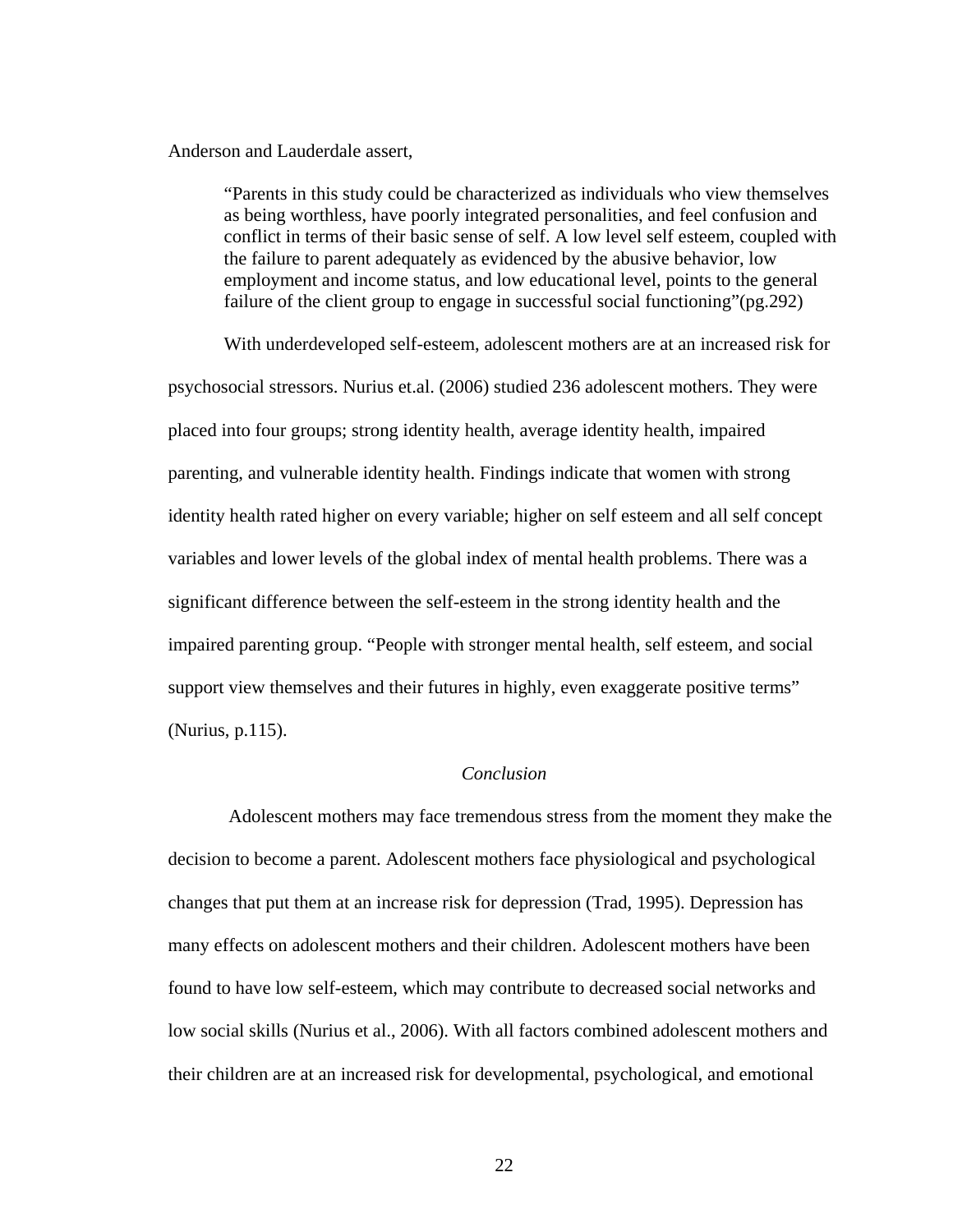delays. Social support may be available to create a protective factor for adolescent mothers and their children. This leads me to the research question I seek to explore; Do depression and poor self-esteem act as a barriers in accessing social supports for adolescent mothers?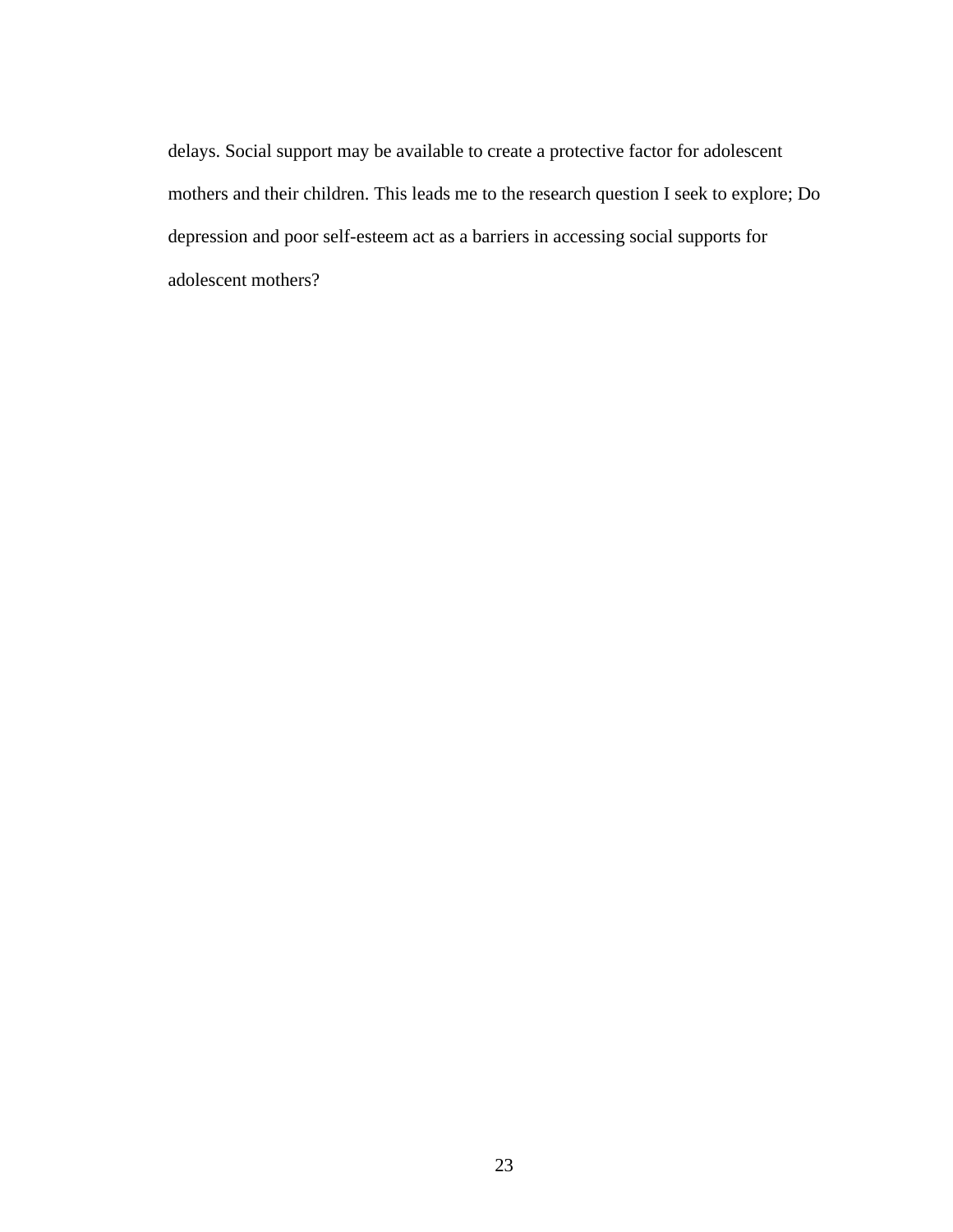#### CHAPTER III

#### METHODOLOGY

The purpose of this study is to examine the barriers that may prevent adolescent mothers from accessing social support. For the purpose of this study, the barriers examined are depression and self-esteem. The research question is: Do the adolescent mothers under study suffer from depression and low self-esteem, and if so, is that related to their accessing social supports available to them? Two hypotheses will be investigated in this quantitative study. The first hypothesis states adolescent mothers who identify as depressed will access less social support than less depressed mothers. The second hypothesis states that adolescent mothers with poor self-esteem will access less social support than those adolescent mothers with high self-esteem.

This is a cross-sectional study designed to examine the relationships between depression, self-esteem, and social support. The formal supports examined in this study are identified as instrumental support and informational support. Instrumental support is comprised of tangible support, practical support, behavioral assistance, and material aid. Informational support is comprised of advice, guidance, appraisal support, cognitive guidance, and problem solving. The specific social support variable considered in this study is home visitation, which is identified as informational support and instrumental support. Home visitation is defined as informational because it provides problem solving support, guidance, and advice with parenting issues as well as personal issues. Home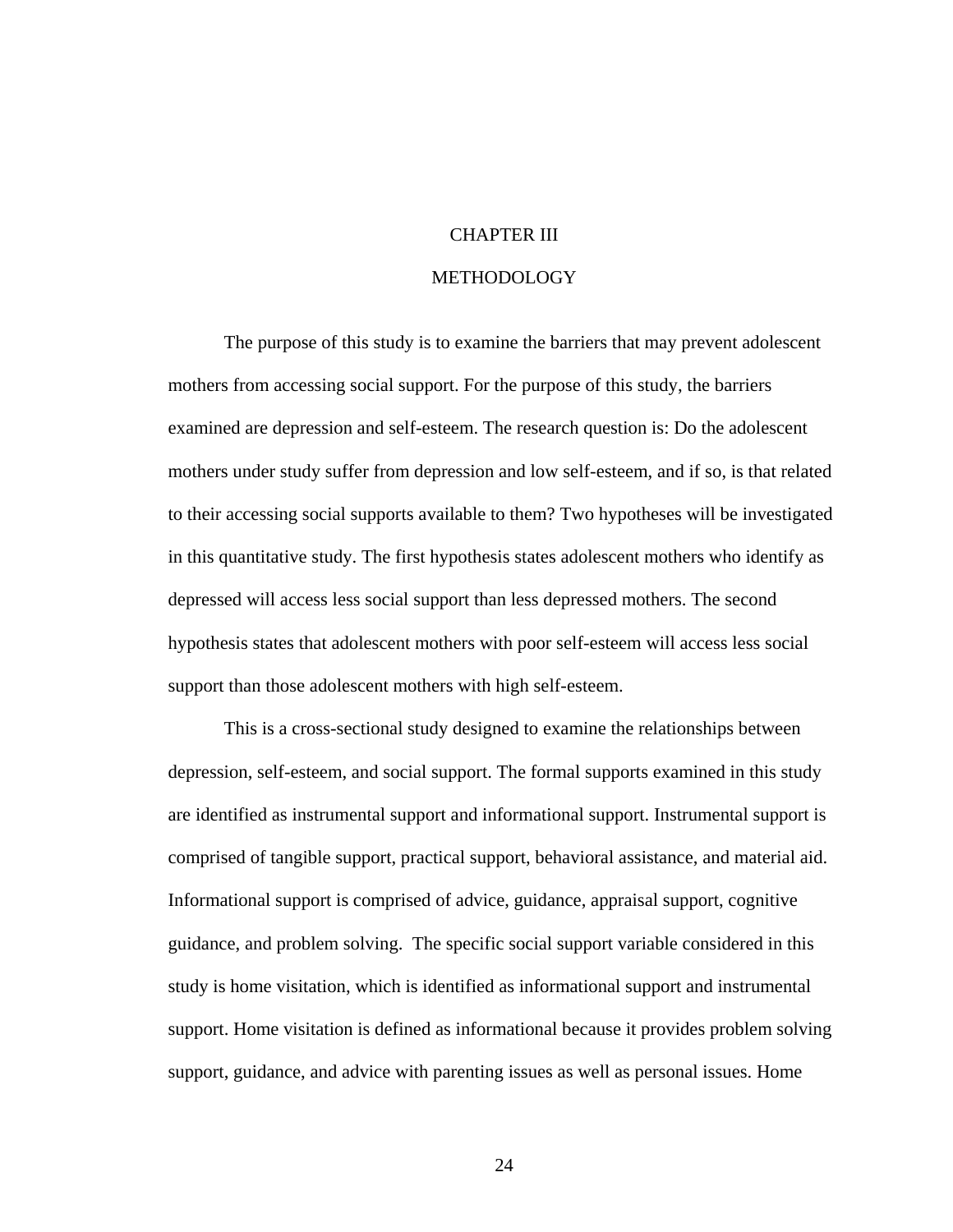visitation is also defined as instrumental because home visitors provide practical support such as transportation to appointments for adolescent mothers. The second variable is school, which is identified as informational support. During school students receive cognitive guidance as well as advice and problem solving skills. The third support is job training, which is identified as informational support. Job training provides careercounseling, problem solving skills as well as cognitive guidance. The forth variable is childcare. Childcare is identified as instrumental support. It allows adolescent mothers the support necessary to attend school or work. The fifth variable is groups, which are identified as informational and instrumental. They provide instrumental support by assisting adolescent mothers with problem solving skills, time to themselves as well as support from other mothers regarding parenting and personal issues. Groups are also informational support. They provide adolescent mothers with useful information about services in the community as well as information regarding parenting education. The sixth variable is the Department of Transitional Assistance and it is defined as instrumental support. The monies provided by the state agency assist adolescent mothers in supporting their families. The seventh variable examined is the Women, Infants, and Children program, which is also instrumental support in that it provides women, infants and children with supplemental nutrition. Supplemental nutrition would be defined as material aid to an adolescent mother. I am examining these supports because in the many years I have worked with adolescent mothers I have seen these social supports underutilized. Second, I hypothesize that depression as well as low self-esteem are theories for the underutilization of social support services for adolescent mothers.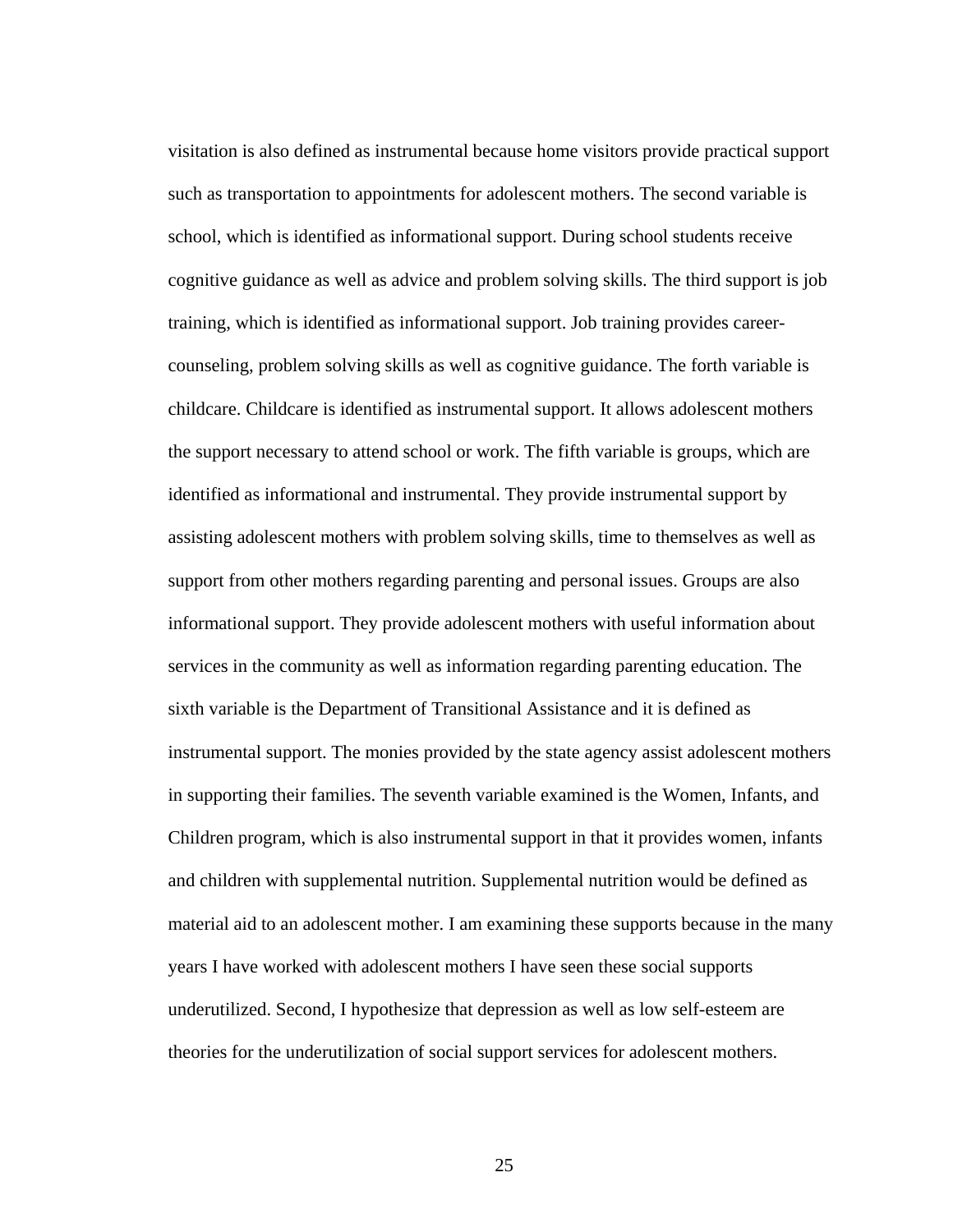*Sample* 

The sample collected was a convenience sample. This non –probability-sampling technique was conducted by using agency staff to recruit participants. A sample of 50 adolescent mothers, between the ages of fourteen to twenty–one, agreed to participate in this study. The mean present age was 19.02 years old (SD=1.450). The mean age at delivery was  $17.32$  (SD= 1.477). Race and Ethnicity were identified as followed; 64 % (n  $=$  32) of participants identified as Caucasian/White, 14 % ( $n = 7$ ) identified as Hispanic/ Latino, 12% ( $n = 6$ ) identified as African American/ Black, and 10 % ( $n = 5$ ) identified as Bi-Racial. Income level varied from \$0-20,000 with 68 % placed in the \$0-5,000 range. The living situation varied among the sample but 36% ( $n = 18$ ) reported living alone followed by 24% ( $n = 12$ ) living with father of the baby, and 18% ( $n = 9$ ) living with parents. I recruited participants from Childcare of the Berkshires; Healthy Families and the Young Parent Childcare Project, the Helen Berube Teen Parent Program, Berkshire Children and Families; The Redfield House, Evenstart, Healthy Families, The Young Parents Support Outreach Program, and the Women infant and Children program. These numbers are summarized in Table 1.

The first agency, the Helen Berube Teen Parent Program, is an alternative education facility, which has served young mothers and their infants for nearly 24 years. Pregnant and parenting women under the age of 21 years enroll in the program in order to receive parent support while continuing their secondary education, or while obtaining their general education diploma. With eight education tutors, a specialized maternal and child health registered nurse, a case manager, a social worker, and an onsite accredited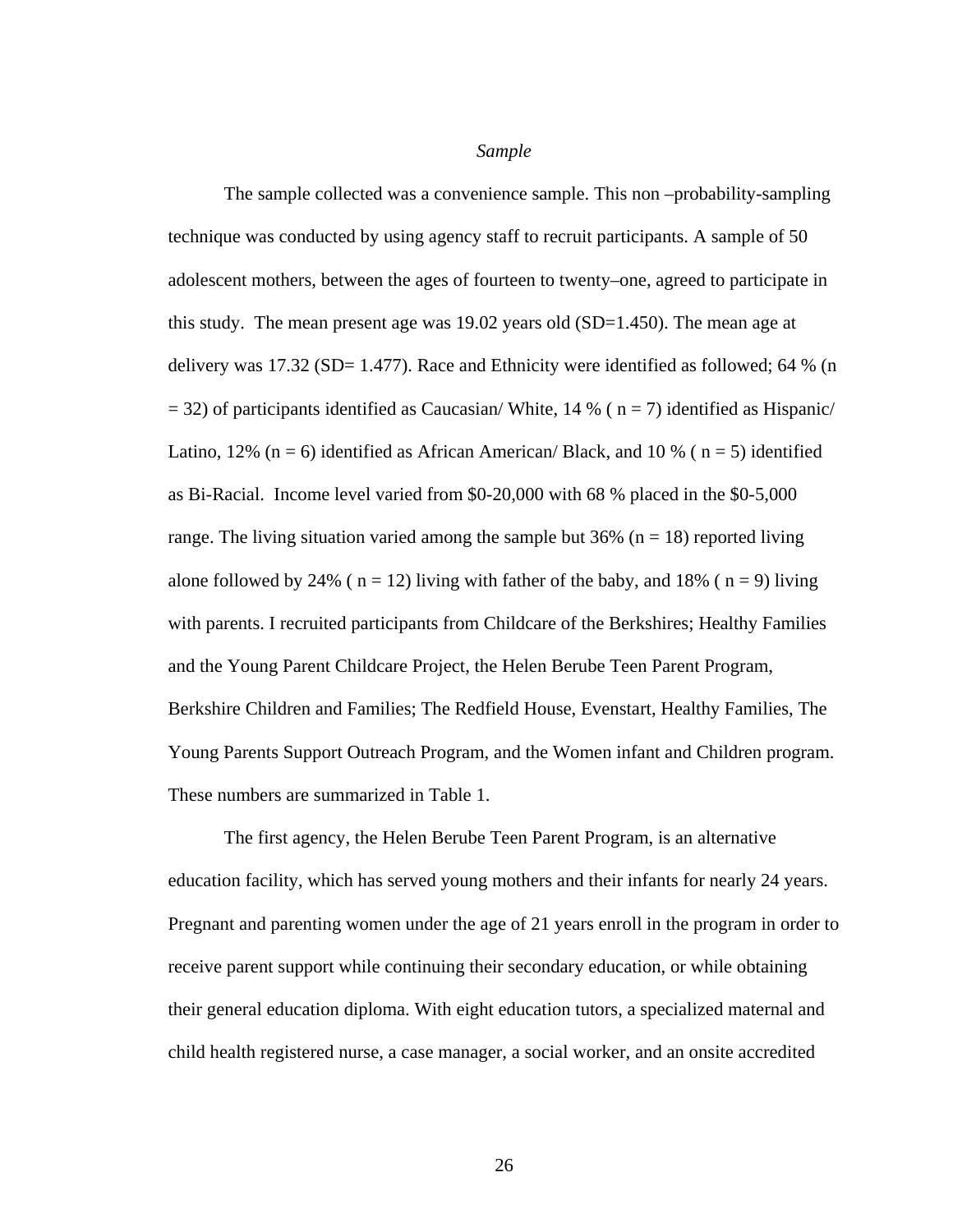nursery; the teen parent program offers a comprehensive range of educational, healthcare and social service options throughout an academic school year.

The second agency is Berkshire Children and Families, which is the umbrella agency for The Redfield House, Evenstart program, The Young Parents Support and Outreach Program, and The Healthy Families program. The Redfield House is a supportive living environment for young parents and their children, which offers parenting and life skills training and a wide range of parenting groups. The Evenstart program provides adult education, early childhood education, home visits, and parent child groups. The Young Parents Support Outreach Program is a home visiting program, funded by the Department of Social Services, which helps support and provide access to services and supports for young mothers age 14-23. Healthy Families is a home visitation program that serves pregnant and parenting adolescent mothers ages 14-21. Healthy Families offers parenting support, child development information, and ongoing parenting support through home visitation and parenting groups.

The third agency is Child Care of the Berkshires, which is the umbrella agency for Healthy Families as described above and The Young Parent Childcare Project, which is a program that assists adolescent mothers ages 14-20 with free childcare, casemanagement and life skills.

The fourth agency is Women, Infants, and Children (WIC), a special supplemental nutrition program for women, infants, and children. WIC serves to safeguard the health of low-income women, infants, & children up to age five who are at nutritional risk by providing nutritious foods to supplement diets, information on healthy eating, and referrals to health care.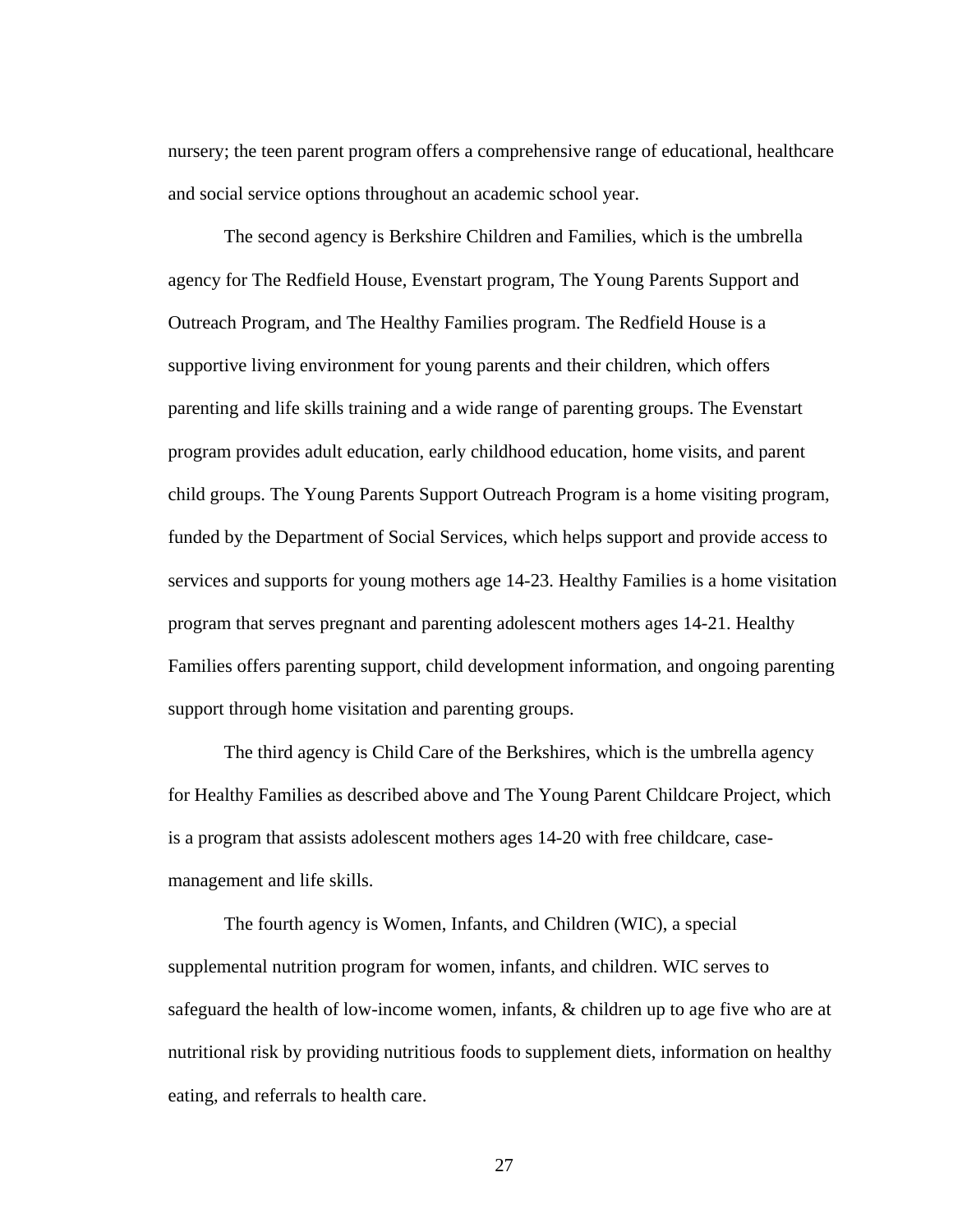#### *Ethics and Safeguards*

A potential risk for being participants in this study may have been emotional distress brought upon by reflections and how they were feeling. Some adolescents may have experienced feelings of sadness or anxiety. Since many participants were active in mental health agencies already, they were encouraged to access the supports that were available to them. In case the agencies were not meeting their needs, a list of local, affordable referral sources was made available to them. A benefit for young parents to participate in this project may have been a offer of a well-needed opportunity to focus on what they need, and participation may have allowed them the time to reflect on their current situations and time to reflect on services they were not accessing. Participants were given pizza for their participation in the research project.

The informed consent was explained to the participants and informed consent was obtained, using parental consent and informed consent (Appendix A and B). In the state of Massachusetts, a parenting adolescent under the age of eighteen is allowed to give her own informed consent, because she can make medical decisions for her child. This is known as "logical reasoning". The researcher got informed parental consent from the parents of the adolescents when the adolescent mother was under the age of 18 and lived with her parents. The researcher used the home visitors to get parental consents signed for Healthy Families participants. The adolescent mother under the age of eighteen who did not live with her parents and was not involved with the Department of Social Services signed her own informed consent. Mothers over the age of eighteen signed their own informed consent. Participants and parents were given a copy of the informed consents, which listed contact information for the researcher. All participants had the opportunity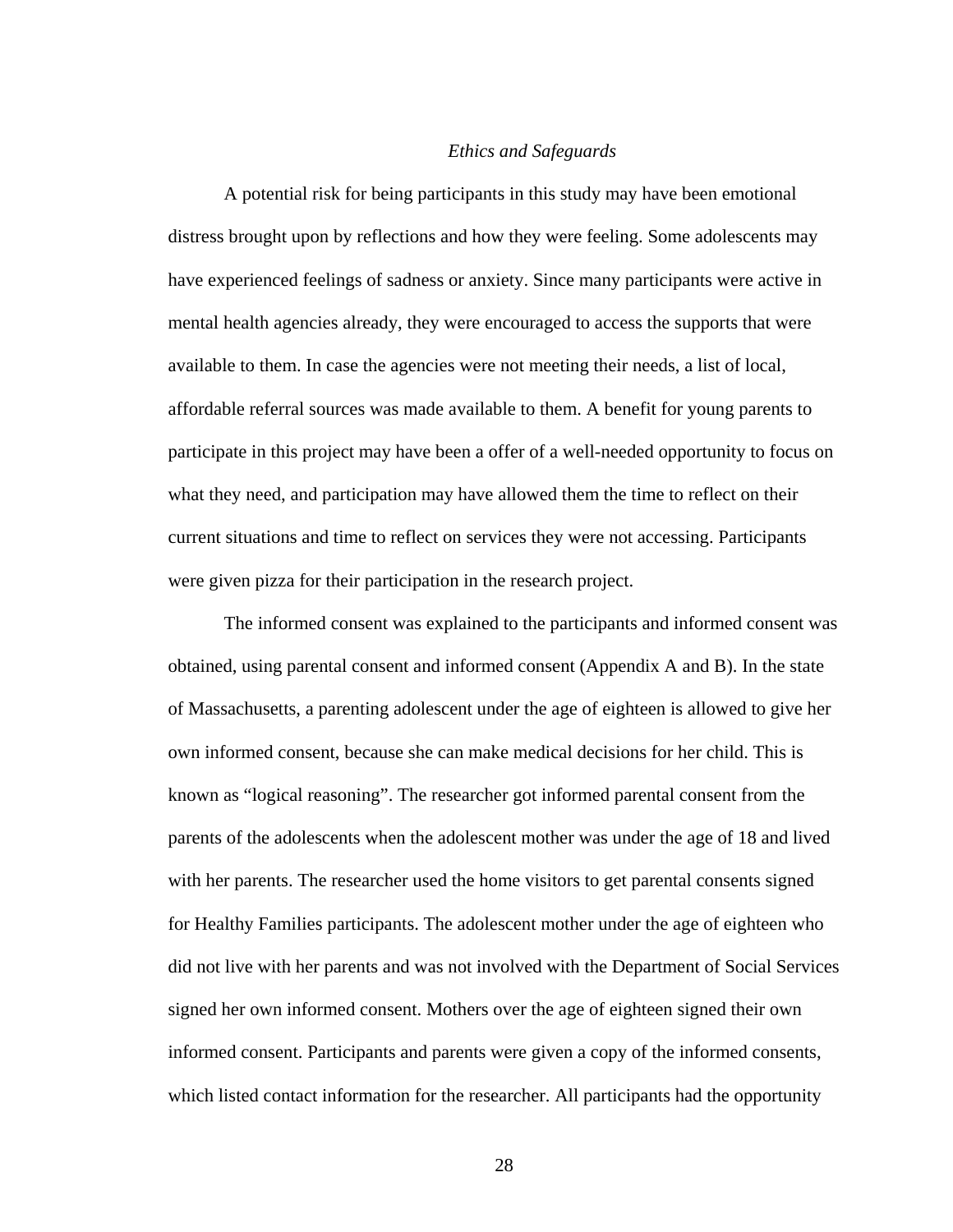to withdraw from the study on or before March 15, 2007. All participants who participated on or after March 15, 2007 were informed through the informed consent process they could withdraw on or before April 10, 2007.

The researcher will keep all data for three years, per federal regulations. After this time the materials will continue to be kept secured or destroyed. Each participant was given a number, which identified the corresponding data and questionnaires that were administered. Informed consents are being kept separate from completed instruments. No names were used on any documentation except for the program staff questionnaire. This allowed program staff to identify and rate the participants' involvement with social support. Confidentiality was held to a high standard but anonymity was not possible due to data being gathered in groups. The researcher was sensitive to confidentiality by spreading out all participants while they were completing questionnaires in order to maintain confidentiality and allow them privacy so other participants did not look at their responses. The only person who has handled the data is the researcher and the statistical analyst once identifying data was removed. Participation in this study was voluntary. Participants were informed that any question may be skipped at any time. If a participant withdrew, all of their information was destroyed immediately. One participant withdrew from the study and data was destroyed.

### *Data Collection*

#### *Instruments*

Demographic data was collected in order to compare participants on numerous variables (Appendix C). The questions were as follows; (1) How old are you? (2) How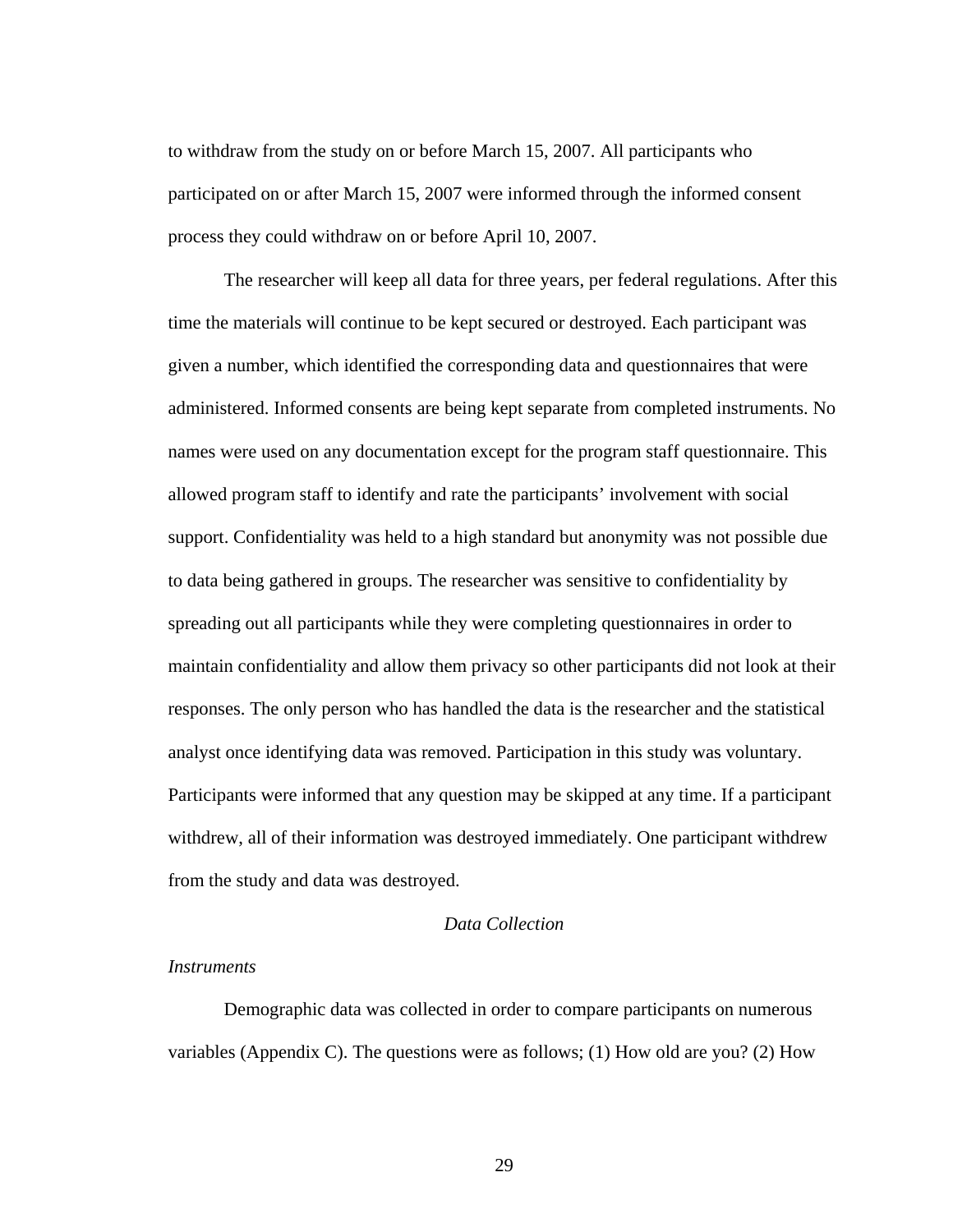old at age of delivery? (3) What is your race and ethnicity? (4) What is your income level? (5) What is your current living situation?

### *Brief Symptom Inventory*

The instrument used to measure depression was the Brief Symptoms Inventory scale (BSI) (Appendix D). The BSI is used to measure levels of psychopathology. The test may also be used with adolescents as young as 13 because separate norms for this age group have been developed. The BSI is a 53 item brief self-report form. The inventory assesses nine primary symptom dimensions, including somatization, obsessivecompulsive thoughts and behaviors, interpersonal sensitivity, depression, anxiety, hostility, phobic anxiety, and paranoid ideation. Instructions direct respondents to report how much discomfort each item caused them during the past week, including during the current day. (American Psychological Association, 2000).

Reliability is based on a sample of 718 psychiatric outpatients,

"Cronbachs alpha coefficients ranged from 0.71 on the psychoticism dimension to 0.85 on the depression dimension. A sample of 60 non-patient individuals were tested twice across a two-week interval, and coefficients ranged from 0.68 for somatization to 0.91 for phobic anxiety. The Global Severity Index (GSI) has stability co-efficient of 0.90. (American Psychological Association, 2000).

In terms of validity The BSI identifies psychological distress across nine symptom domains. In a study of newly diagnosed cancer patients the BSI correctly identified 84% of the patients who were actually judged clinically distressed 1 year later as potentially problematic (American Psychological Association, 2000).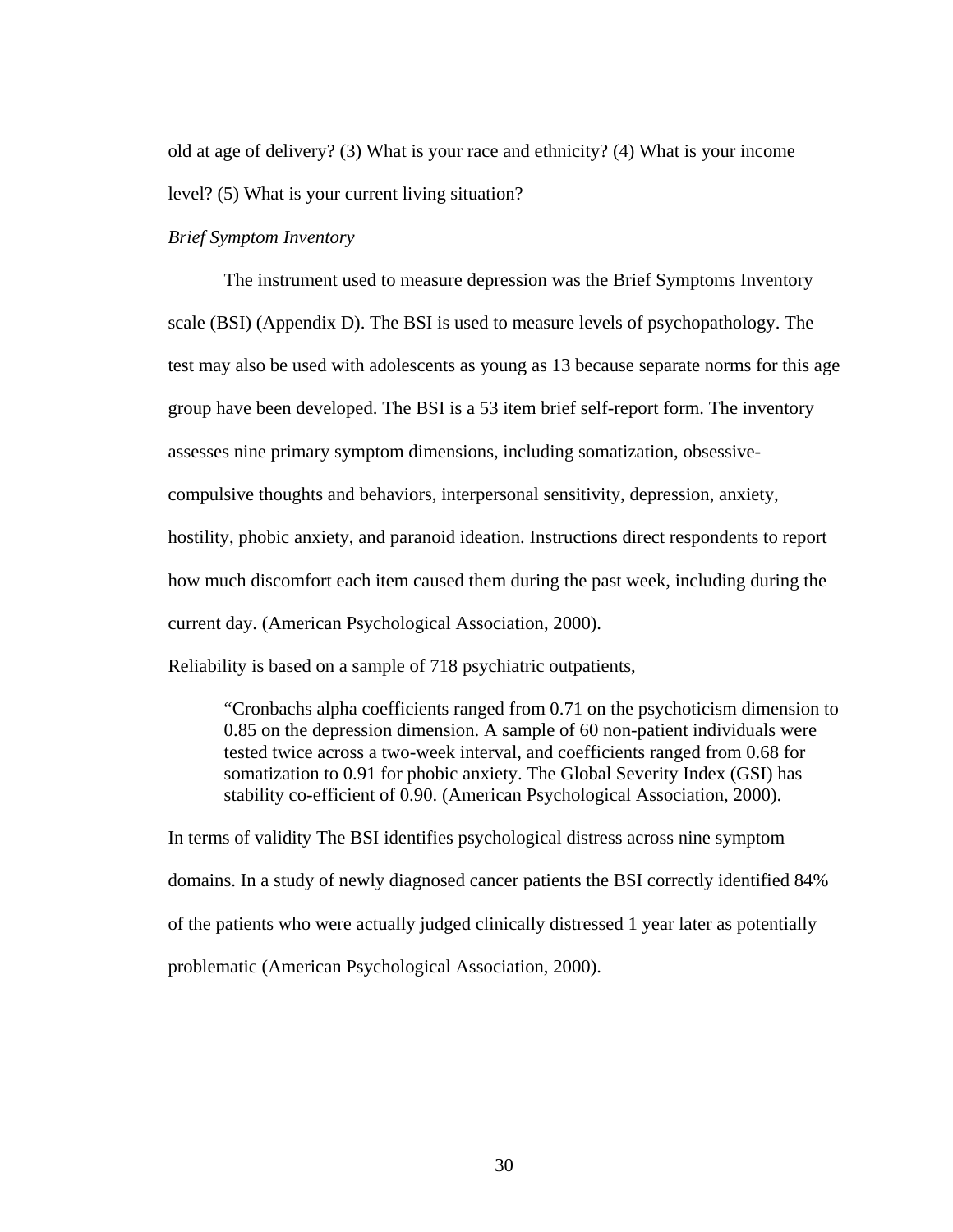### *Rosenberg Self-esteem Scale*

The Rosenberg Self Esteem Scale is a ten-item Likert scale with items answered on a four-point scale - from strongly agrees to strongly disagrees (Appendix E). The scale attempts to measure global self-esteem. It consists of 10 statements related to overall feelings of self-worth or self-acceptance. (Rosenberg,1989). Positively and negatively worded items are included in the scale to reduce the likelihood of response set. When five items are reverse-scored, higher scores indicate greater self-esteem. Silbert and Tippett (1965), in a study involving use of the RSE with adolescents, reported good test-retest reliability (.85) over a two-week interval. A Guttman scale reliability coefficient of .92 among adolescents was reported by Rosenberg (1965).

### *Variables*

Participants answered three questions at the end of the demographic questionnaire, which are identified as variables. The variable questions are, (6) Current services offered and are participating in? (7) How helpful are services? (8) What supports don't you have that you would find helpful?

 The program staff questionnaire was designed to measure social support accessed by the adolescent mothers (Appendix F). The program staff included social workers, case managers, and home visitors. The role of gathering data from program staff was to provide the most accurate information necessary to determine the consistency in accessing support. The program staff rated the participants individually on home visitation, school, job training, childcare, groups, Department of Transitional Assistance, and Women, Infant, and Children program.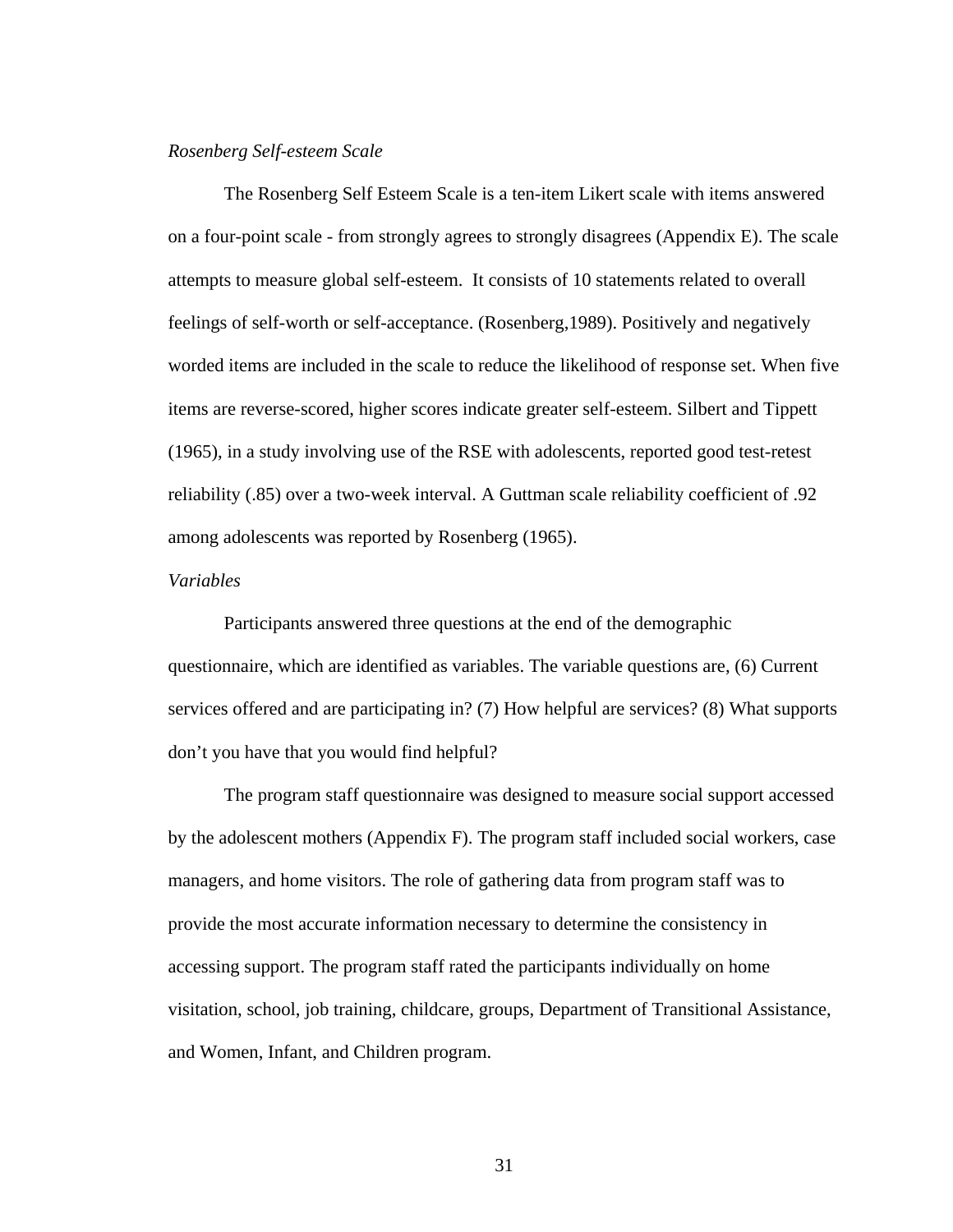Healthy Families Massachusetts is a program funded through the Children's Trust Fund. Healthy Families of Berkshire County and Northampton are two programs within the Healthy Families Massachusetts network. Healthy Families of Childcare of the Berkshires and Berkshire Children and Families use a web-based database, called the Participant Database System (PDS), for collecting all of its information as it relates to families and the services provided to the families. Data, which is input into the PDS, include the home visit encounter record. The record includes; observations made at home visit, activities conducted with family, items discussed, immunizations, goals and the family's progress on the goals, referrals made to other programs/services, medical issues (either for parent/child), results of developmental assessments completed with the child, and any secondary contacts with the families (phone calls, mailings, etc.). Home visitors are also required to complete 3,6,12,18,24,30, and 36-month status reports, which document demographic data as well as all supports accessed during that time.

The Helen Berube Teen Parent Program, The Redfield House, The Young Parents Support Outreach Program, Evenstart program, and The Young Parents Childcare Project all use case notes, which monitor social supports used. The Helen Berube Teen Parent Program monitors data through case notes and attendance records. School attendance, group attendance childcare, home visitation, DTA, and WIC are all documented in case files. The Redfield House utilizes case managers who have daily contact with all residents in the program and are able to monitor social supports utilized by residents. Social supports are monitored through case notes and treatment plans. The Young Parent Support Outreach Program has one case manager who meets with participants in their homes on a weekly basis. The case manager monitors social supports through case notes.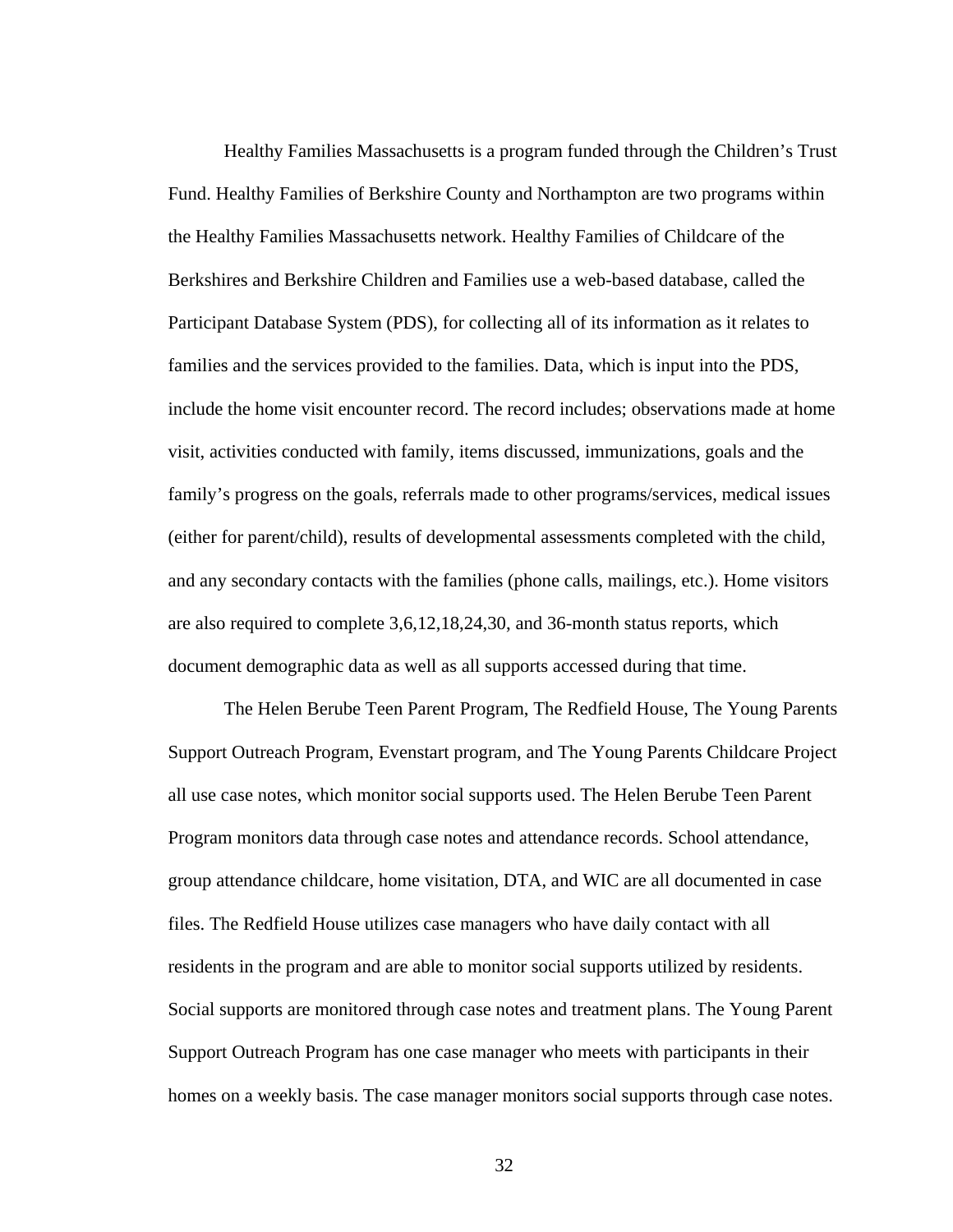Case managers also provide transportation to and from appointments which help monitor social supports accessed. The Evenstart program has case managers who meet with students on a daily basis. Case managers monitor social support through case notes, individual education treatment plans, weekly contact with all participants, and contact with community agencies. The Young Parents Childcare project uses monthly reports to monitor all social supports. Monthly reports are used for yearly outcomes which measure childcare, attendance to job and or school, groups, DTA, WIC, and home visitation.

### *Procedures*

At The Helen Berube Teen Parent Program, The Redfield House, The Evenstart program, and Healthy Families of Childcare of the Berkshires and Berkshire Children and Families, researcher-attended groups that participants were currently attending with prior approval from program staff. Researcher recruited participants by asking who was between the ages of 14 and 21, currently parenting, and interested in participating. The potential participants were assured that their participation or choice not to, would not in any way affect their relationship with their agency, or the services they were offered. Those who were eligible and interested attended a subsequent group that was held after a short break. In the second group the researcher went through the informed consent and allowed time for questions. The researcher then passed out the three forms of questionnaires, gave instructions, and allowed time for questions. Researcher was available during the group for any questions while participants were completing the questionnaires.

For participants who wanted to participate and needed parental consent the researcher made special accommodations to come back to the agency so the participants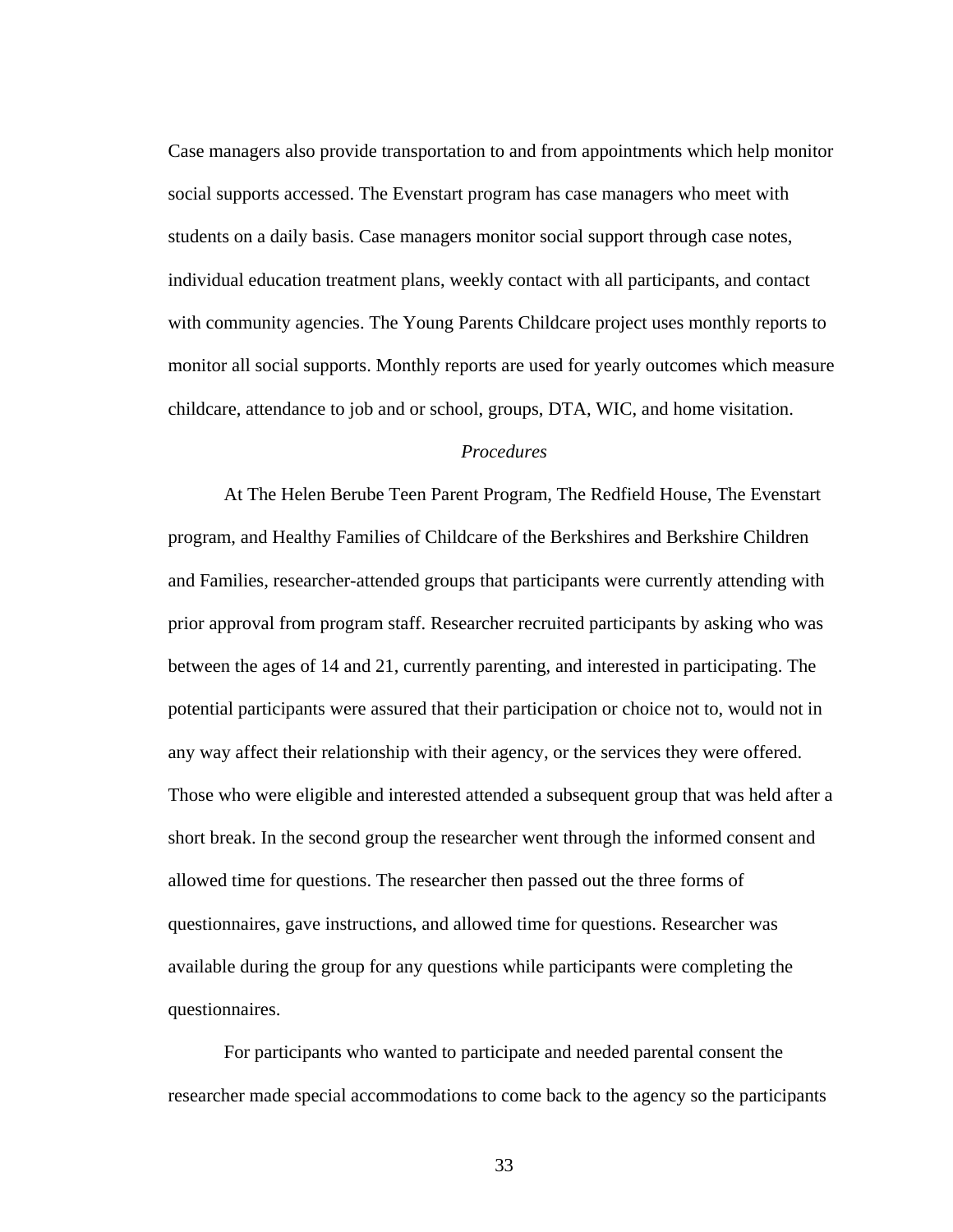were able to participate. The researcher used home visitors to get parental consent from participants who were receiving home visitation from Healthy Families as well as using a flyer (Appendix G) to recruit participants to groups. Parental consent became very difficult due to attendance and participants forgetting the parental consents. Researcher tried phone call reminders and self-addressed stamped envelopes for the parental consent all of which were unsuccessful.

Recruitment for The Young Parents Childcare Project and The Young Parents Support Outreach Program was limited due to overlap in services with adolescent mothers. I went to the office and I was able to meet with the participants during their visits to the office. Researcher recruited participants by asking who was between the ages of 14 and 21, currently parenting, and interested in participating. The potential participants were assured that their participation or choice not to, would not in any way affect their relationship with their agency, or the services they were offered. Those who were eligible and interested attended a subsequent group that was held after a short break. In the second group the researcher went through the informed consent and allowed time for questions. The researcher then passed out the three forms of questionnaires and gave instructions and allowed time for questions. The researcher was available during the group for any questions while participants were completing the questionnaires.

### *Data Analysis*

All data are analyzed using SPSS. Descriptive data will be analyzed by t-tests. Correlational data will be analyzed using Pearson's Rs and Correlational methods will be used to analyze the data. Descriptive statistics will be used to analyze the data received from the demographic questionnaire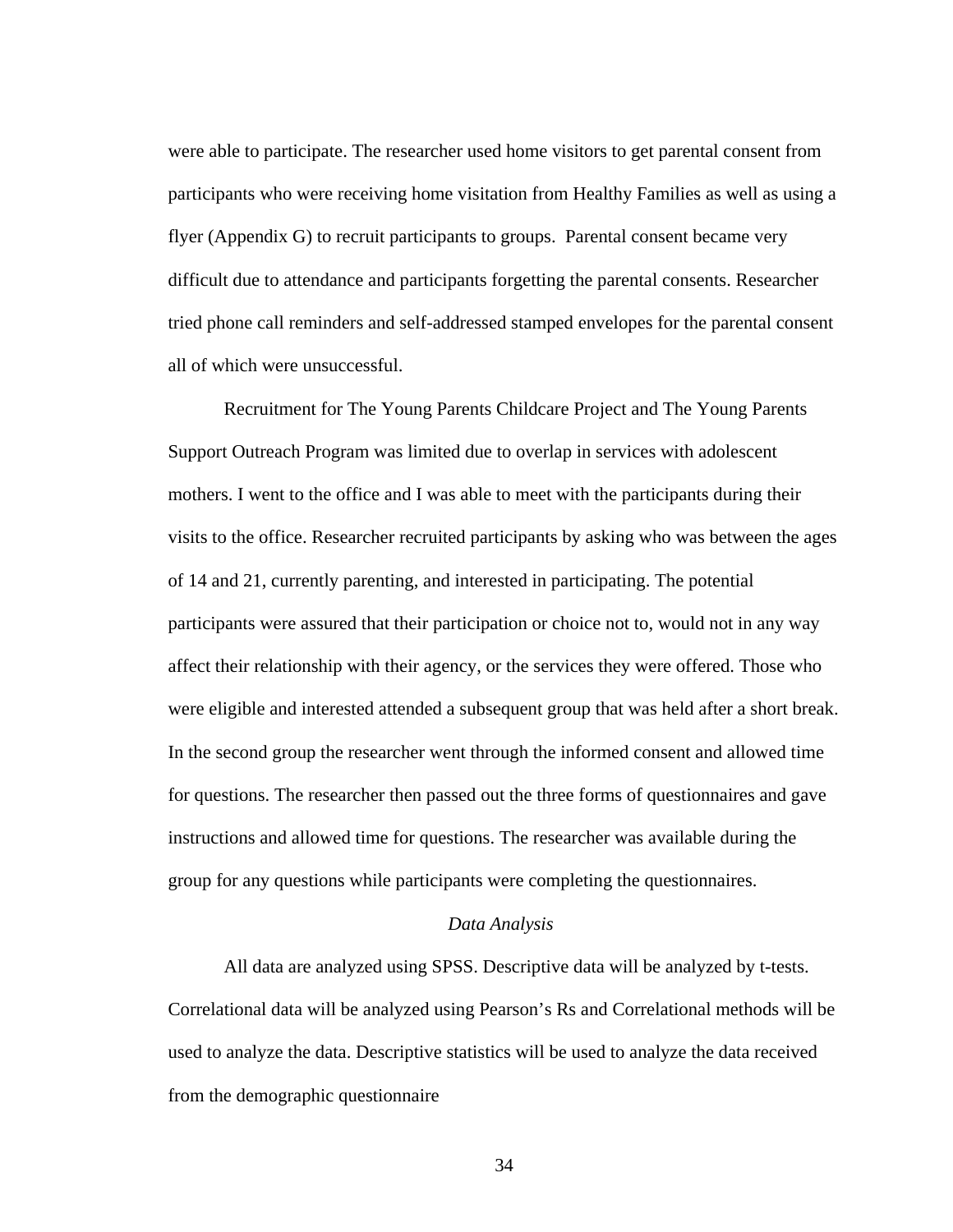# **Table 1**

# **Number of participants by agency**

| <b>PROGRAMS</b>                          | <b>NUMBER OF</b>    | <b>PERCENTAGES</b> |
|------------------------------------------|---------------------|--------------------|
|                                          | <b>PARTICIPANTS</b> |                    |
| The Redfield House                       | 17                  | 34%                |
| The Helen Berube Teen Parent Program     |                     | 14%                |
| <b>Evenstart Program</b>                 | 4                   | 8%                 |
| <b>Healthy Families Berkshire County</b> | 8                   | 16%                |
| Young Parent Childcare Project           |                     | 4%                 |
| The Young Parents Support                | 4                   | 8%                 |
| <b>Healthy Families Northampton</b>      | 8                   | 16%                |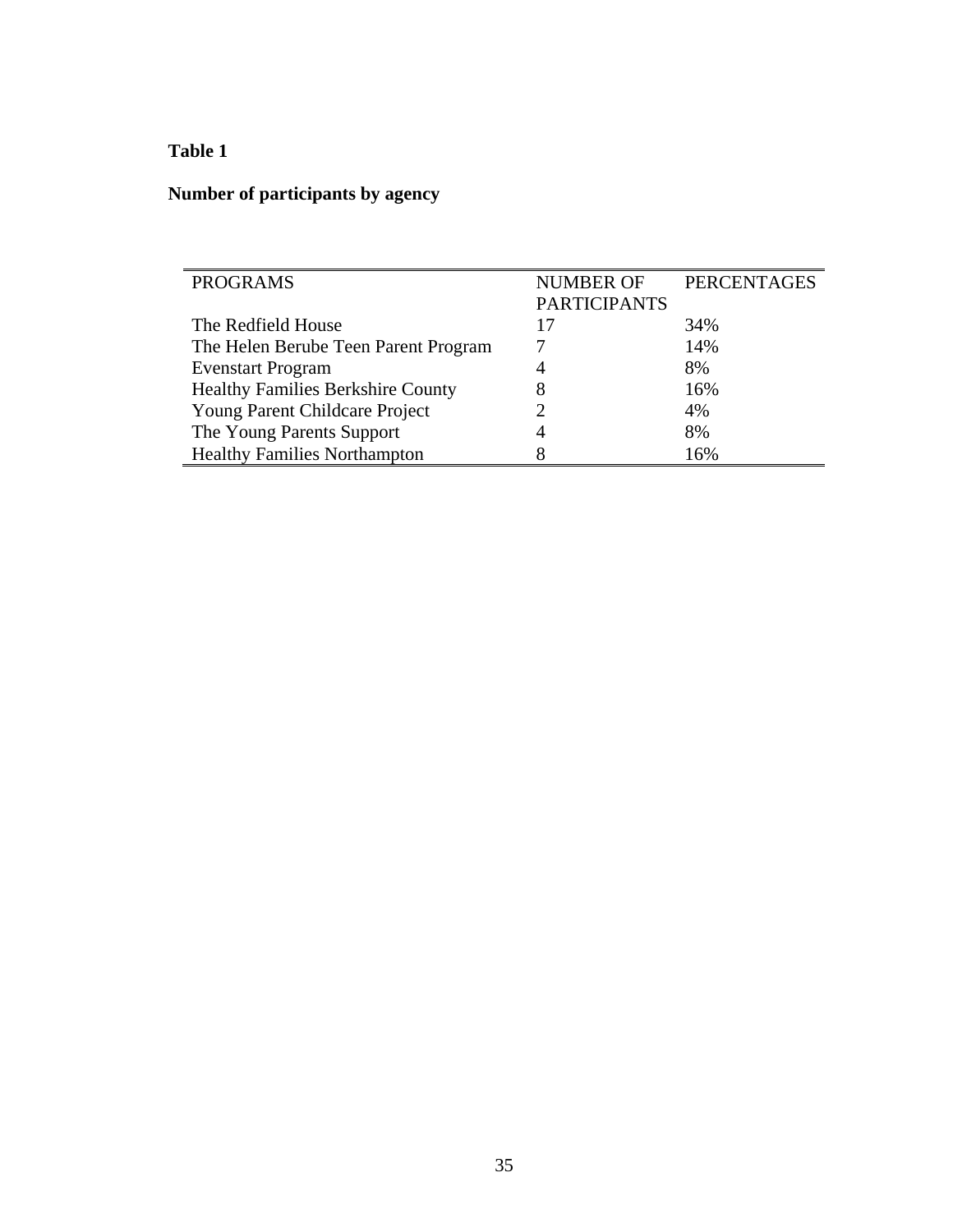### CHAPTER IV

### FINDINGS

 The purpose of this study was to examine the barriers that may prevent adolescent mothers from accessing social support. For the purpose of this study, the barriers examined were depression and self-esteem. The major findings of this study are presented in this chapter. The researcher begins with a socio-demographic profile of the young women who participated in this study.

 The age of the participants in this sample at the time of participation ranged from 16 to 21 years. The average age was 19, with a standard deviation of 1.45 years. The average age at the time of delivery was 17 years with a standard deviation of 1.48. The majority of participants (n=32, 64%) identified as Caucasian, 12 % (n = 6) of participants identified as African American, 14 % ( $n = 7$ ) identified as Hispanic, and 10 % ( $n = 5$ ) identified as Bi-racial.

Income levels varied among participants with 68 % ( $n = 34$ ) reporting incomes of \$0-5,000, 18 % (n = 9) reporting incomes of \$5,000-10,000, 4 % (n = 2) reporting incomes of  $$ 10,000-15,000$ , and the remaining 10 % (n = 5) reporting incomes of  $$ 15,000-20,000$ . Living situations varied with the highest percentage 36% (n = 18) of participants living alone. Alone was defined as living with the participant's child and no other people. A quarter of the sample 24 % ( $n = 12$ ) reported living with the fathers of their babies; 18 % (n = 9) reported living with their parents; 10 % (n = 5) reported living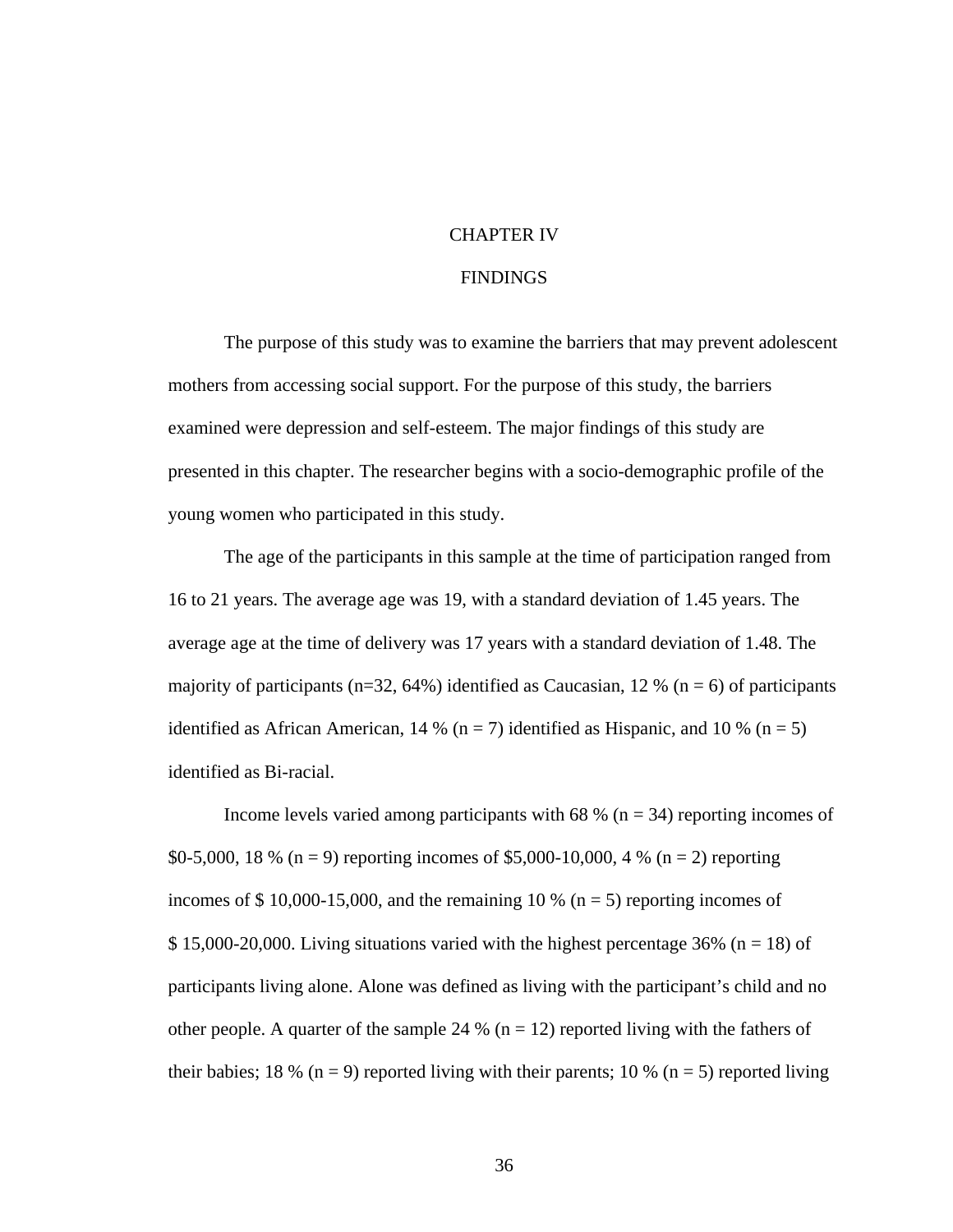in a Teen Living Program; 4 % (n = 2) reported living with a partner; 6 % (n = 3) reported living with relatives; and  $2\%$  (n = 1) reported living in a homeless shelter.

 Participants were asked to identify all services they were participating in. A little more than half the sample, 52 % ( $n = 26$ ) of participants reported using childcare, 66 %  $(n = 33)$  reported receiving assistance from the Department of Transitional Assistance (DTA), and no participants in the sample of 50 reported using job training. A little more than half, 52% ( $n = 26$ ) of the sample reported attending school, 28 % ( $n = 14$ ) of participants reported having a case manager, 52 % ( $n = 26$ ) of participants reported having a home visitor, and 70 % ( $n = 35$ ) of participants reported participation in the Women, Infant, and Child program (WIC).

 Participants were asked to identify all groups in which they participated. The first group was a TLP therapy group, which is a mandatory group for the Teen Living Program. Only 10 % ( $n = 5$ ) were involved in the group due to its limited availability. Participants were involved in a second group titled Parents as Teachers; 16 % ( $n = 8$ ) of participants reported participating in the group. The participants also identified other groups of which they were members of: parenting groups, a creative writing group, a craft group, and a playgroup. These findings are summarized in Table 2.

When participants were asked how useful services and groups were on a scale of one to five with five being very helpful,  $44\%$  (n = 22) reported groups and services as "very helpful," 30 % ( $n = 15$ ) reported groups and services as "helpful," 20 % ( $n = 10$ ) reported groups and services as "somewhat helpful,"  $2\%$  (n = 1) reported groups and services as "not helpful," and  $4\%$  (n = 2) reported a groups and services as "not at all helpful." These findings are summarized in Table 3.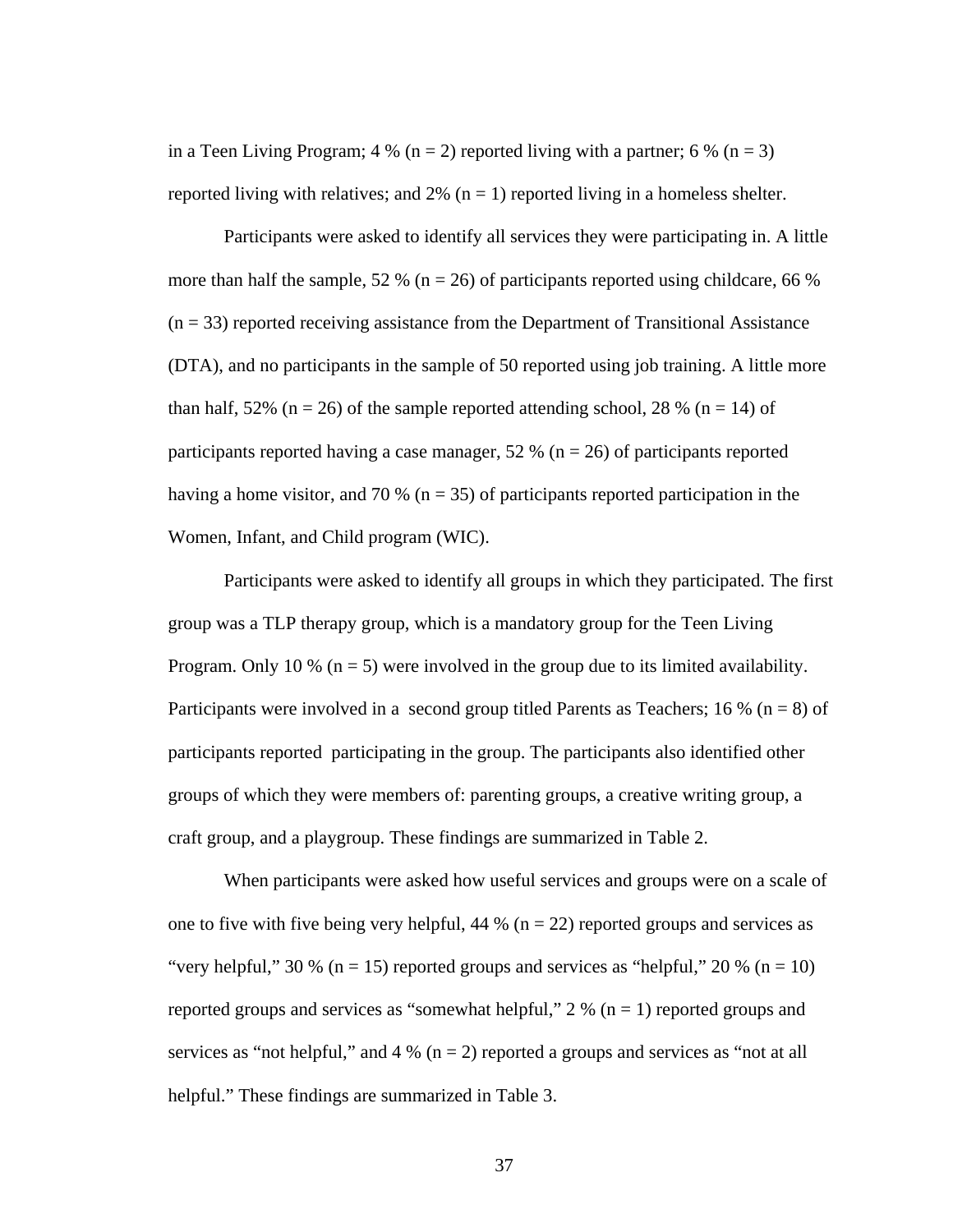Participants were asked an open ended question: What supports would be helpful that you currently do not have? The number one response  $(40\%, n = 20)$  was transportation. No respondents identified specific destinations for transportation. The second most reported response was help from father of the baby; 26 % ( $n = 13$ ) desired this. Other supports the participants identified were stress management, child support, a Latina group, a dance group, housing, people to talk to, and more support from the Department of Transitional Assistance. These findings are summarized in Table 4.

The second part of this chapter presents the findings for participants' self-esteem, depression and social supports. The first hypothesis for this research states that adolescent mothers with poor self-esteem will access less social support than those adolescent mothers with higher self-esteem. The second hypothesis was that adolescent mothers who identify as depressed will access less social support than less depressed mothers.

### *Self Esteem*

For the Rosenberg self esteem scale the possible score ranged from 0-40 with 40 being high self-esteem. For the sample of 50, the mean score was 31.60 with a SD of 3.2. The minimum score was 24.00 and the maximum score was 38.00.

A t-test analysis was performed to determine if there was a difference in the Rosenberg Self-esteem scale between those who reported using childcare, school, home visitation, case manager, the Women, Infant, and Children program, and the Department of Transitional Assistance and those who did not report using each type of service. No significant difference was found with the score on the Rosenberg Self Esteem Scale between those using services and those who were not. A t- test was not performed for job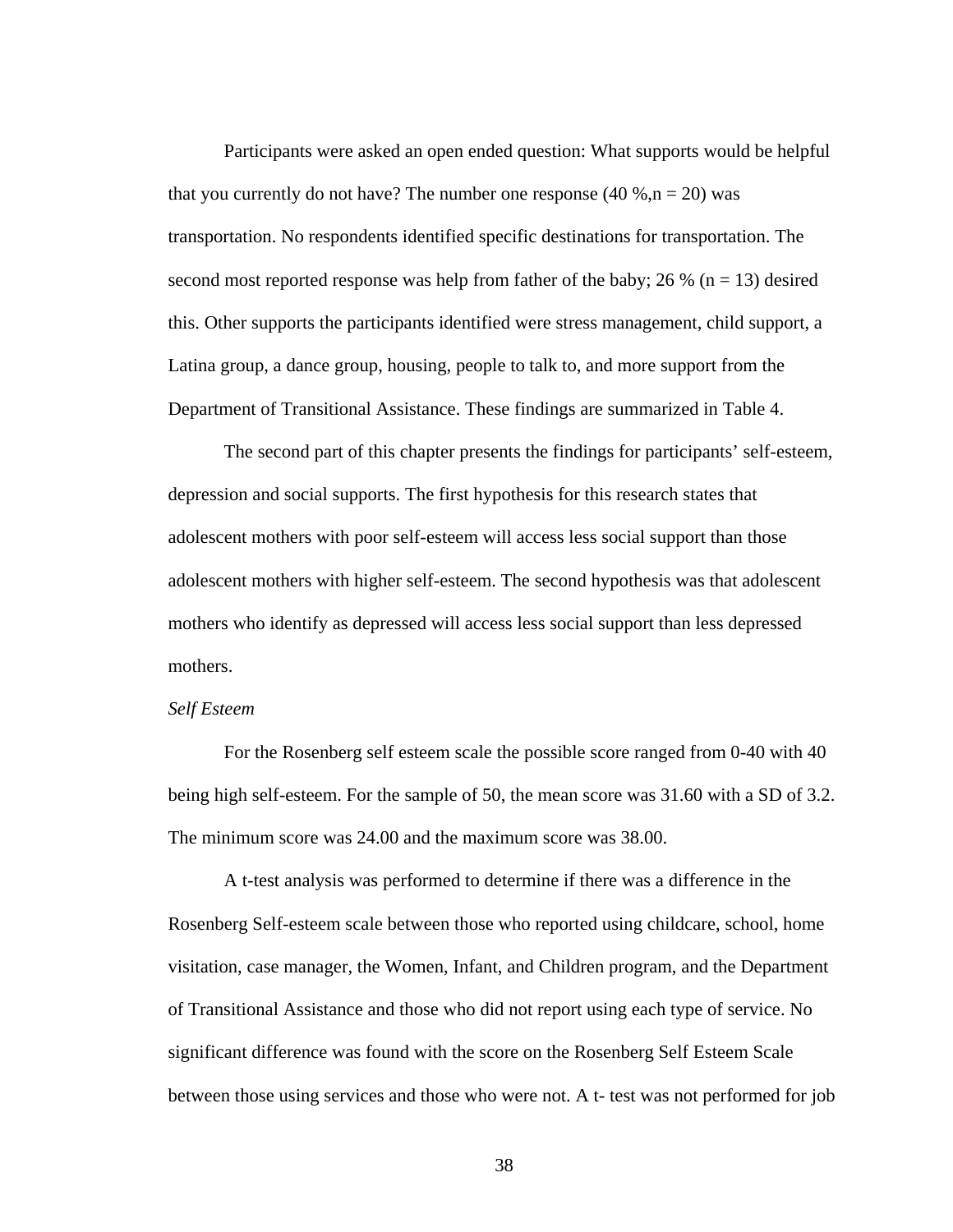training because no participant reported using job training. Thus, the first hypothesis was not supported. No significant differences were found between those who used any kind of support and those who did not on self-esteem. Results are summarized in Table 5.

 Spearman's RHO tests were performed to examine the association between the program staff questionnaire and self-esteem. There were no significant correlations with self-esteem and home visitation, school, job training, childcare, groups, the Department of Transitional Assistance, and the Women, Infant, and Children program. This allows the conclusion that there was no relationship between accession of social support and self-esteem among these adolescent mothers. These findings are summarized in Table 7.

Using a .10 cutoff there is a positive correlation with 90% confidence between the participants' self-esteem and PSQ6 (participation in the Department of Transitional Assistance) ( $r = 286$ ,  $p = .08$ ). So, as self-esteem goes up, so does their participation to a minimal extent in accessing the Department of Transitional Assistance.

### *Depression*

The Brief Symptom Inventory was used to measure depression. The minimum score for the BSI in the sample of 50 was .00 and the maximum score for the BSI was 3.83 with the highest possible score of 4.00. The mean score for the sample was .9040 with a SD of .973.

A t-test analysis was performed to determine if there was a difference in the Brief Symptom Inventory scale for depression between those who reported using childcare, school, home visitation, the Women, Infant, and Children program, the Department of Transitional Assistance, and a case manager and those who reported not using those services. No significant differences were found. A T test analysis was not performed for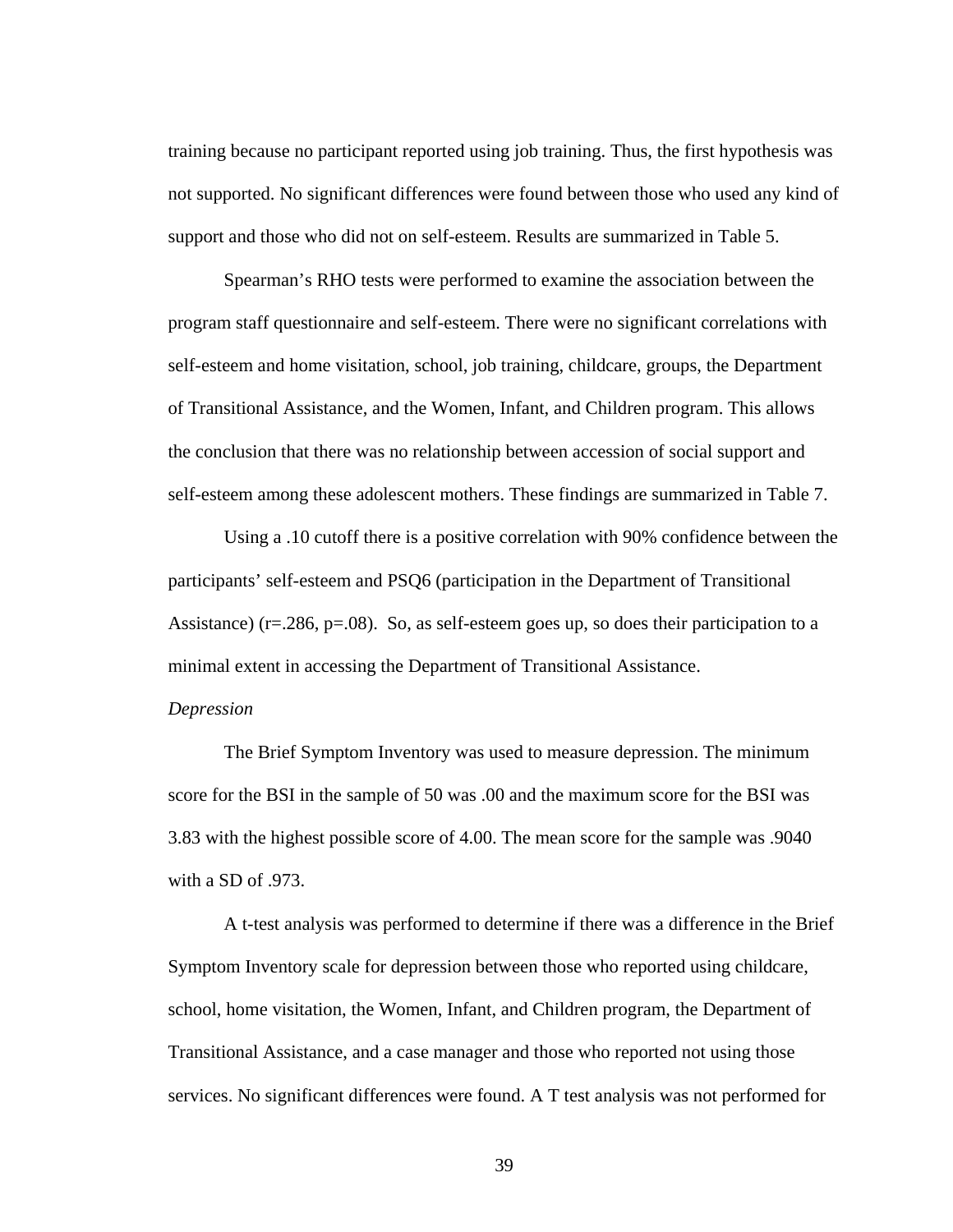job training because the sample did not self-report using the support. Thus, the second hypothesis was not supported. No significant differences were found between those who used any kind of support and those who did not on depression. These findings are summarized in Table 6.

Finally, a t-test was performed to determine if there was a difference in the Rosenberg Self-Esteem scale and the BSI depression scale, between those who were living with the father of the baby and those who were not. No significant difference was found on the score of the Rosenberg Self-Esteem Scale. A significant difference was found on the BSI depression scale  $(t (43.47)=2.919, p=.006, two-tailed)$ . The group living with the fathers of their babies had lower mean depression scores (.4306) than those not living with the fathers of their babies (1.0535).

 Spearman's RHO tests were performed to examine the association between the program staff questionnaire and depression. There were no significant correlations with depression and home visitation, school, job training, childcare, groups, DTA, and WIC. There were no relationships between accession of social support and depression for these adolescent mothers. These findings are summarized in Table 8

Spearman's RHO tests were performed to examine the associations between different types of supports. Participants who were enrolled in school were more likely to utilize childcare and participate in groups ( $r = .727$ ,  $r = .693$  p $< 0.05$ ). Participants who were reported to be involved in job training also received services from DTA ( $r = .575$  p $<$ 0.05). Participants involved with the Woman, Infants, and Children program were more likely to use home visitation, school, childcare, groups, and the Department of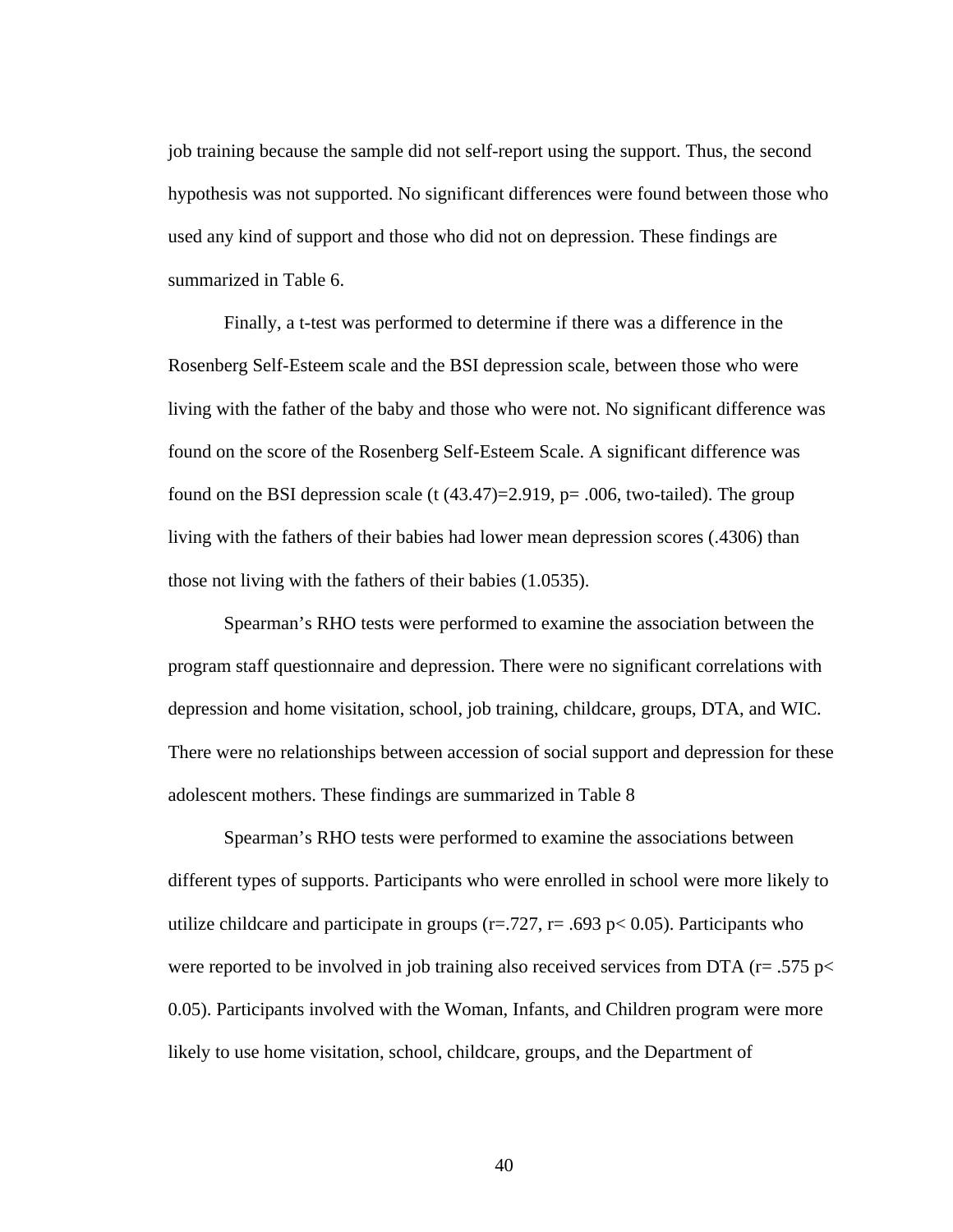Transitional Assistance(r= .480, r= .613, r= 458, r= .538, r= .361 p< 0.05). These findings are summarized in Table 9.

Using .10 cutoff Spearman's RHO tests were performed and a negative correlation between depression and program staff report of participation in childcare  $(r=-1.293, p=0.06)$  and program staff report of participation in school  $(r=-1.293, p=0.097)$  was found, indicating more depression is associated with less participation in school and childcare according to staff reports.

#### *Conclusion*

This chapter presented the findings from 50 adolescent mothers who participated in a quantitative study. The major findings suggest that as participants' self-esteem increased, they tended to make more use of the Department of Transitional Assistance. Findings which examined associations between different forms of support yielded some results. Participants who were enrolled in school were more likely to use childcare and attend groups. Participants who were enrolled in home visitation also were more likely to attend groups. Participants who reported being involved with job training were more likely to use Department of Transitional Assistance. Those participants reported to be involved in the Women, Infant, and Children program were more likely to use home visitation, school, childcare, groups, and the Department of Transitional Assistance. The final findings suggest that depression is associated with less participation in school and childcare.

 The next chapter will review major findings, discuss implications for practice, compare and contrast major findings with current literature, and offer recommendations for future research.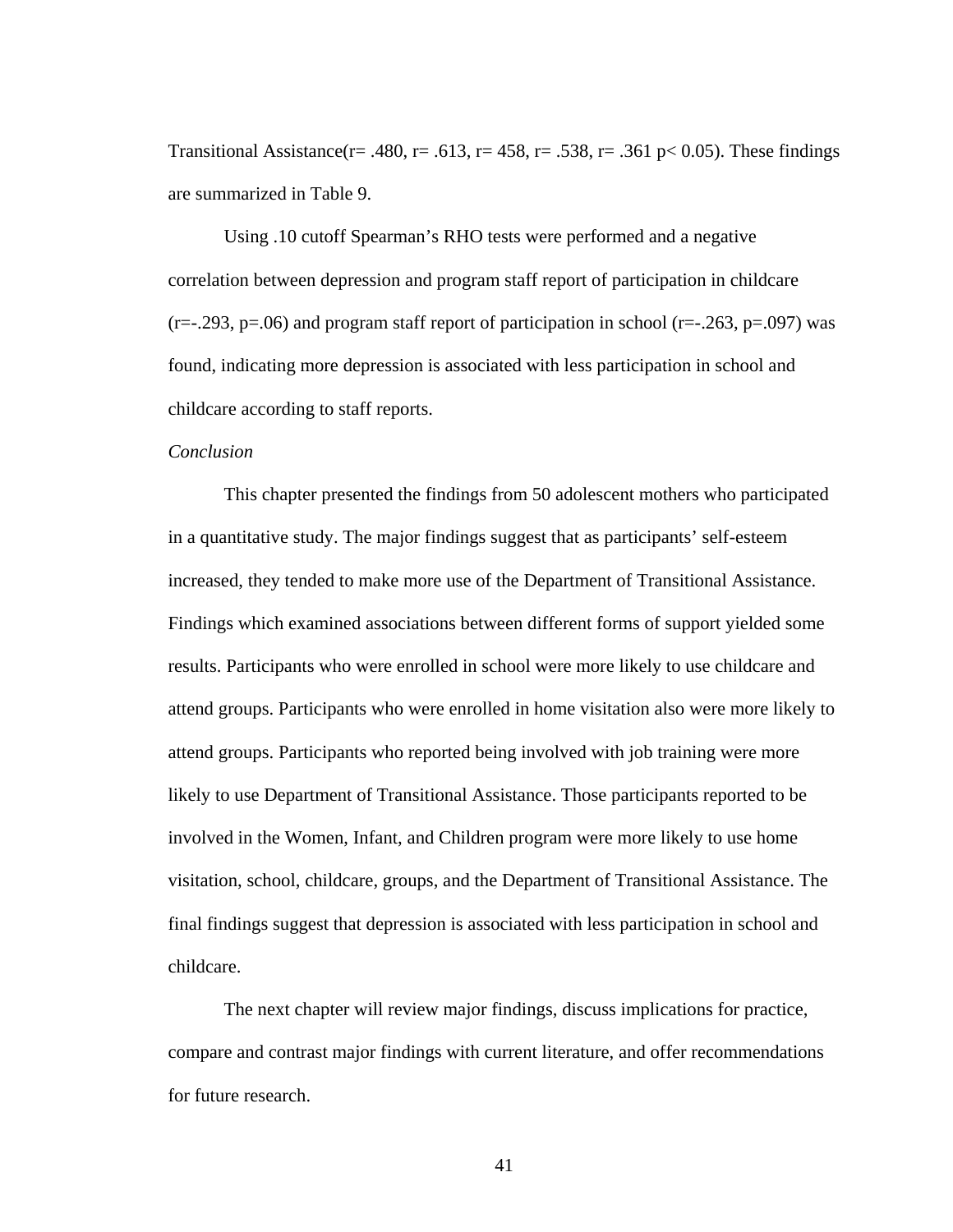| Groups                           | Participating in | Non<br>Participation |                 |         |  |
|----------------------------------|------------------|----------------------|-----------------|---------|--|
|                                  | Number $(N=50)$  | Percent              | Number $(N=50)$ | Percent |  |
| TLP Therapy                      | 5                | 10%                  | 45              | 90%     |  |
| Parents as Teachers              | 8                | 16%                  | 42              | 84%     |  |
| Parenting Group                  | 8                | 16%                  | 42              | 84%     |  |
| Parents Helping<br>Parents       | 6                | 12%                  | 44              | 88%     |  |
| <b>MELD</b>                      | 11               | 22%                  | 39              | 78%     |  |
| <b>Creative Writing</b>          | $\overline{2}$   | 4%                   | 48              | 96%     |  |
| TLP group                        | $\overline{2}$   | 4%                   | 48              | 96%     |  |
| Craft Group                      | 1                | 2%                   | 49              | 98%     |  |
| <b>Healthy Families</b><br>Group | 13               | 26%                  | 37              | 74%     |  |
| Play Groups                      | $\mathbf{1}$     | 2%                   | 49              | 98%     |  |
| Cooking Group                    | 1                | 2%                   | 49              | 98%     |  |

## **Table 2 Self report of participation and non-participation in groups**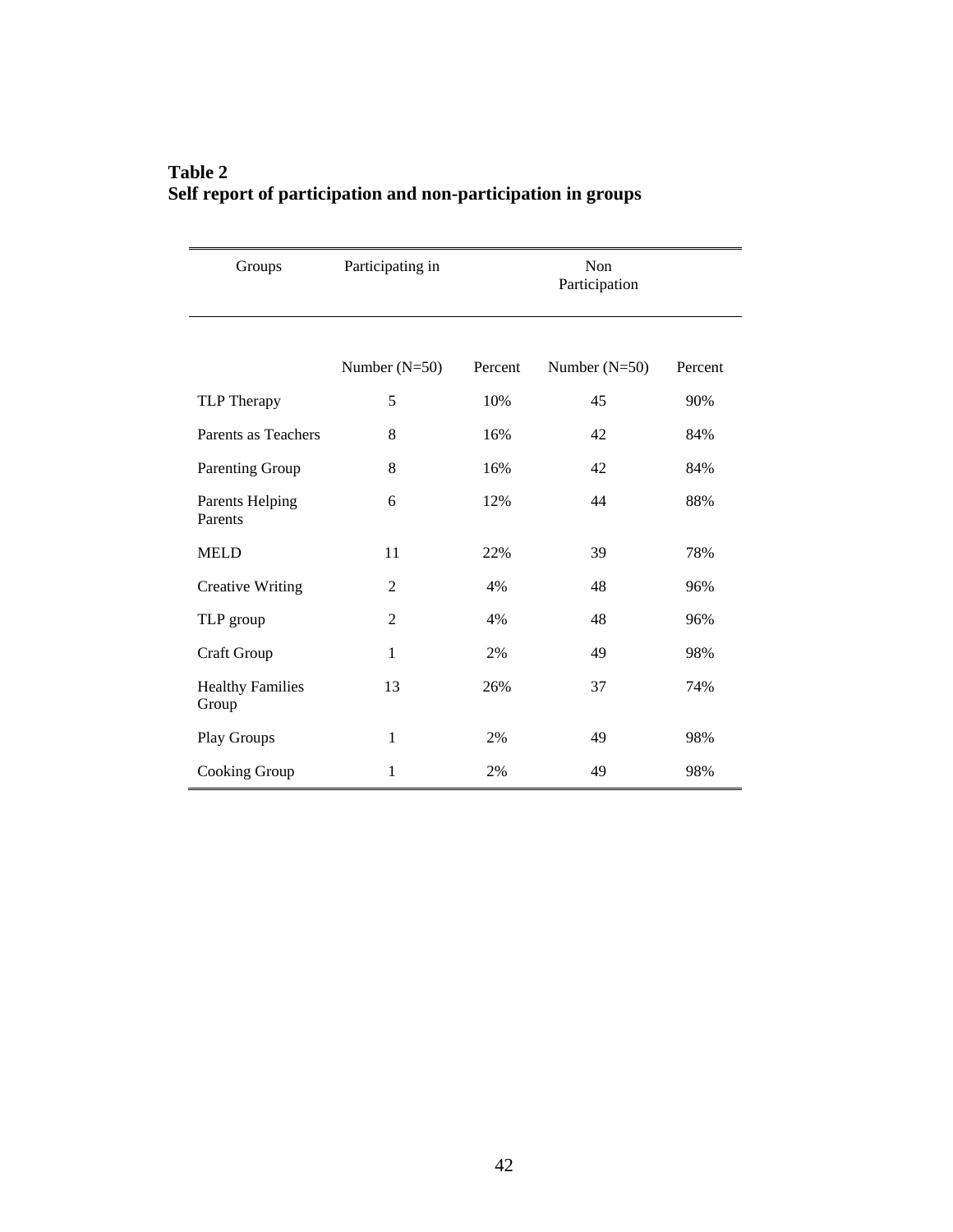|                    | Number $(n=50)$ | Percent |
|--------------------|-----------------|---------|
|                    |                 |         |
| Not at all helpful | 2               | 4%      |
| 2                  |                 | 2%      |
| Some what helpful  | 10              | 20%     |
| 4                  | 15              | 30%     |
| Very helpful       | 22              | 44%     |

## **Table 3 Self report of how useful services and groups were**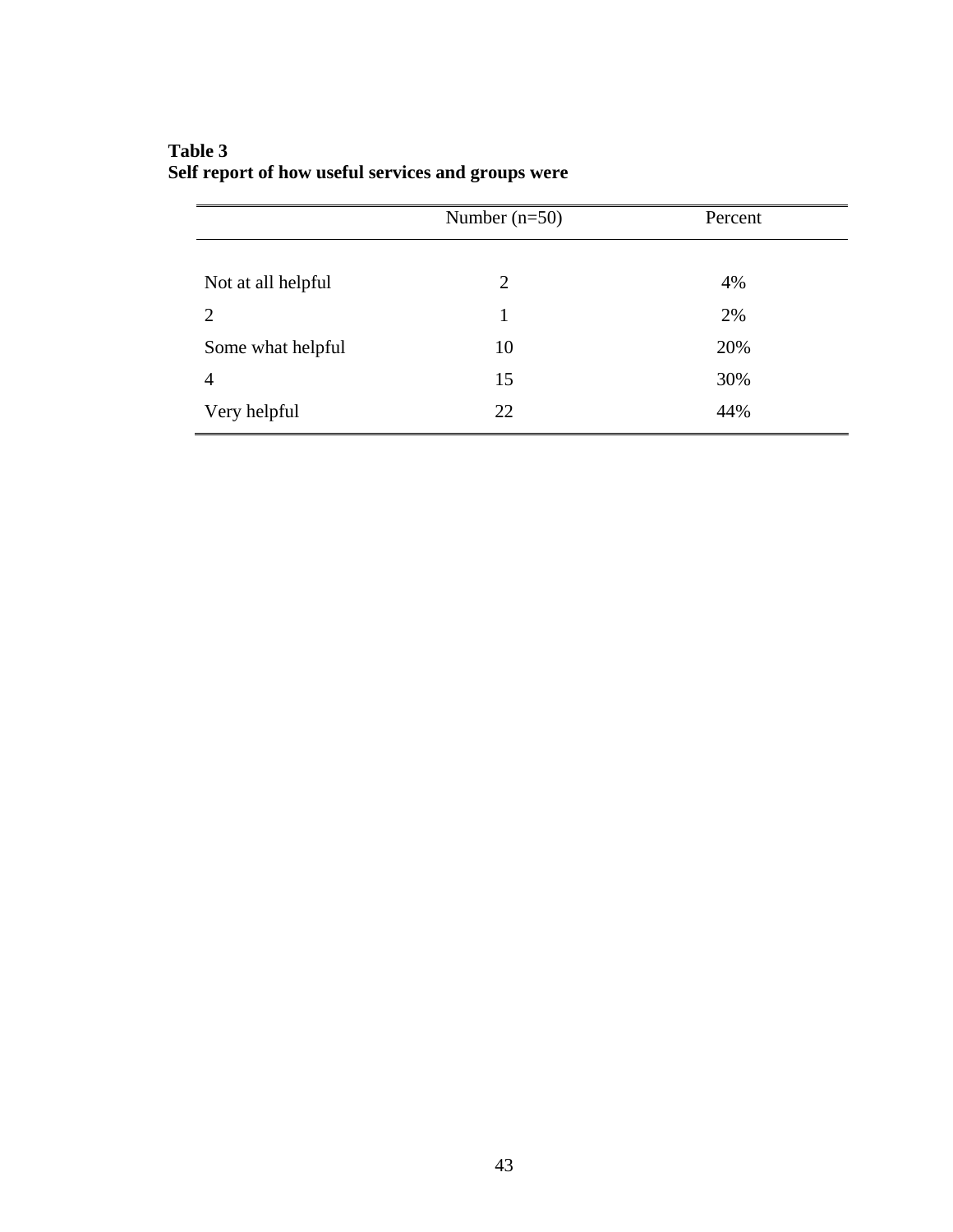# **Table 4**

|  |  | Helpful supports that participants currently report not having access to: |  |
|--|--|---------------------------------------------------------------------------|--|
|  |  |                                                                           |  |

| <b>Supports</b>            | <b>NUMBER</b> | <b>PERCENTAGES</b> |
|----------------------------|---------------|--------------------|
|                            | $(n=50)$      |                    |
| <b>Stress Management</b>   |               | 2%                 |
| Transportation             | 20            | 40%                |
| Help from father of baby   | 13            | 26%                |
| Child Support              | 4             | 8%                 |
| Latina Groups              | 2             | 4%                 |
| Dance Group                | 2             | 4%                 |
| Housing                    | 4             | 8%                 |
| People to talk with        | 6             | 12%                |
| Department of Transitional | 3             | 6%                 |
| Assistance                 |               |                    |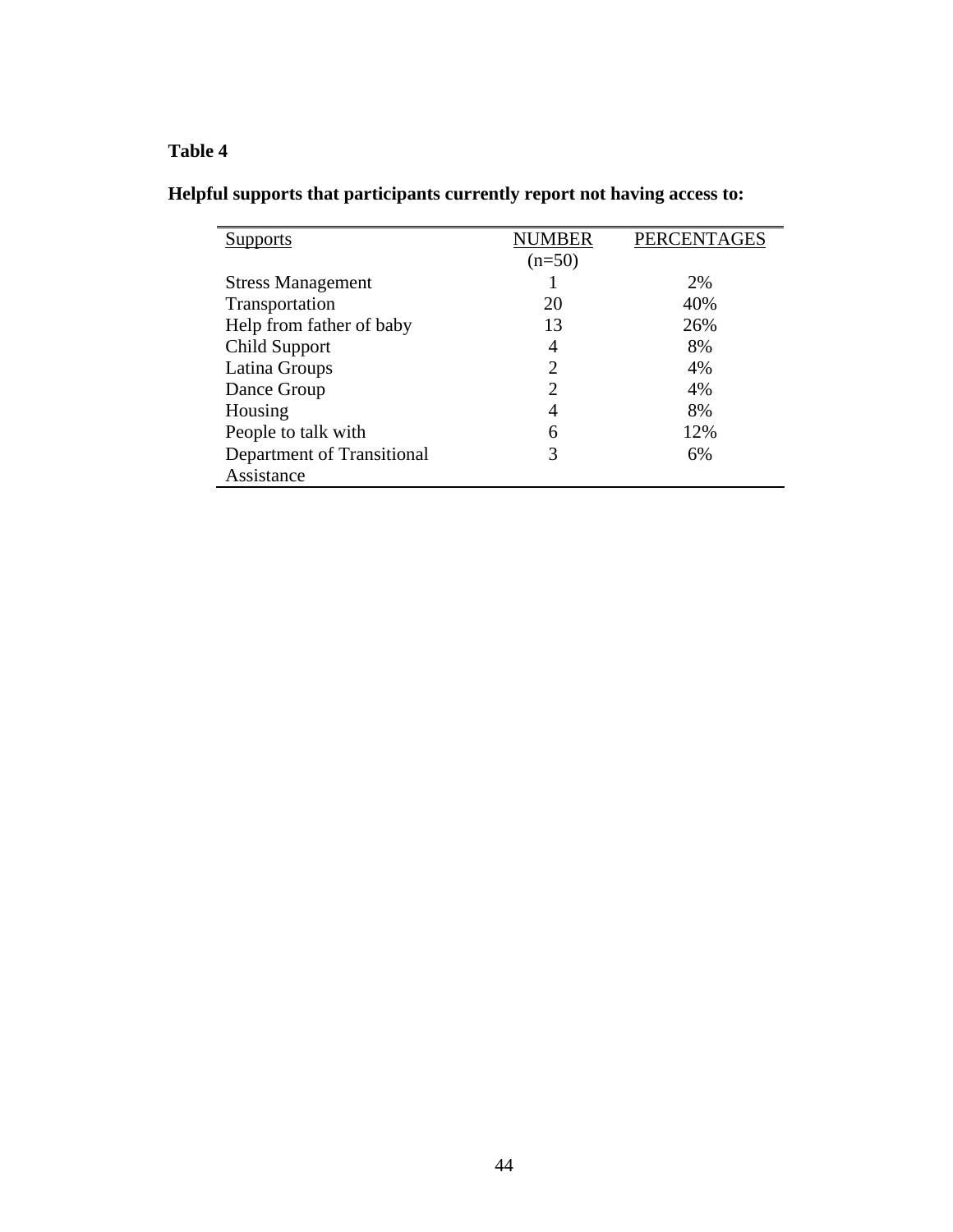## **Table 5 T-test results for depression for participation and non-participation in services**

|                     | Participation |      | Non<br>participation |      |        |                  |
|---------------------|---------------|------|----------------------|------|--------|------------------|
|                     | Number        | Mean | Number               | Mean |        | $Sig.(2-tailed)$ |
| Childcare           | 26            | 1.03 | 24                   | .76  | .97    | .33              |
| <b>DTA</b>          | 33            | 1.03 | 17                   | .64  | 1.35   | .18              |
| <b>Job Training</b> | 0a            |      | 50                   | .90  |        |                  |
| School              | 26            | .85  | 24                   | .95  | $-.37$ | .70              |
| Case manager        | 14            | .90  | 36                   | .90  | .01    | .98              |
| Home Visitor        | 26            | 1.10 | 24                   | .68  | 1.52   | .13              |
| WIC                 | 35            | .94  | 15                   | .80  | .48    | .63              |

## *Depression*

## **Table 6 T-tests results for self esteem for participation and non participation in services**

## *Self-esteem*

|                     | Participation |       | Non<br>Participation |       |        |                 |
|---------------------|---------------|-------|----------------------|-------|--------|-----------------|
|                     | Number        | Mean  | Number               | Mean  | T      | Sig. (2 tailed) |
| Childcare           | 26            | 31.53 | 24                   | 31.66 | $-.14$ | .88             |
| <b>DTA</b>          | 33            | 31.66 | 17                   | 31.47 | .20    | .84             |
| <b>Job Training</b> | 0a            |       | 50                   | 31.60 |        |                 |
| School              | 26            | 32.23 | 24                   | 30.91 | 1.46   | .70             |
| Case manager        | 14            | 31.64 | 36                   | 31.58 | .051   | .95             |
| Home Visitor        | 26            | 31.23 | 24                   | 32.00 | $-.84$ | .40             |
| WIC.                | 35            | 31.45 | 15                   | 31.93 | $-.47$ | .63             |

a= a. t-score cannot be computed because at least one of the groups is empty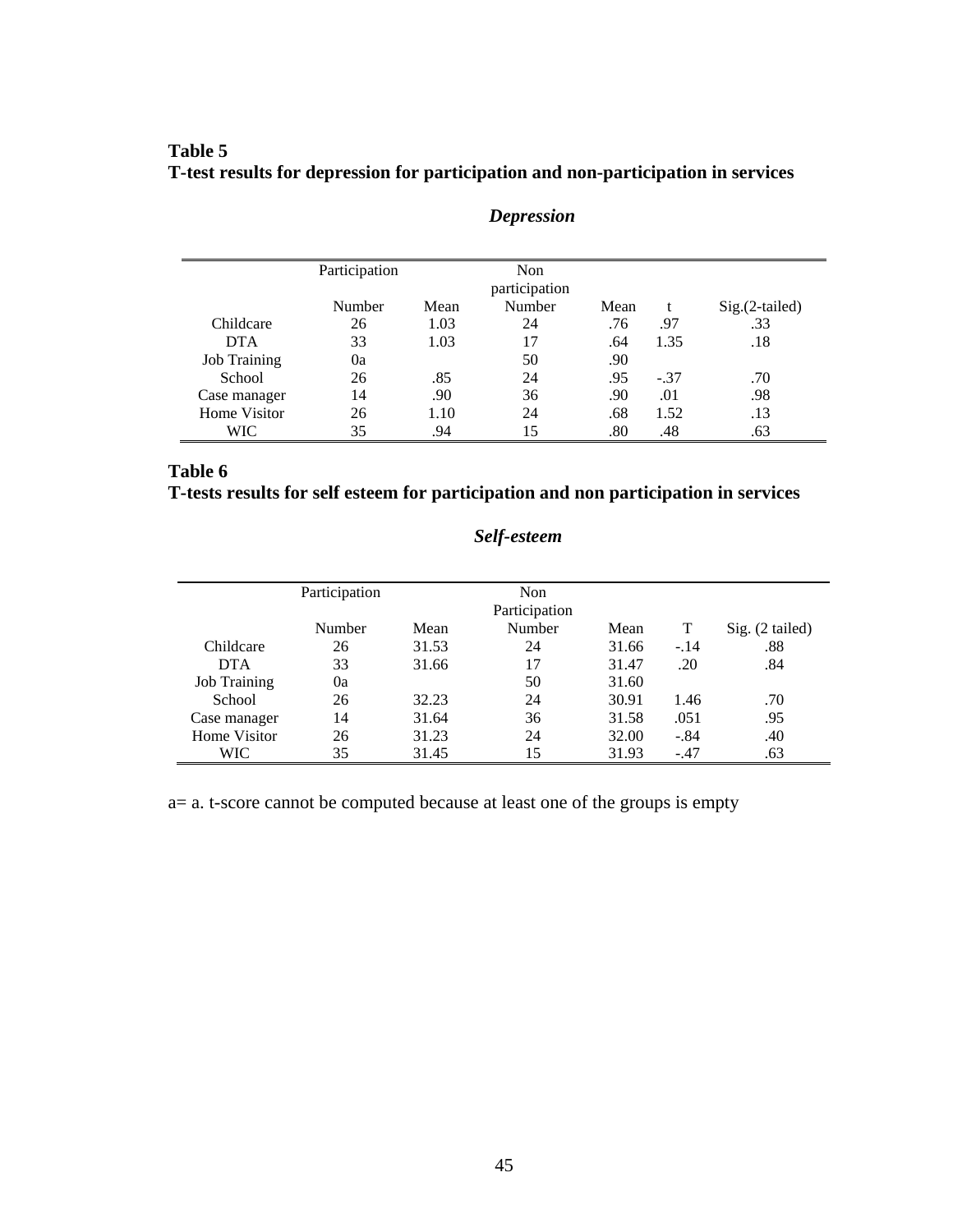|                            | Self-  | Home              | <b>School</b> | Job             | <b>Childcare</b> | <b>Groups</b> | <b>DTA</b> | <b>WIC</b> |
|----------------------------|--------|-------------------|---------------|-----------------|------------------|---------------|------------|------------|
|                            | esteem | <b>Visitation</b> |               | <b>Training</b> |                  |               |            |            |
| Home<br><b>Visitation</b>  |        |                   |               |                 |                  |               |            |            |
| Correlation                | .12    | 1.00              | .28           | .42             | .25              | .46*          | .18        | .48*       |
| Coefficient                |        |                   |               |                 |                  |               |            |            |
| $Sig. (2-$                 | .41    |                   | .07           | .06             | .11              | .00.          | .27        | .00        |
| Tailed)                    |        |                   |               |                 |                  |               |            |            |
| Number                     | 48     | 48                | 40            | 20              | 39               | 47            | 38         | 45         |
| <b>School</b>              |        |                   |               |                 |                  |               |            |            |
| Correlation                | .16    | .28               | 1.00          | .02             | $.72*$           | .69           | .08        | $.61*$     |
| Coefficient                |        |                   |               |                 |                  |               |            |            |
| Sig. $(2-$                 | .31    | .07               |               | .93             | .00              | .00           | .64        | .00        |
| Tailed)                    |        |                   |               |                 |                  |               |            |            |
| Number                     | 41     | 40                | 41            | 18              | 38               | 41            | 34         | 38         |
| Job                        |        |                   |               |                 |                  |               |            |            |
| <b>Training</b>            |        |                   |               |                 |                  |               |            |            |
| Correlation                | .37    | .42               | .02           | 1.00            | .13              | $-.10$        | $.57*$     | .09        |
| Coefficient                |        |                   |               |                 |                  |               |            |            |
| $Sig. (2-$                 | .10    | .06               | .93           |                 | .57              | .66           | .01        | .68        |
| Tailed)                    |        |                   |               |                 |                  |               |            |            |
| Number                     | 20     | 20                | 18            | 20              | 20               | 20            | 17         | $20\,$     |
| <b>Childcare</b>           |        |                   |               |                 |                  |               |            |            |
| Correlation<br>Coefficient | .19    | .25               | $.72*$        | .13             | 1.00             | $.52*$        | $-.09$     | $.45*$     |
| $Sig. (2-$                 | .22    | .11               | .00           | .57             |                  | .00.          | .59        | .00        |
| Tailed)                    |        |                   |               |                 |                  |               |            |            |
| Number                     | 41     | 39                | 38            | 20              | 41               | 40            | 33         | 38         |
| <b>Groups</b>              |        |                   |               |                 |                  |               |            |            |
| Correlation                | .06    | .46*              | $.69*$        | $-.10$          | $.52*$           | 1.00          | $-.02$     | $.53*$     |
| Coefficient                |        |                   |               |                 |                  |               |            |            |
| $Sig. (2-$                 | .68    | .00               | .00           | .66             | .00              |               | .88        | .00        |
| Tailed)                    |        |                   |               |                 |                  |               |            |            |
| Number                     | 48     | 47                | 41            | 20              | 40               | 48            | 48         | 45         |
| <b>DTA</b>                 |        |                   |               |                 |                  |               |            |            |
| Correlation                | .28    | .18               | .08           | $.57*$          | $-.09$           | $-.02$        | 1.00       | $.36*$     |
| Coefficient                |        |                   |               |                 |                  |               |            |            |
| Sig. $(2-$                 | .07    | .27               | .64           | .01             | .59              | .88           |            | .026       |
| Tailed)                    |        |                   |               |                 |                  |               |            |            |
| Number                     | 39     | 38                | 34            | 17              | 33               | 38            | 39         | 38         |
| <b>WIC</b>                 |        |                   |               |                 |                  |               |            |            |
| Correlation                | .20    | $.48*$            | .61           | .09             | $.45*$           | $.53*$        | .36        | 1.00       |
| Coefficient                |        |                   |               |                 |                  |               |            |            |
| $Sig. (2-$                 | .16    | .00               | .00           | .68             | .00              | .00           | .02        |            |
| Tailed)                    |        |                   |               |                 |                  |               |            |            |
| Number                     | 47     | 45                | 38            | 20              | 38               | 45            | 38         | 47         |

**Table 7 Correlations for Supports and Self-esteem from Program Staff Questionnaire** 

\* Correlation is significant at the 0.05 level (2-Tailed)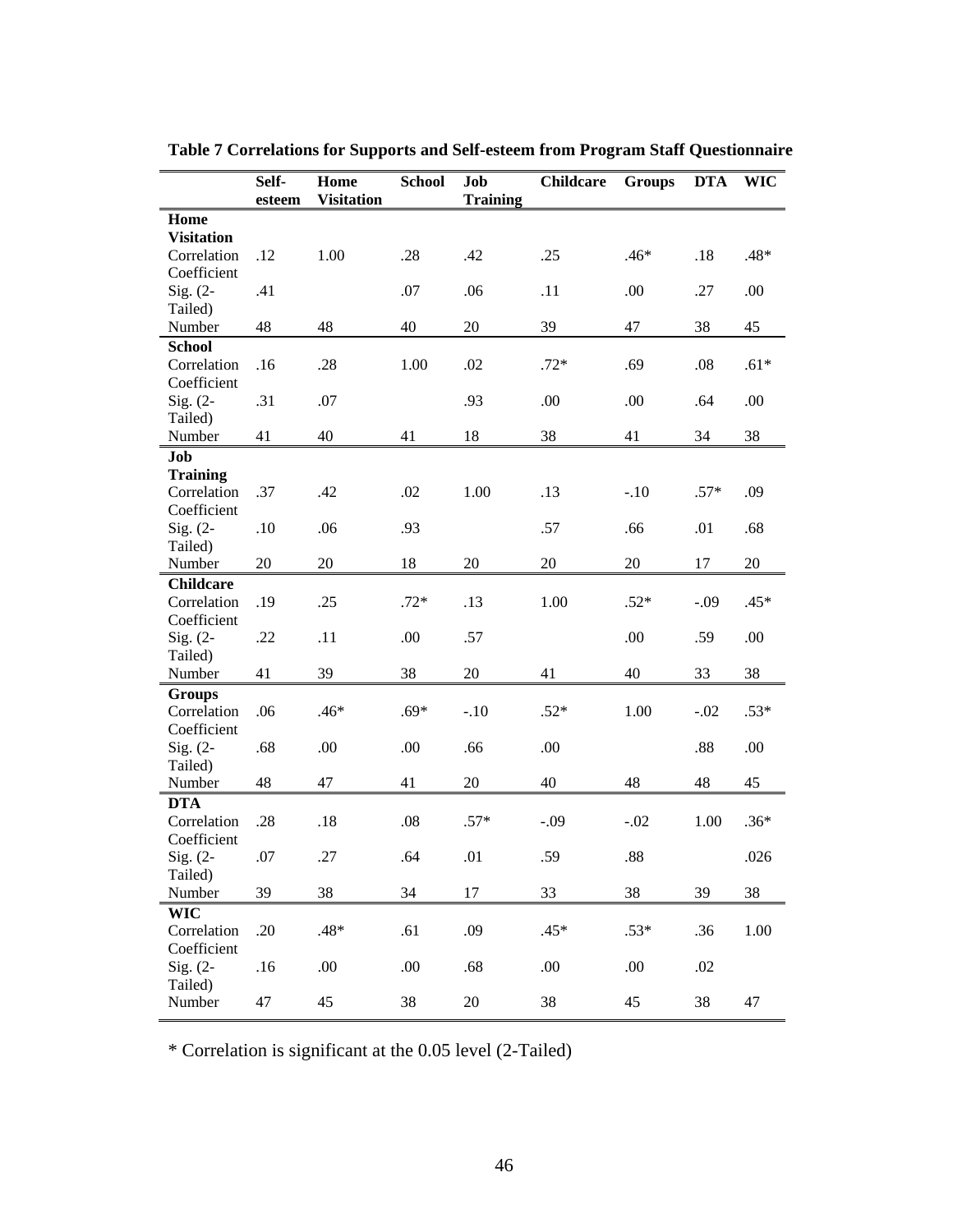|                            | depression | Home<br><b>Visitation</b> | School | Job<br><b>Training</b> | <b>Childcare</b> | <b>Groups</b> | <b>DTA</b> | <b>WIC</b> |
|----------------------------|------------|---------------------------|--------|------------------------|------------------|---------------|------------|------------|
| Home                       |            |                           |        |                        |                  |               |            |            |
| <b>Visitation</b>          |            |                           |        |                        |                  |               |            |            |
| Correlation                | $-.05$     | 1.00                      | .28    | .42                    | .25              | $.46*$        | .18        | .48*       |
| Coefficient                |            |                           |        |                        |                  |               |            |            |
| Sig. $(2-$                 | .69        |                           | .07    | .06                    | .11              | .00           | .27        | .00        |
| Tailed)                    |            |                           |        |                        |                  |               |            |            |
| Number                     | 48         | 48                        | 40     | 20                     | 39               | 47            | 38         | 45         |
| <b>School</b>              |            |                           |        |                        |                  |               |            |            |
| Correlation<br>Coefficient | $-.26$     | .28                       | 1.00   | .02                    | $.72*$           | .69           | .08        | $.61*$     |
| Sig. $(2-$                 | .09        | .07                       |        | .93                    | .00              | .00           | .64        | .00        |
| Tailed)                    |            |                           |        |                        |                  |               |            |            |
| Number                     | 41         | 40                        | 41     | 18                     | 38               | 41            | 34         | 38         |
| Job                        |            |                           |        |                        |                  |               |            |            |
| <b>Training</b>            |            |                           |        |                        |                  |               |            |            |
| Correlation                | $-.16$     | .42                       | .02    | 1.00                   | .13              | $-.10$        | $.57*$     | .09        |
| Coefficient                |            |                           |        |                        |                  |               |            |            |
| Sig. $(2-$                 | .49        | .06                       | .93    |                        | .57              | .66           | .01        | .68        |
| Tailed)                    |            |                           |        |                        |                  |               |            |            |
| Number                     | 20         | 20                        | 18     | 20                     | 20               | 20            | 17         | 20         |
| <b>Childcare</b>           |            |                           |        |                        |                  |               |            |            |
| Correlation                | $-.29$     | .25                       | $.72*$ | .13                    | 1.00             | $.52*$        | $-.09$     | .45*       |
| Coefficient                |            |                           |        |                        |                  |               |            |            |
| Sig. $(2-$                 | .06        | .11                       | .00    | .57                    |                  | .00           | .59        | .00        |
| Tailed)                    |            |                           |        |                        |                  |               |            |            |
| Number                     | 41         | 39                        | 38     | 20                     | 41               | 40            | 33         | 38         |
| <b>Groups</b>              |            |                           |        |                        |                  |               |            |            |
| Correlation                | $-.10$     | $.46*$                    | $.69*$ | $-.10$                 | $.52*$           | 1.00          | $-.02$     | $.53*$     |
| Coefficient<br>Sig. $(2-$  | .46        | .00                       | .00    | .66                    | .00              |               | .88        | .00        |
| Tailed)                    |            |                           |        |                        |                  |               |            |            |
| Number                     | 48         | 47                        | 41     | 20                     | 40               | 48            | 48         | 45         |
| <b>DTA</b>                 |            |                           |        |                        |                  |               |            |            |
| Correlation                | .04        | .18                       | .08    | $.57*$                 | $-.09$           | $-.02$        | 1.00       | $.36*$     |
| Coefficient                |            |                           |        |                        |                  |               |            |            |
| Sig. $(2-$                 | .78        | .27                       | .64    | .01                    | .59              | $.88\,$       |            | .02        |
| Tailed)                    |            |                           |        |                        |                  |               |            |            |
| Number                     | 39         | 38                        | 34     | 17                     | 33               | 38            | 39         | 38         |
| <b>WIC</b>                 |            |                           |        |                        |                  |               |            |            |
| Correlation                | $-.06$     | $.48*$                    | .61    | .09                    | $.45*$           | $.53*$        | .36        | 1.00       |
| Coefficient                |            |                           |        |                        |                  |               |            |            |
| Sig. (2-                   | .66        | .00                       | .00    | .68                    | .00              | .00           | .02        |            |
| Tailed)                    |            |                           |        |                        |                  |               |            |            |
| Number                     | 47         | 45                        | 38     | 20                     | 38               | 45            | 38         | 47         |
|                            |            |                           |        |                        |                  |               |            |            |

**Table 8 Correlations for Supports and depression from Program Staff Questionnaire** 

\* Correlation is significant at the 0.05 level (2-Tailed)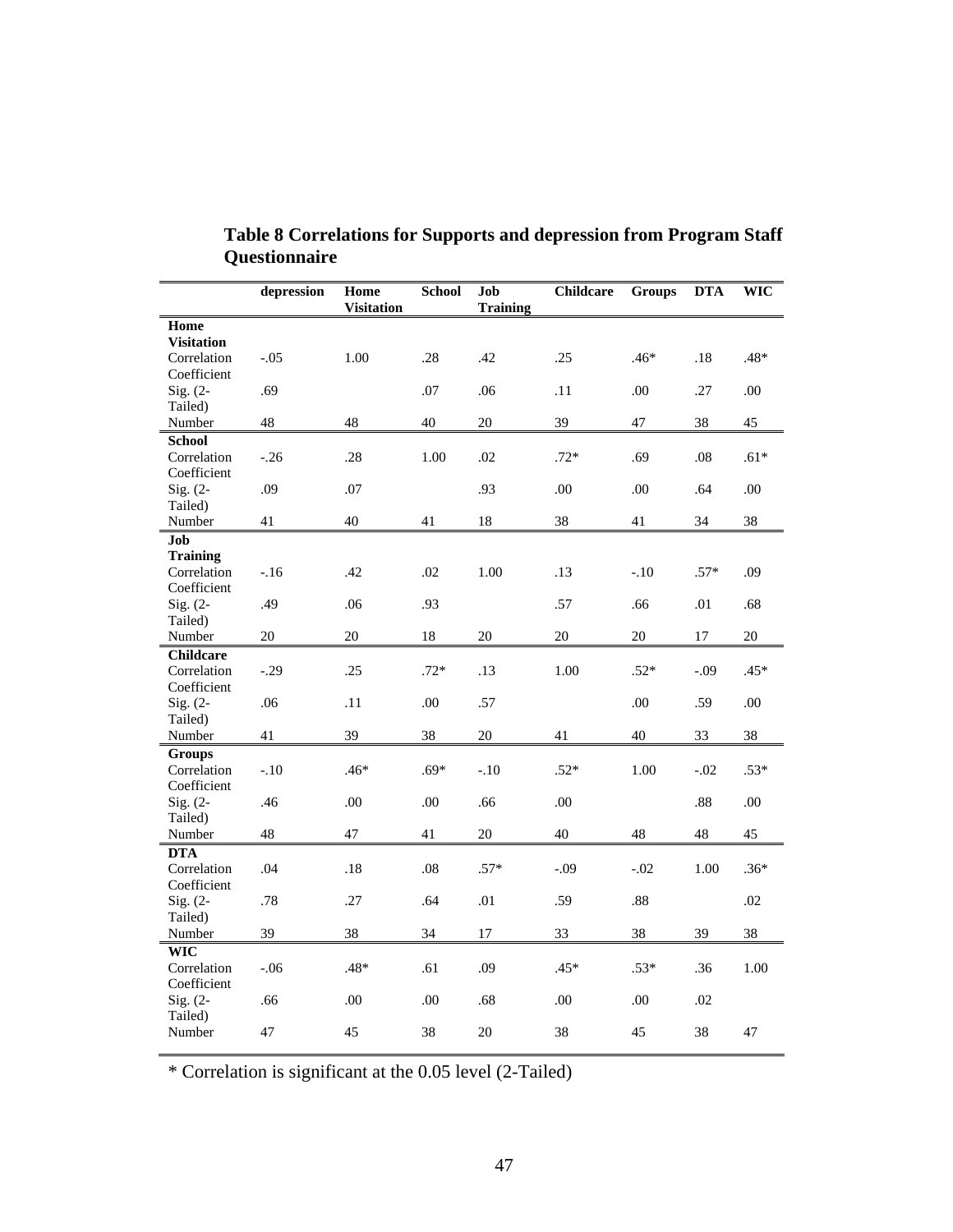|                     | Home<br><b>Visitation</b> | <b>School</b> | Job<br><b>Training</b> | <b>Childcare</b> | <b>Groups</b> | <b>DTA</b> | <b>WIC</b> |
|---------------------|---------------------------|---------------|------------------------|------------------|---------------|------------|------------|
| Home Visitation     |                           |               |                        |                  |               |            |            |
| Correlation         | 1.00                      | .28           | .42                    | .25              | $.46*$        | .18        | $.48*$     |
| Coefficient         |                           |               |                        |                  |               |            |            |
| Sig. (2-Tailed)     |                           | .07           | .06                    | .11              | .00.          | .27        | .00        |
| Number              | 48                        | 40            | 20                     | 39               | 47            | 38         | 45         |
| School              |                           |               |                        |                  |               |            |            |
| Correlation         | .28                       | 1.00          | .02                    | $.72*$           | .69           | .08        | $.61*$     |
| Coefficient         |                           |               |                        |                  |               |            |            |
| Sig. (2-Tailed)     | .07                       |               | .93                    | .00              | .00           | .64        | .00        |
| Number              | 40                        | 41            | 18                     | 38               | 41            | 34         | 38         |
| <b>Job Training</b> |                           |               |                        |                  |               |            |            |
| Correlation         | .42                       | .02           | 1.00                   | .13              | $-.10$        | $.57*$     | .09        |
| Coefficient         |                           |               |                        |                  |               |            |            |
| Sig. (2-Tailed)     | .06                       | .93           |                        | .57              | .66           | .01        | .68        |
| Number              | 20                        | 18            | 20                     | 20               | 20            | 17         | 20         |
| Childcare           |                           |               |                        |                  |               |            |            |
| Correlation         | .25                       | $.72*$        | .13                    | 1.00             | $.52*$        | $-.09$     | $.45*$     |
| Coefficient         |                           |               |                        |                  |               |            |            |
| Sig. (2-Tailed)     | .11                       | .00           | .57                    |                  | .00           | .59        | .00.       |
| Number              | 39                        | 38            | 20                     | 41               | 40            | 33         | 38         |
| Groups              |                           |               |                        |                  |               |            |            |
| Correlation         | .46*                      | $.69*$        | $-.10$                 | $.52*$           | 1.00          | $-.02$     | $.53*$     |
| Coefficient         |                           |               |                        |                  |               |            |            |
| Sig. (2-Tailed)     | .00                       | .00           | .66                    | .00              |               | .88        | .00        |
| Number              | 47                        | 41            | 20                     | 40               | 48            | 48         | 45         |
| <b>DTA</b>          |                           |               |                        |                  |               |            |            |
| Correlation         | .18                       | .08           | $.57*$                 | $-.09$           | $-.02$        | 1.00       | $.36*$     |
| Coefficient         |                           |               |                        |                  |               |            |            |
| Sig. (2-Tailed)     | .27                       | .64           | .01                    | .59              | .88           |            | .02        |
| Number              | 38                        | 34            | 17                     | 33               | 38            | 39         | 38         |
| <b>WIC</b>          |                           |               |                        |                  |               |            |            |
| Correlation         | $.48*$                    | $.61*$        | .09                    | $.45*$           | $.53*$        | $.36*$     | 1.00       |
| Coefficient         |                           |               |                        |                  |               |            |            |
| Sig. (2-Tailed)     | .00                       | .00           | .68                    | .00              | .00           | .02        |            |
| Number              | 45                        | 38            | 20                     | 38               | 45            | 38         | 47         |

**Table 9 Correlations for Supports from Program Staff Questionnaire** 

\* Correlation is significant at the 0.05 level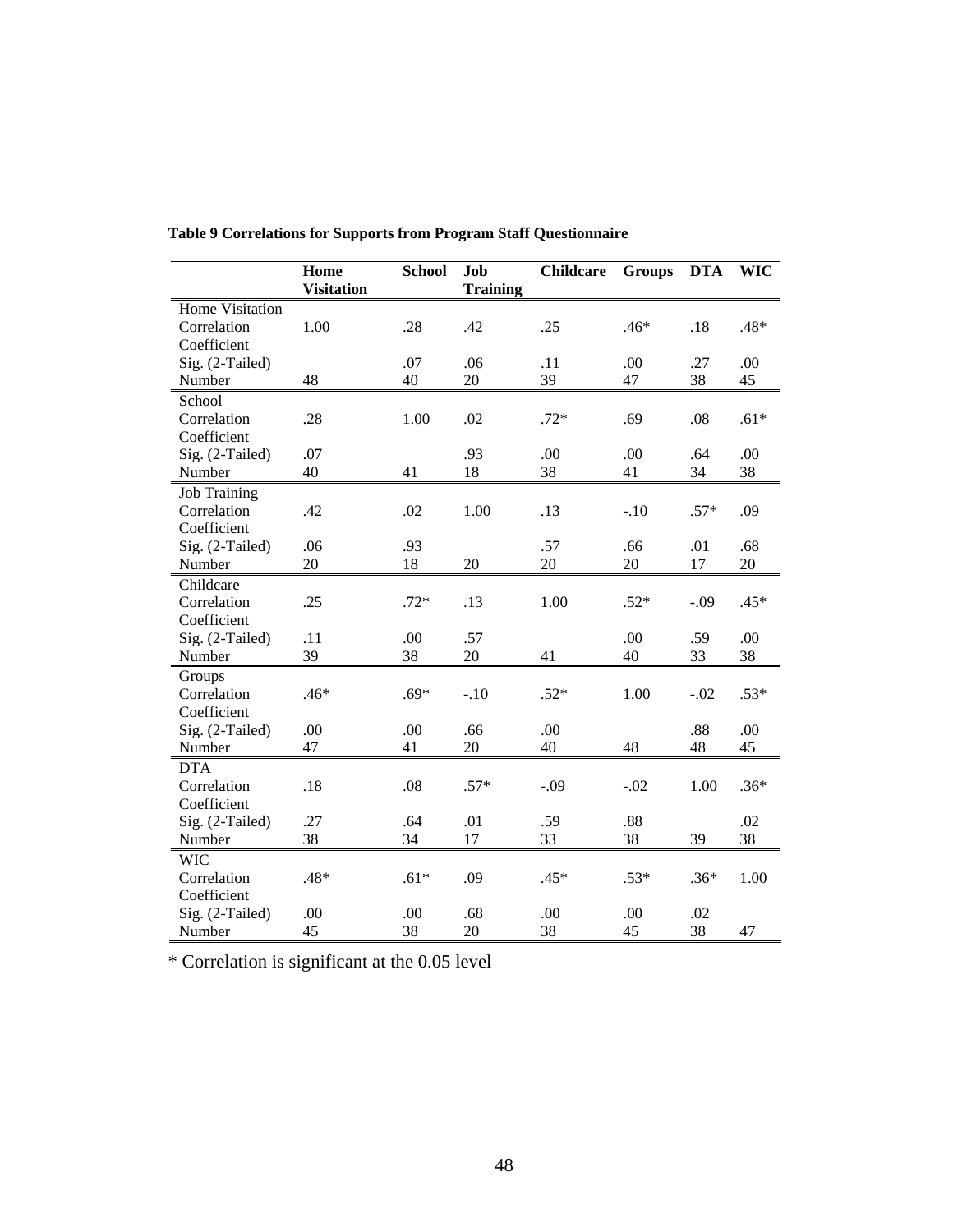### CHAPTER V

### *DISCUSSION*

### *Introduction*

The purpose of this study was to examine two barriers that may prevent adolescent mothers from accessing social support. For the purpose of this study, the barriers examined are depression and self-esteem. This chapter compares the study findings with the current literature and discusses the implications for future research and social work practice, as well as the limitations of the study. The first hypothesis was that adolescent mothers who identify as depressed will access less social support than less depressed mothers. The second hypothesis states that adolescent mothers with poor selfesteem will access less social support than those adolescent mothers with higher selfesteem; this study did not confirm this. Findings that were supported are as follows. Findings for depression found that adolescent mothers who were living with the fathers of their babies had a lower mean depression than those who were not. No other forms of social support assessed were related to depression among these mothers. Other findings from the research indicate that adolescent mothers who were involved in one form of formal support were more likely to be connected to other forms of formal support. But only one type of social support; the Department of Transitional Assistance was related to self-esteem.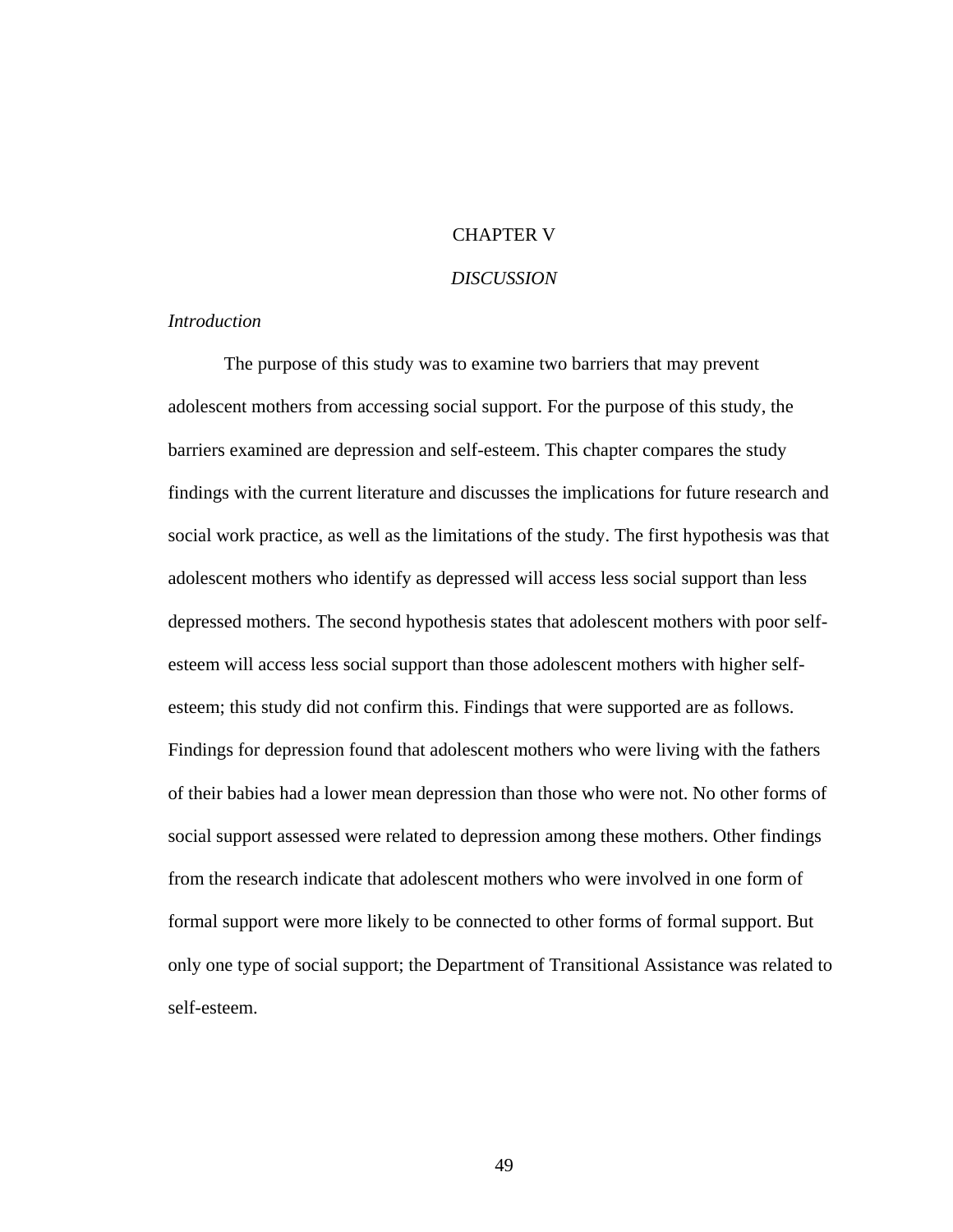#### *Compare and Contrast Findings with Current Literature*

Several studies have measured the prevalence of depressive symptoms in adolescent mothers (Clemmens, 2002; Deal and Holt, 1998; Hudson, Elek, & Campbell-Grossman, 2000; Schmidt, Wiemann, Rickert & Smith, 2006). These researches have concluded that depressive symptoms among adolescent and first time mothers were prevalent. While the studies mentioned above found adolescent mothers to have depressive symptoms, Troutman and Cutrona (1990) found that despite the relatively high prevalence of clinical depression among adolescent mothers in their study, no statistically significant differences were found for rates of either major or minor depression during pregnancy, six weeks postpartum, and at one year postpartum between the childbearing and non-childbearing samples. Although this study researched factors relating to depression and adolescence that were different from those in the current study, there is a parallel in that neither study found depression to be linked to outcomes of interest. Furthermore, the girls in this sample showed very low rates of depression in general.

Several studies indicate social support acts as an ameliorating factor for adolescent mothers and their children against depressive symptoms (Bunting & McAuley, 2004a; Bunting & McAuley, 2004b; Camp, Holman, & Ridgway, 1993; Panzarine, 1986; Rhodes, Ebert, & Fischer, 1992; Thompson & Peebles, 1992). In a study conducted by Gelfand et. al. (1992), parenting stress was compared among depressed and non-depressed mothers of infants. They found that depressed mothers had lower levels of marital harmony and social support. This is consistent with my findings. A significant difference was found on the Brief Symptom Inventory Scale between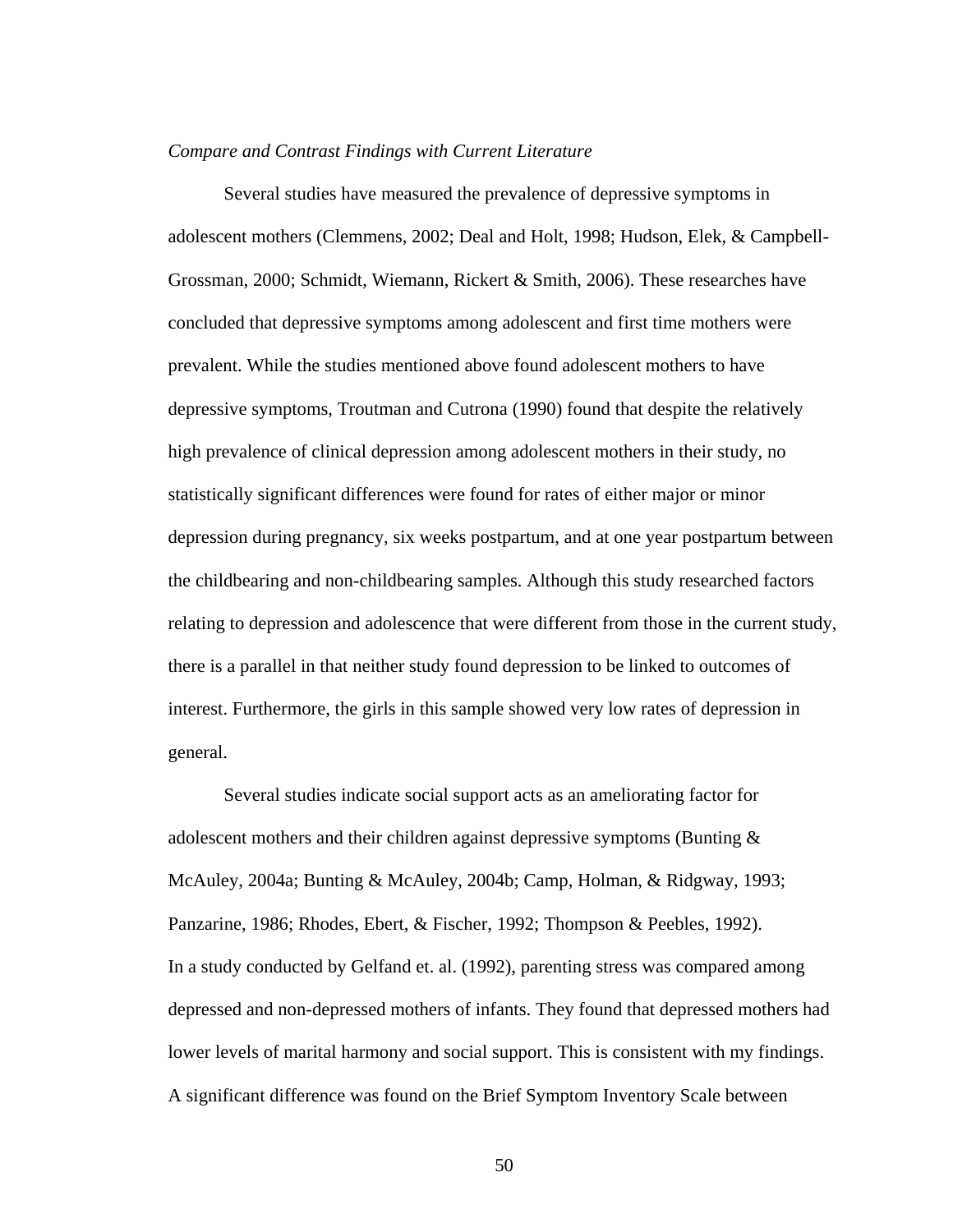adolescent mothers who were living with the fathers of their babies and those who were not. In this study those who were living with the fathers of their babies had a lower mean depression score than those who were not. That does not suggest marital harmony, or even that the parents were married, but that the mothers were working with the fathers of their babies to co-parent and/or create a home for the family.

Several studies (Barnet et. al.,1996; Gelfand et. al.,1992; McKenry, Browne, Kotch, & Symons, 1990;Gelfand et al.1992; and Colletta,1981) found that depressed mothers had less social support. These findings are inconsistent with this study. Findings in this study found that depressed mothers did not access less social support than nondepressed adolescent mothers. The sample (n=50) was not depressed overall, and they accessed childcare, the Department of Transitional Assistance, school, home visitation, the Women, Infant, and Children program, and support groups.

 Adolescence is a time of development transformation. The developmental changes are monumental for adolescent mothers. They go through many changes in five domains according to Trad (1995): physical change, cognitive functioning, affective regulation, interaction with peers, and interaction with family. Identity formation is critical for young adults but it is complicated by the parenting role and demands placed on adolescent parents (Nurius, Casey, Lindhorst, & Macy, 2006). One study conducted by Nurius et. al. (2006) indicates that adolescent mothers need social support when developing their identity. Without this support adolescent mothers and their children are At risk for psychosocial stressors, depression, and low self-esteem. This leads me to the conclusion of my findings: One reason the adolescent mothers in this study may not be depressed and have moderate self-esteem is that unlike the literature this study cites, the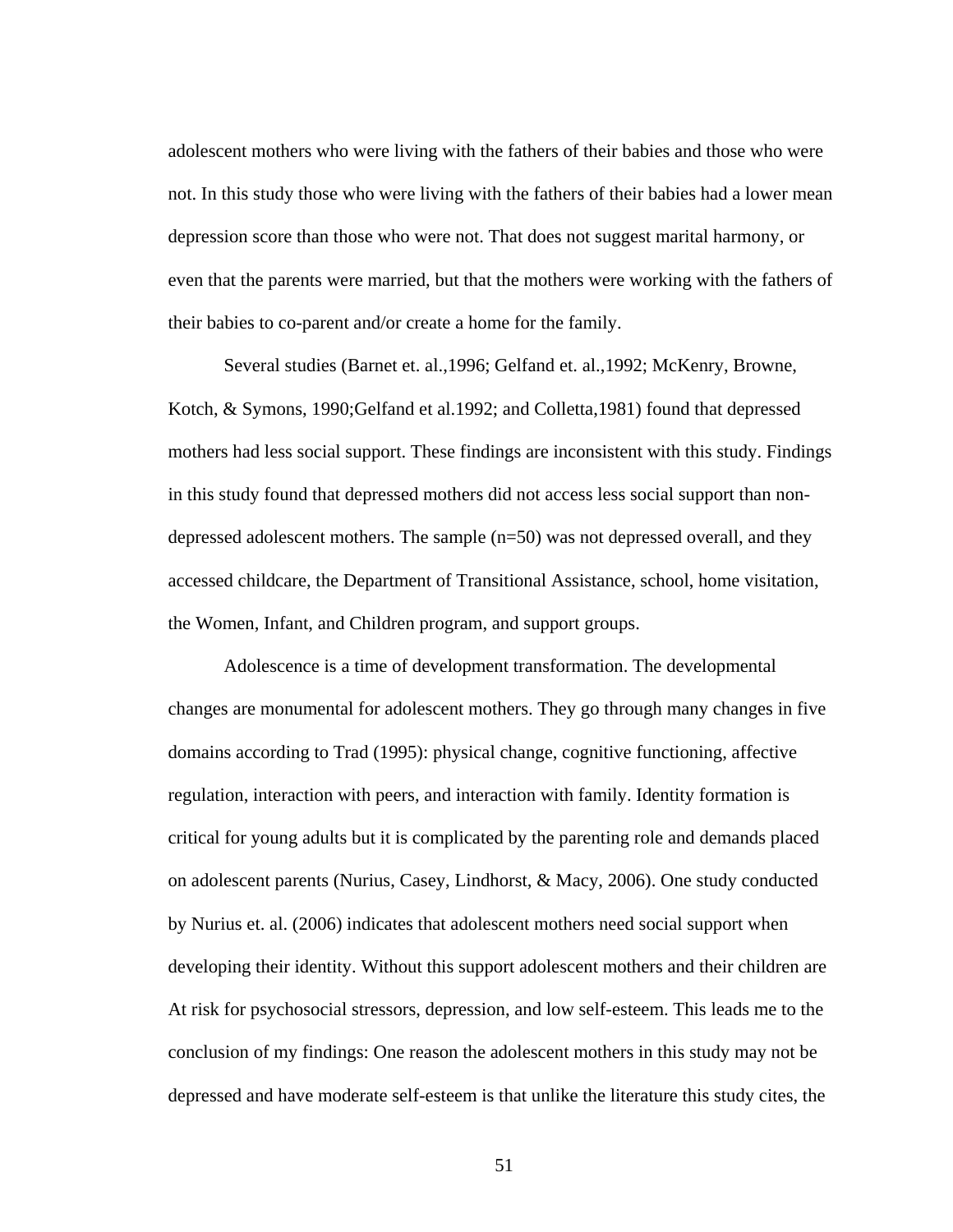adolescent mothers are no longer in the transition to parenthood. They are beyond it, and with a network of support they may have had time to reconstitute, and may have navigated to young adulthood.

 One finding from this study showed that participants with higher self-esteem were more likely to participate in the Department of Transitional Assistance; this state program is a financial assistance program designed to temporarily support families when they have a financial need. The researcher speculates that as adolescent mothers feel better about themselves they are better prepared socially to access services necessary to function independently. The financial assistance provided by this service may help adolescent mothers to feel better about themselves in that they are able to support and sustain their family. Nurius asserts, "People with stronger mental health, self esteem, and social support view themselves and their futures in highly, even exaggerated positive terms" (p.115). As self- esteem increases, adolescent mothers may be more likely to think highly of their future and self-worth, and access support.

The findings in this study indicate that the adolescent mother participants have moderate levels of self-esteem. When adolescent mothers have a large support network they are at a decreased risk for psychosocial stressors and depression. So as a result of findings from this study, I am left with the question: Do the adolescent mothers under study have higher self-esteem and lower depression because they have an intact network of support? The findings from this study do indicate that adolescent mothers involved in social supports have lower depression and moderate self-esteem.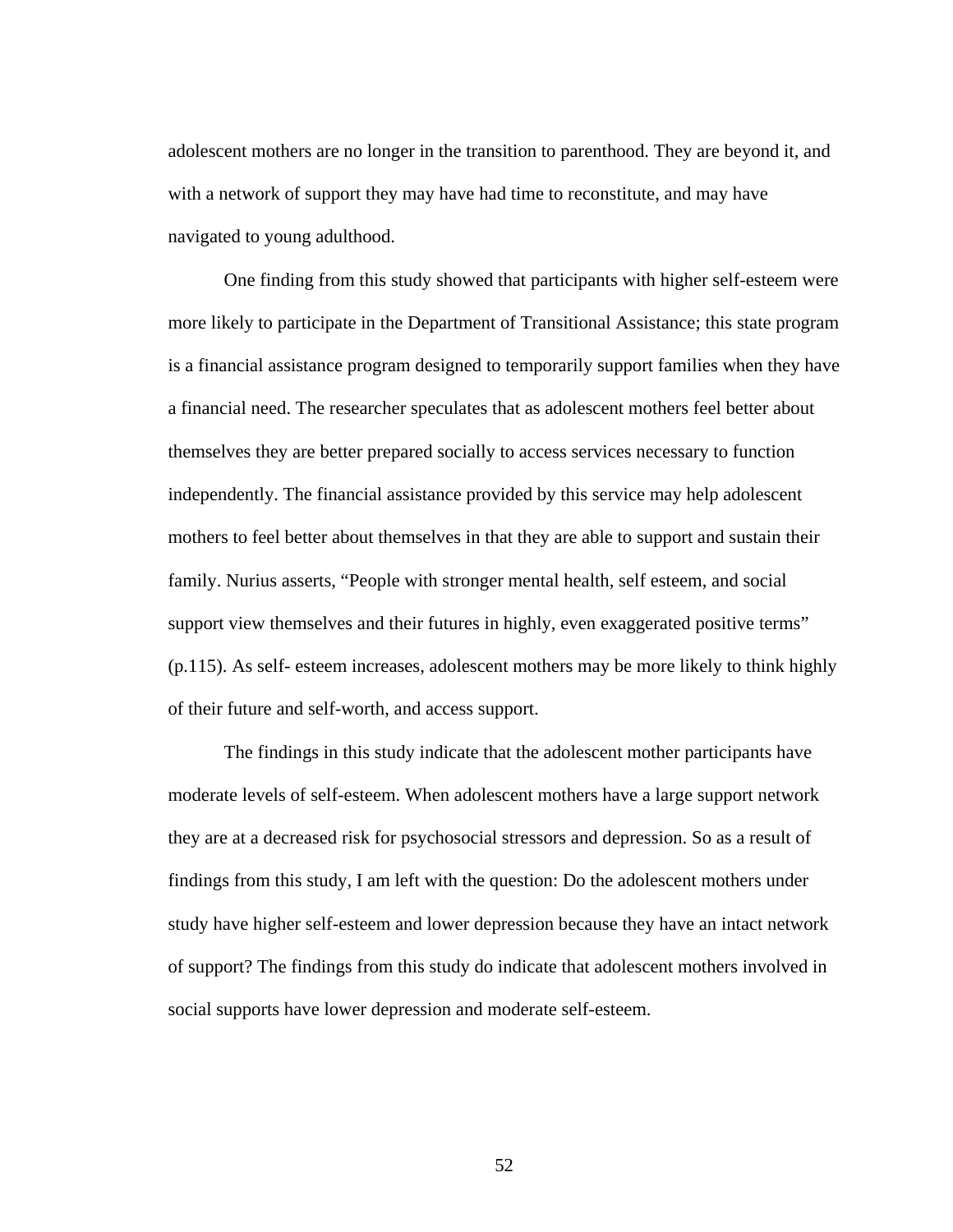### *Limitations of Research*

One limitation that was likely to have contributed to the lack of findings is the lack of variability in the sample. The sample is quite clustered rather than evenly distributed. All the participants report moderate levels of self-esteem and low levels of depression. In addition the participants in this study were recruited from different programs that provide support to participants. Adolescent mothers who participate in such programs may be different than those who do not participate in such programs. Findings may have yielded different results from participants who were not actively involved in such supportive programs. Because this sample was voluntary, the participants who were willing to participate may have been a healthier sample.

A second limitation for this study is the relationship the researcher had with several agencies as well as the relationship with many of the participants. These relationships may have affected the participants' ability to respond openly to all parts of the questionnaires used in the study. The researcher was employed at one of the agencies and had daily contact with a large part of the sample on a daily basis. This relationship may have interfered with the girls' openness in completing the questionnaires. The participants may have not felt completely comfortable in the confidentiality process. Along the same lines I believe that a portion of the sample may have believed that data would have been shared with their program staff. The researcher did discuss the confidentiality of the study, but in a sample this large there may have been trepidation in being completely open in filling out the questionnaires. One thing that would alleviate this suspicion in future research is accessing participants from agencies where the researcher is not employed and has no relationship with program staff or participants.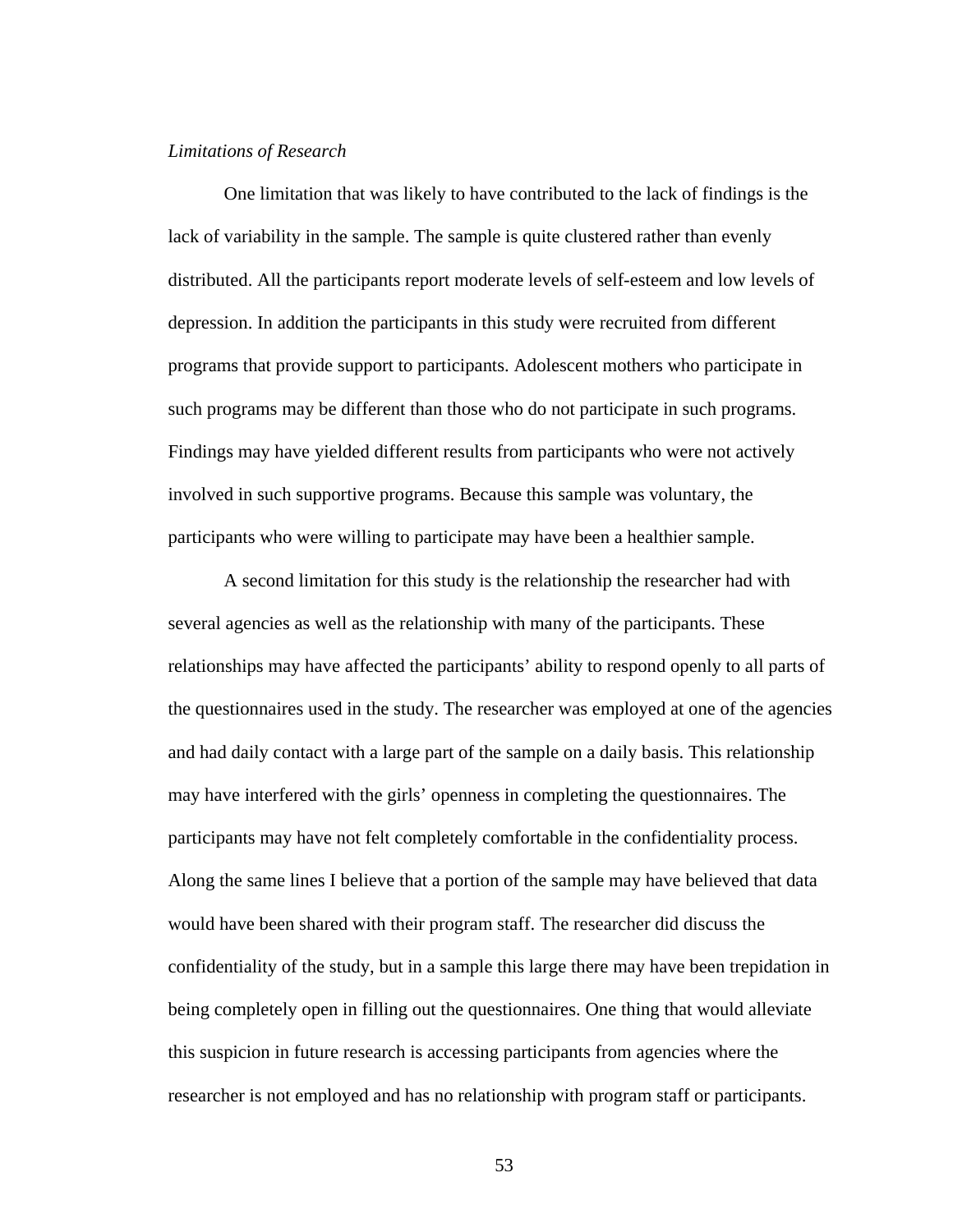A third limitation is the method of data collection. The researcher collected data in small groups, which again may have decreased the level of comfort for participants to openly respond to the measures used in the study. Anonymity was difficult in this study due to the group format, but the researcher made arrangements for the group to spread out in the space. Still the apprehension of someone else seeing their responses may have led to a minimization of responses on the questionnaire.

### *Implications for Social Work Practice*

The findings of this study have implications for clinical social workers who work with adolescent mothers and their support network. Although the generalizability of these findings are limited due to the lack of variability in the sample, they still offer suggestions to guide practice when used together with other research.

Adolescent mothers in this study who were involved in the Women, Infant, and Children program were connected to many other social supports: home visitation, school, childcare, groups, and the Department of Transitional Assistance. These correlations may denote that social service agencies are assessing adolescent mothers' support network and from that assessment connecting them to the supports they need. Home visitation was highly correlated with the mothers attending groups. Thus, I conclude that home visitation programs are providing other forms of support to adolescent mothers. Home visitors are meeting in the homes of adolescent mothers and their children as well as directing them to groups which get adolescent mothers out of the house, connecting them to others, providing parenting support and parenting education. These are all factors that studies report are associated with lower depression and higher self-esteem.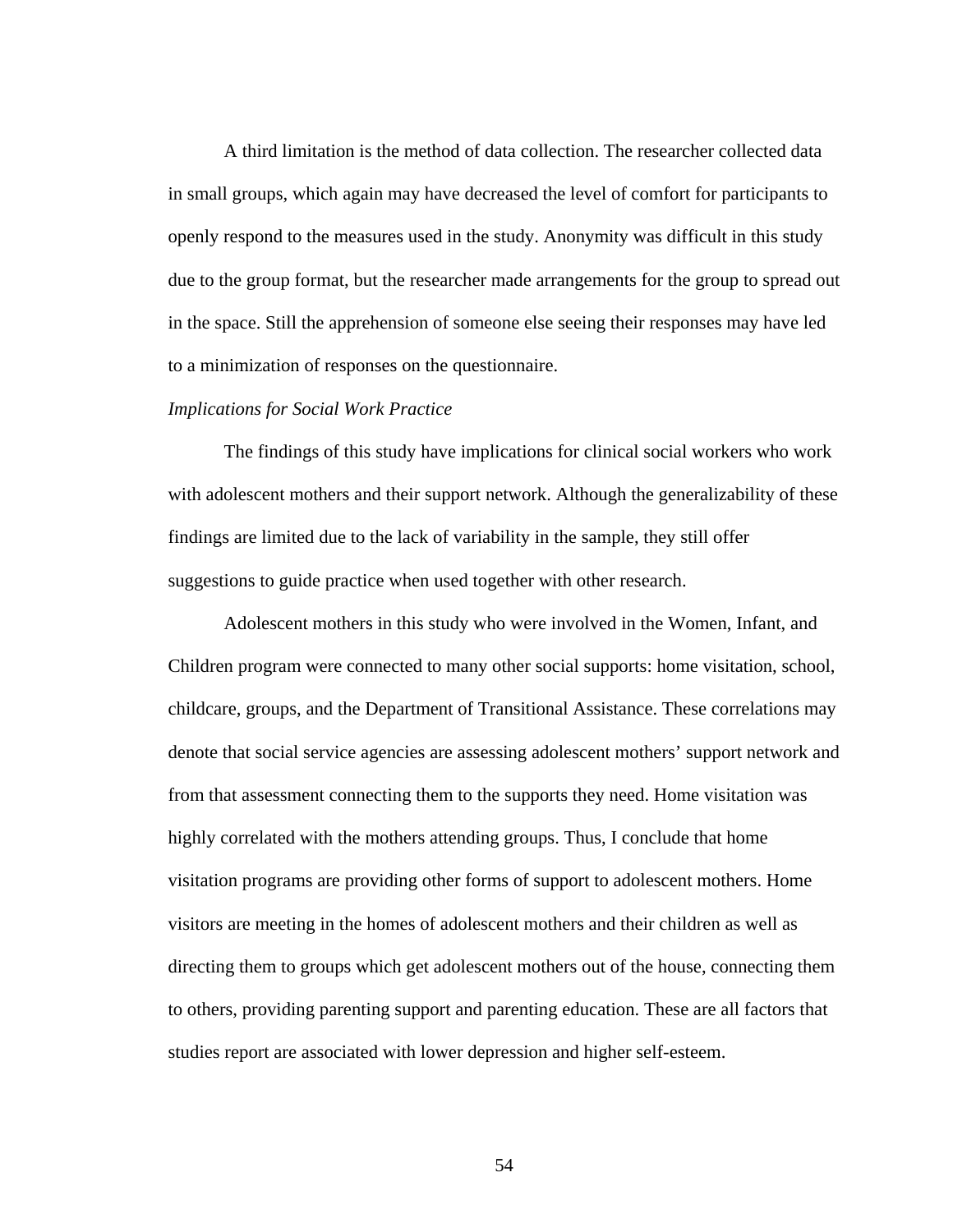In this study, the mothers' use of the Department of Transitional Assistance was highly correlated with the participants' accessing job training. This researcher believes that this is a direct consequence of the welfare-to-work movement in which people who receive the Department of Transitional Assistance are required after a two-year period to volunteer, work, or attend job training for twenty hours per week. In this study there was a correlation between the mothers' use of childcare and her attendance in school. Thus, I conclude that adolescent mothers who are attending school do have access to formal childcare. This form of support is essential to the psychological growth of adolescent mothers, as well as their self-esteem. In this study there was a correlation between the mothers' attendance to school and her participation in groups, which leads the researcher to conclude that the schools identified by the participants are offering groups that create a supportive network. These correlations imply that social services agencies are assessing social networks for adolescent mothers and connecting the participants to the necessary supports, which may be related to higher self esteem and lower depressive symptoms.

 These findings have a direct connection to clinical practice and treatment planning with adolescent mothers. If we assume based on the findings from this study that lack of depression and high self-esteem are related to having social supports, then it is important for clinicians who work with adolescent mothers and their families to be aware of the ameliorating factor social supports provide to adolescent mothers and their children. In doing clinical work with adolescent mothers, clinicians need to be aware of adolescent mothers attachment to a support network. When a clinician assesses an adolescent mother and discovers she has no intact network of support, many questions can stem from that assessment. Why isn't she connected to supports? Does she have the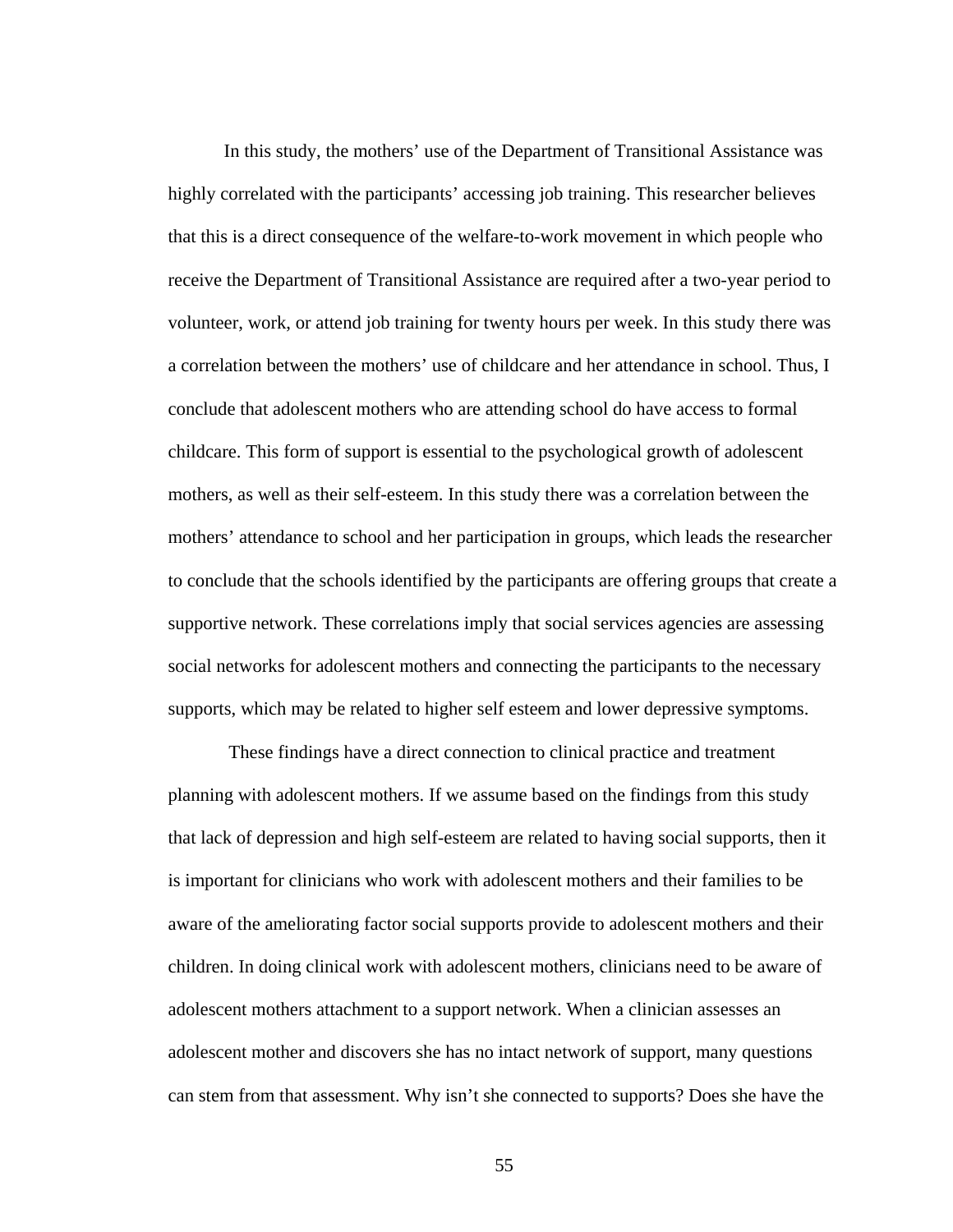social skills necessary to access and maintain relationships with social supports? Is there an existing mental illness that is preventing her from accessing the social support? Is she dissatisfied with the support? If an adolescent mother is isolated with limited connection to a community, one would wonder about her ability to connect and maintain relationships. Assessing a support network is critical to clinical work that clinicians who work with adolescent mothers need to be aware of because studies indicate that adolescents with social support have lower depression and higher self-esteem on average. Implications *for Future Research*

One could speculate that participants have self-esteem and no depression due to the social supports they are currently participating in. All participants of the study were involved in a social service agency that provided support to adolescent mothers. Because participants were involved in these programs one could conclude that less depressed girls were more likely to join programs. Future research could examine a group of adolescent mothers who were participating in social supports and compare their self-esteem and depression to a group of adolescent mothers who were not involved in social supports. This would provide research that would examine differences between two groups of adolescent mothers. The group who was not accessing the social support may be more high risk, and this would allow researchers to examine why they were not accessing social support. This type of research would help clinicians and other providers identify concerns and issues that adolescent mothers have in accessing support.

Correlations in this study provide a glimpse into how adolescent mothers are connected to social supports Either the adolescent mothers themselves are finding a way to connect themselves to the social support or the social support programs are doing an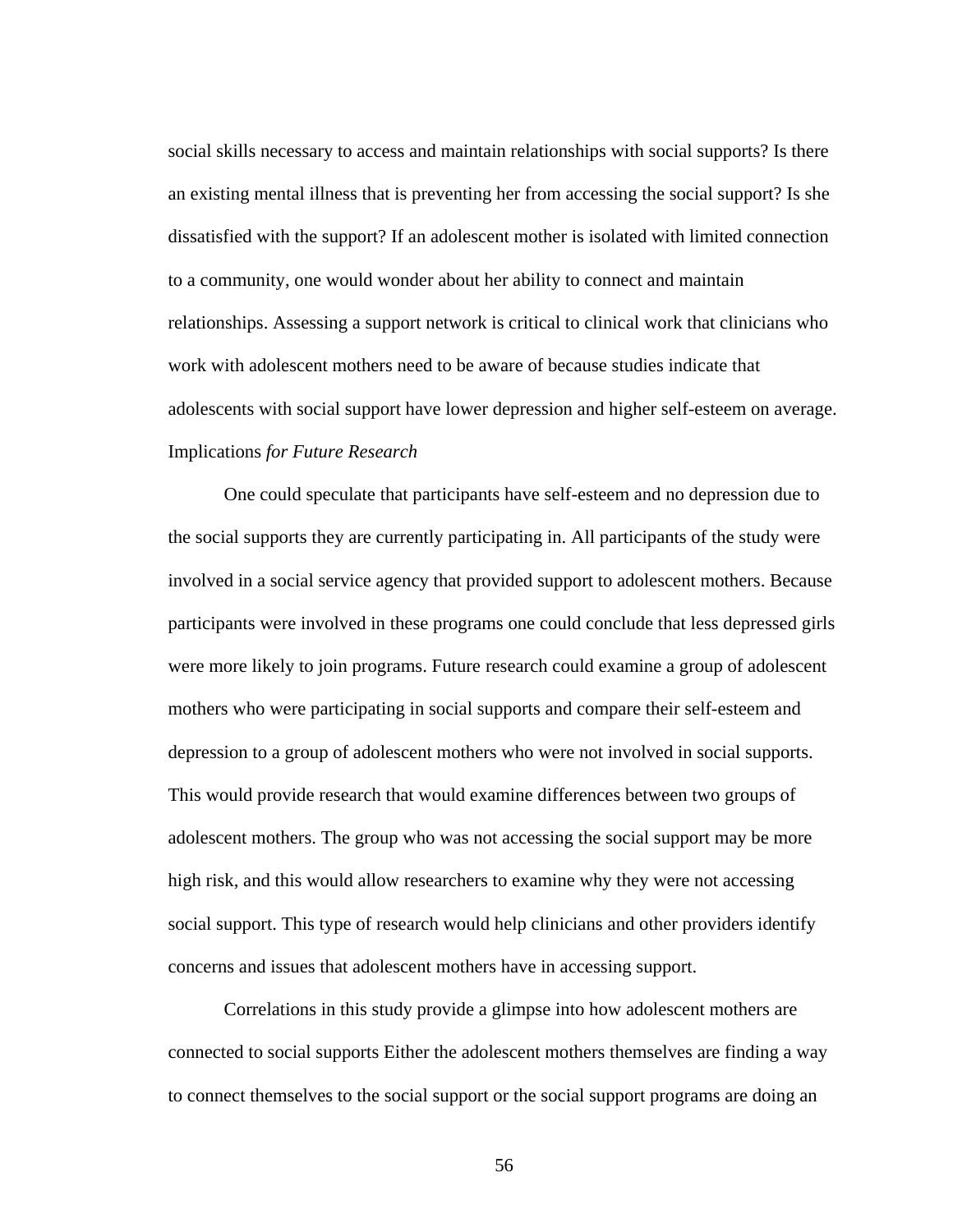assessment of the support network adolescent mothers have and then connecting them to the necessary support. With this in mind, future research could examine how adolescent mothers are connected to social support and how agencies that serve adolescent mothers assess their social networks and the difficulties in doing so. Participants in this research study are connected to supports but the adolescent mothers who did not participate or show up to the groups may be at higher risk and the ones with whom we should be most concerned with These are the adolescent mothers we need to reach and examine the barriers they are experiencing in accessing social support.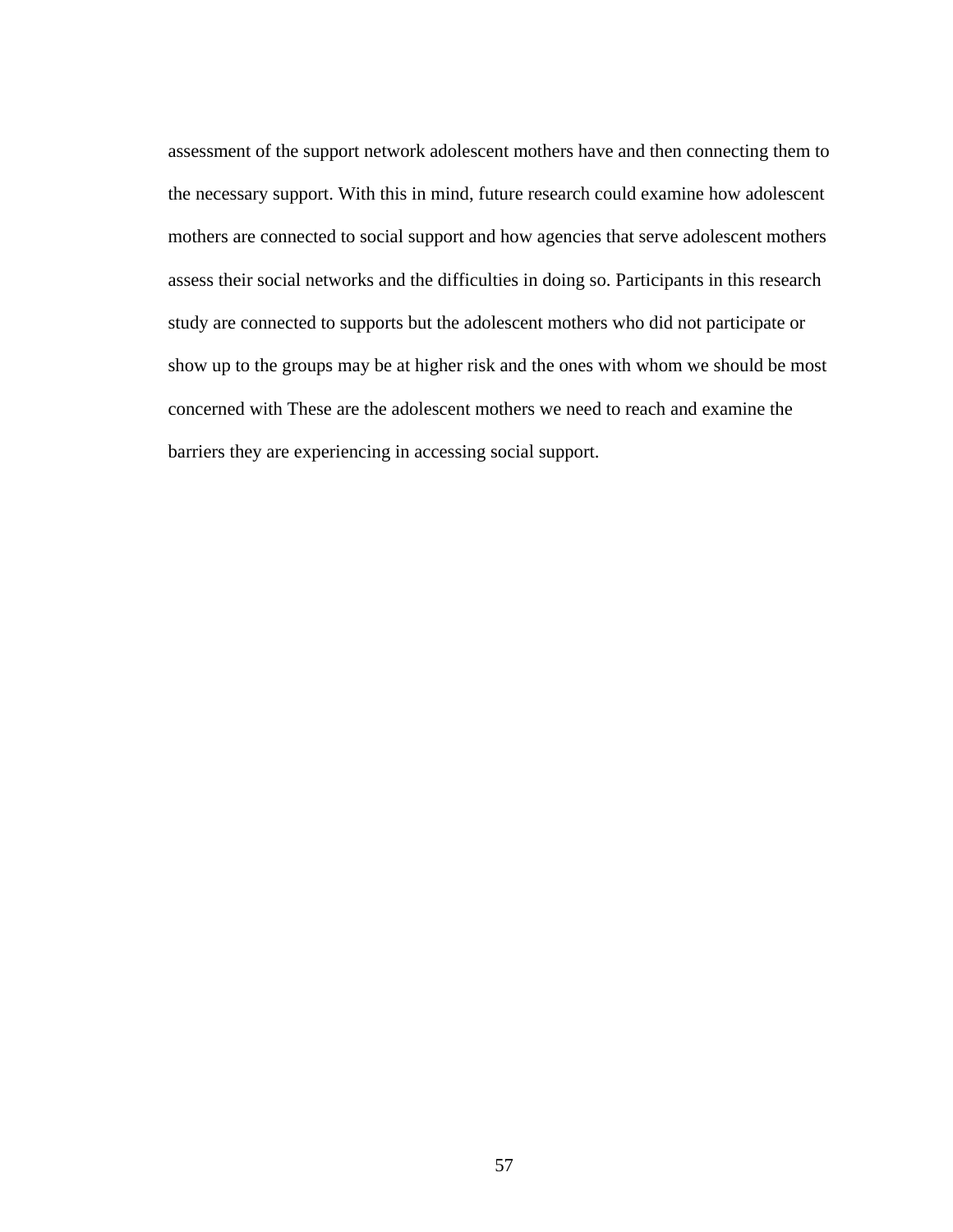#### References

- American Psychiatric Association. (2002). *Diagnostic and statistical manual of mental disorders*. Washington, D.C.: American Psychiatric Association
- Anderson, S. C., & Lauderdale, M. L. (1982). Characteristics of abusive parents: A look at self-esteem. *Child abuse & neglect, 6*(3), 285-293.
- Barnet, B., Joffe, A., Duggan, A. K., Wilson, M. D., & Repke, J. T. (1996). Depressive symptoms, stress, and social support in pregnant and post-partum adolescents. *Archives of Pediatrics and Adolescent Medicine, 150*, 64-69.
- Birkeland, R., Thompson, J. K., & Phares, V. (2005). Adolescent motherhood and postpartum depression. *Journal of Clinical Child and Adolescent Psychology, 34*(2), 292-300.
- Bunting, L., & McAuley, C. (2004). Research review: Teenage pregnancy and parenthood: The role of fathers. *Child & Family Social Work, 9*(3), 295-303.
- Bunting, L., & McAuley, C. (2004). Teenage pregnancy and motherhood: The contribution of support. *Child & Family Social Work, 9*(2), 207-215.
- Camp, B. W., Holman, S., & Ridgway, E. (1993). The relationship between social support and stress in adolescent mothers. *Journal of Developmental & Behavioral Pediatrics, 14*(6), 369-374.
- Carothers, S. S., Borkowski, J. G., Lefever, J. B., & Whitman, T. L. (2005). Religiosity and the socioemotional adjustment of adolescent mothers and their children. *Journal of Family Psychology, 19*(2), 263-275.
- Clemmens, D. A. (2002). Adolescent mothers' depression after the birth of their babies: Weathering the storm. *Adolescence, 37*(147), 551-565.
- Cohen, S.,Underwood, L. & Gottlieb, B. (2000). Social Support Measurement and Intervention. Oxford, NY: Oxford University Press.
- Cohen, S., Mermelstein, R., Kamarck, T., & Hoberman, H. (1985). Measuring the functional components of social support. In T. G. Sarason & B. R. Sarason (Ed.), *Social support: Theory, research and applications.* (pp. 73-94)
- Colletta, N. D., & Gregg, C. H. (1981). Adolescent mothers' vulnerability to stress. *The Journal of nervous and mental disease, 169*, 50-54.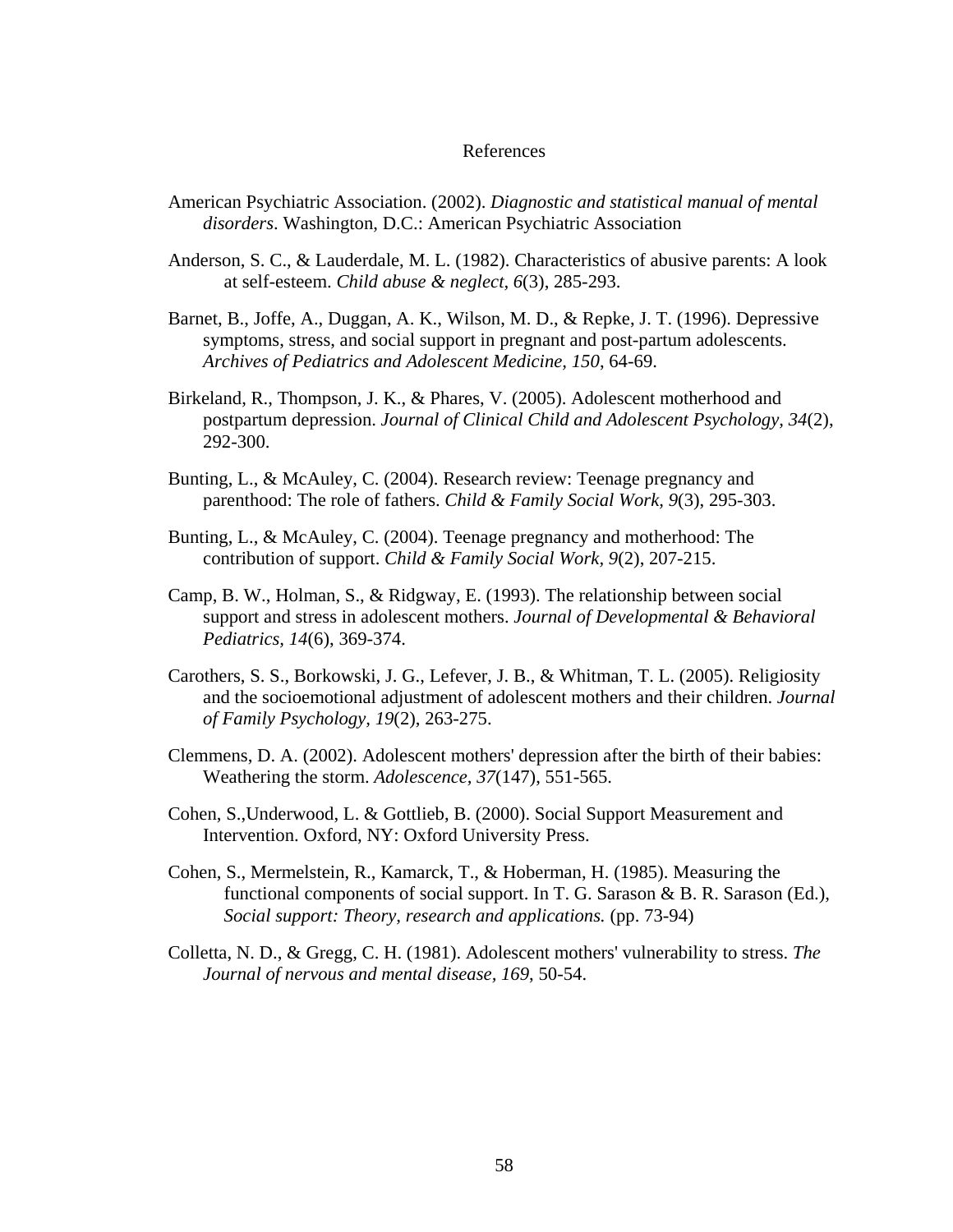- Colletta, N. D. (1981). Social support and the risk of maternal rejection by adolescent mothers. *Journal of Psychology, 109*, 191-197.
- Colletta, N. D., & Lee, D. (1983). The impact of support for black adolescent mothers. *Journal of Family Issues, 4*, 127-143.
- Collins, N. L., Dunkel-Schetter, C., Lobel, M., & Scrimshaw, S. C. (1993). Social support in pregnancy: Psychosocial correlates of birth outcomes and postpartum depression. *Journal of personality and social psychology, 65*(6), 1243-1258.
- Cramer, J. C., & McDonald, K. B. (1996). Kin support and family stress: Two sides to early childbearing and support networks. *Human organization, 55*(2), 160-169.
- Culp, A. M., Culp, R. E., Blankemeyer, M., & Passmark, L. (1998). Parent education home visitation program: Adolescent and nonadolescent mother comparison after six months of intervention. *Infant Mental Health Journal, 19*(2), 111-123.
- Cutrona, C. E., & Troutman, B. R. (1986). Social support, infant temperament, and parenting self-efficacy: A mediational model of postpartum depression. *Child development, 57*, 1507-1518.
- Cutrona, C. E. (1986). Objective determinants of perceived social support. *Journal of Personality & Social Psychology, 50*, 349-355.
- Dean, A., Lin, N., & Ensel, W. M. (1981). The epidemiological significance of social support systems in depression. *Research in Community & Mental Health, 2*, 77-109.
- Field, T., Pickens, J., Prodromidis, M., Malphurs, J., Fox, N., & Bendell, D., et al. (2000). Targeting adolescent mothers with depressive symptoms for early intervention. *Adolescence, 35*(138), 381-414.
- Flynn, L. (1999). The adolescent parenting program: Improving outcomes through mentorship. *Public Health Nursing, 16*(3), 182-189.
- Gee, C. B., & Rhodes, J. E. (2003). Adolescent mothers' relationship with their children's biological fathers: Social support, social strain and relationship continuity. *Journal of Family Psychology, 17*(3), 370-383.
- Gelfand, D. M., Teti, D. M., & Fox, C. R. (1992). Sources of parenting stress for depressed and nondepressed mothers of infants. *Journal of clinical child psychology, 21*(3), 262-272.
- Honig, A. S., & Morin, C. (2001). When should programs for teen parents and babies begin? longitudinal evaluation of a teen parents and babies program. *Journal of Primary Prevention, 21*(4), 447-454.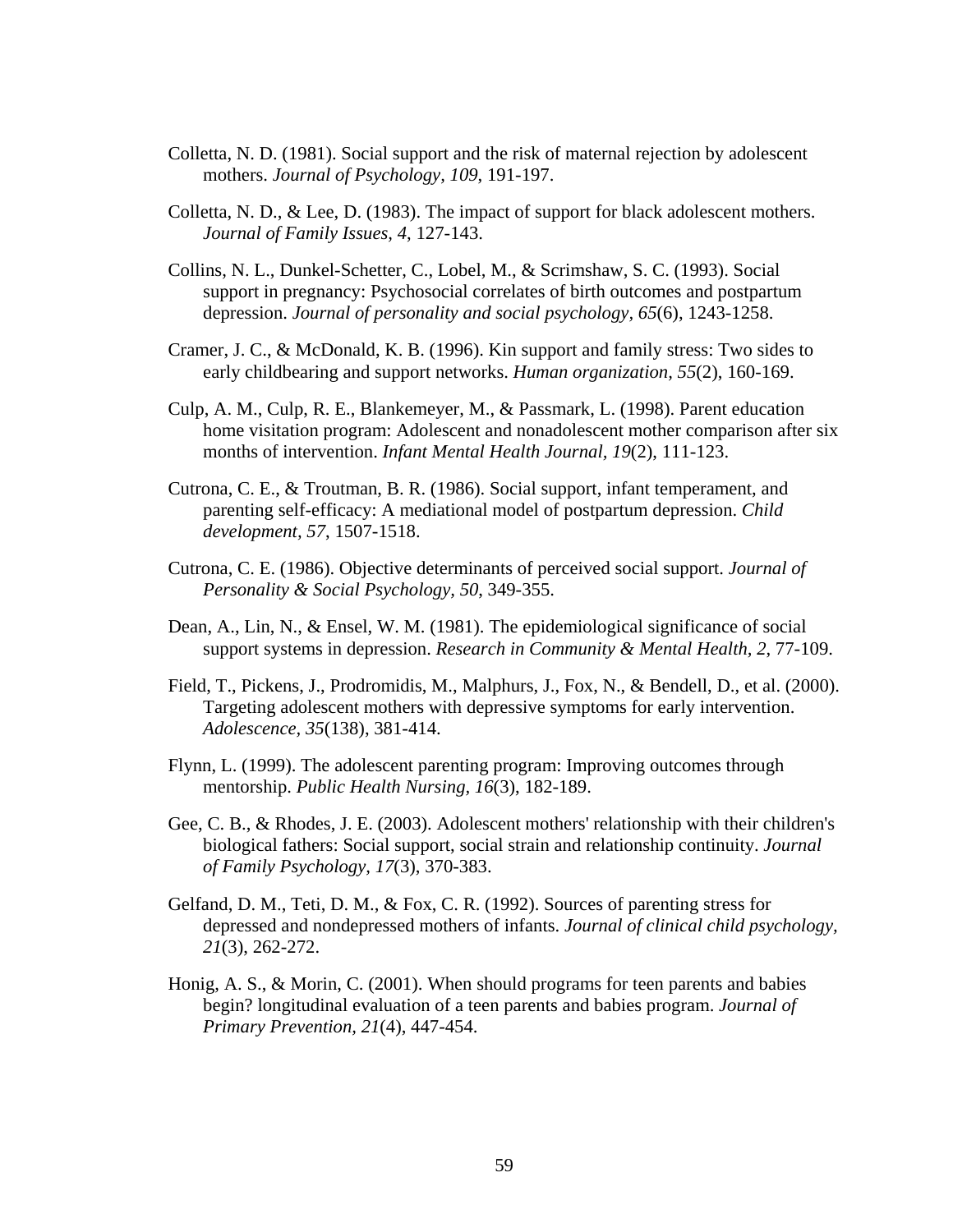- Hudson, D. B., Elek, S. M., & Campbell-Grossman, C. (2000). Depression, self-esteem, loneliness, and social support among adolescent mothers participating in the new parents project. *Adolescence, 35*(139), 445-453.
- Hurlbut, N. L., & McDonald, A. (1997). Adolescent mothers' self-esteem and role identity and their relationship to parenting skills knowledge. *Adolescence, 32*(127), 639-654.
- Koniak-Griffin, D., Anderson, N. L. R., Brecht, M., Verzemnieks, I., Lesser, J., & Kim, S. (2002). Public health nursing care for adolescent mothers: Impact on infant health and selected maternal outcomes at 1 year postbirth. *Journal of Adolescent Health, 30*(1), 44-54.
- Koniak-Griffin, D., Verzemnieks, I. L., Anderson, N. L. R., Brecht, M., Lesser, J., & Kim, S., et al. (2003). Nurse visitation for adolescent mothers: Two-year infant health and maternal outcomes. *Nursing research, 52*(2), 127-136.
- Martinez, A., Malphurs, J., Field, T., & Pickens, J. (1996). Depressed mothers' and their infants' interactions with nondepressed partners. *Infant Mental Health Journal, 17*(1), 74-80.
- McHenry, P. C., Browne, D. H., Kotch, J. B., & Symons, M. J. (1990). Mediators of depression among low-income, adolescent mothers of infants: A longitudinal perspective. *Journal of Youth & Adolescence, 19*, 327-347.
- Melnick, B., & Hurley, J. R. (1969). Distinctive personality attributes of child-abusing mothers. *Journal of consulting and clinical psychology, 33*(6), 746-749.
- Nguyen, J. D., Carson, M. L., Parris, K. M., & Place, P. (2003). A comparison pilot study of public health field nursing home visitation program interventions for pregnant hispanic adolescents. *Public Health Nursing, 20*(5), 412-418.
- Nurius, P. S., Casey, E., Lindhorst, T. P., & Macy, R. J. (2006). Identity health, stress, and support: Profiles of transition to motherhood among high risk adolescent girls. In C. Dunkel, & J. Kerpelman (Eds.), *Possible selves: Theory, research and applications.* (pp. 97-121)Nova Science Publishers.
- Panzarine, S. (1986). Stressors, coping, and social supports of adolescent mothers. *Journal of Adolescent Health Care, 7*(3), 153-161.
- Panzarine, S. (1984). *Adolescent mothers: Perceived stressors, social supports and coping during the puerperium*ProQuest Information & Learning.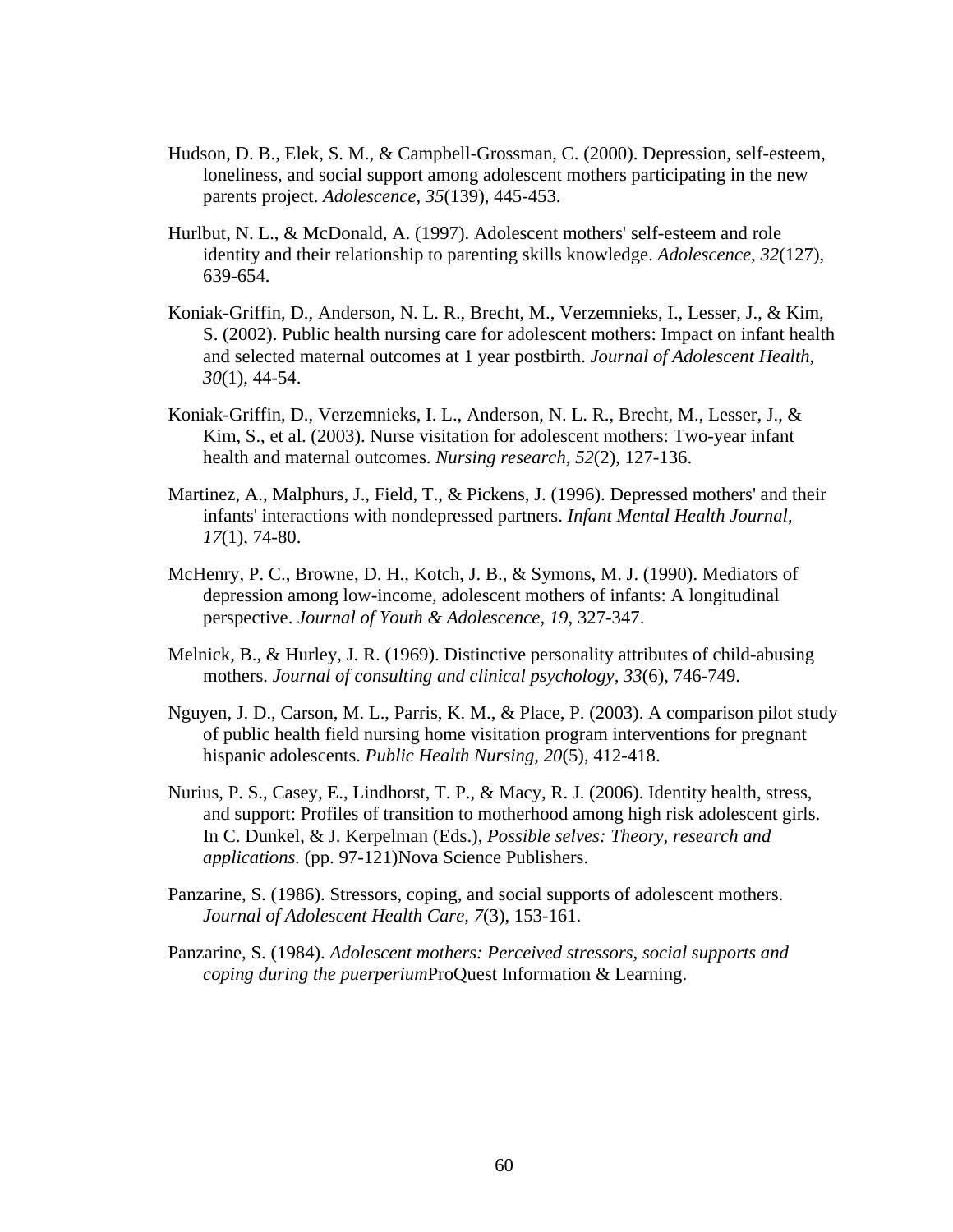- Panzarine, S., Slater, E., & Sharps, P. (1995). Coping, social support, and depressive symptoms in adolescent mothers. *Journal of Adolescent Health, 17*(2), 113-119.
- Peebles, C. D. (1993). *Parental stress, parental competence, and social support in adolescent mothers*Univ Microfilms International.
- Pianta, R. C., & Egeland, B. (1994). Relation between depressive symptoms and stressful life events in a sample of disadvantaged mothers. *Journal of consulting and clinical psychology, 62*(6), 1229-1234.
- Prodromidis, M., Abrams, S., Field, T., & Scafidi, F. (1994). Psychosocial stressors among depressed adolescent mothers. *Adolescence, 29*(114), 331-343.
- Rhodes, J. E., Ebert, L., & Fischer, K. (1992). Natural mentors: An overlooked resource in the social networks of young, african american mothers. *American Journal of Community Psychology, 20*(4), 445-461.
- Rhule, D. M., McMahon, R. J., Spieker, S. J., & Munson, J. A. (2006). Positive adjustment and associated protective factors in children of adolescent mothers. *Journal of Child and Family Studies, 15*(2), 231-251.
- Richardson, R. A., Barbour, N. E., & Bubenzer, D. L. (1995). Peer relationships as a source of support for adolescent mothers. *Journal of Adolescent Research, 10*(2), 278-290.
- Ruttenberg, W. B., Finello, K. M., & Cordeiro, A. K. (1997). Interactions between depressed and nondepressed latina mothers and their premature infants. *Infant Mental Health Journal, 18*(4), 364-377.
- Sarason, I. G., Levine, H. M., Basham, R. B., & Sarason, B. R. (1983). Assessing social support: The social support questionnaire. *Journal of personality and social psychology, 44*, 127-139.
- Schmidt, R. M., Wiemann, C. M., Rickert, V. I., & Smith, E. O. (2006). Moderate to severe depressive symptoms among adolescent mothers followed four years postpartum. *Journal of Adolescent Health, 38*(6), 712-718.
- Smith, D. E., Johnson, M. E., & Findlay, H. J. (1994). Pregnancy status, self-esteem, and ethnicity: Some relationships in a sample of adolescents. *Family & Consumer Sciences Research Journal, 23*(2), 183-197.
- Stern, M., & Alvarez, A. (1992). Knowledge of child development and caretaking attitudes: A comparison of pregnant, parenting, and nonpregnant adolescents. *Family Relations: Interdisciplinary Journal of Applied Family Studies, 41*(3), 297-302.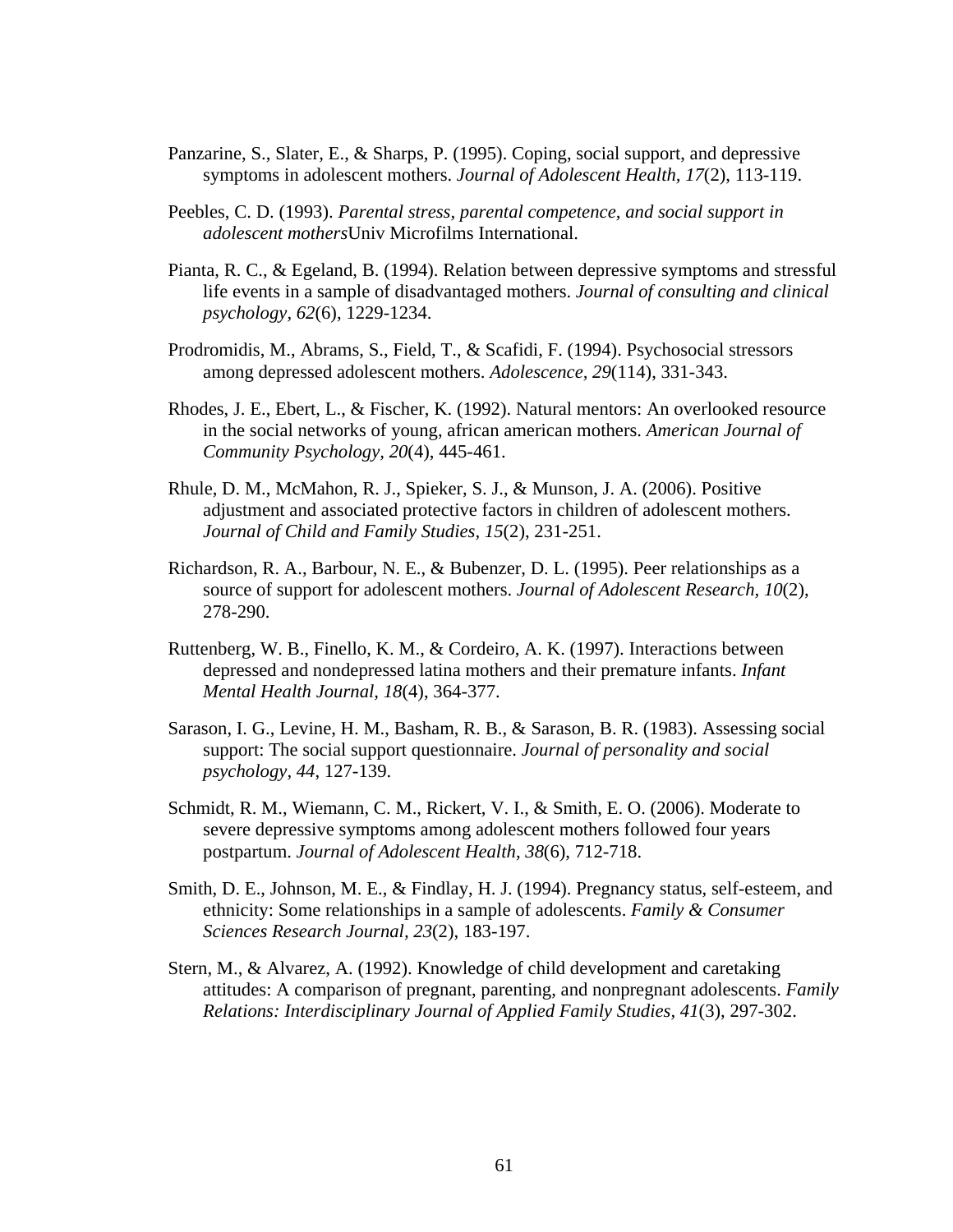- Stevens-Simon, C., Nelligan, D., & Kelly, L. (2001). Adolescents at risk for mistreating their childen. part II: A home- and clinic-based prevention program. *Child abuse & neglect, 25*(6), 753-769.
- Stiles, A. S. (2005). Parenting needs, goals, & strategies of adolescent mothers. *MCN: The American Journal of Maternal/Child Nursing, 30*(5), 327-333.
- Teti, D. M., & Gelfand, D. M. (1991). Behavioral competence among mothers of infants in the first year: The mediational role of maternal self-efficacy. *Child development, 62*(5), 918-929.
- Thomas, E., Rickel, A. U., Butler, C., & Montgomery, E. (1990). Adolescent pregnancy and parenting. *Journal of Primary Prevention, 10*(3), 195-205.
- Thompson, M. S., & Peebles-Wilkins, W. (1992). The impact of formal, informal, and societal support networks on the psychological well-being of black adolescent mothers. *Social work, 37*(4), 322-328.
- Trad, P. V. (1995). Mental health of adolescent mothers. *Journal of the American Academy of Child & Adolescent Psychiatry, 34*(2), 130-142.
- Troutman, B. R., & Cutrona, C. E. (1990). Nonpsychotic postpartum depression among adolescent mothers. *Journal of abnormal psychology, 99*(1), 69-78.
- Waller, M. A., Brown, B., & Whittle, B. (1999). Mentoring as a bridge to positive outcomes for teen mothers and their children. *Child & Adolescent Social Work Journal, 16*(6), 467-480.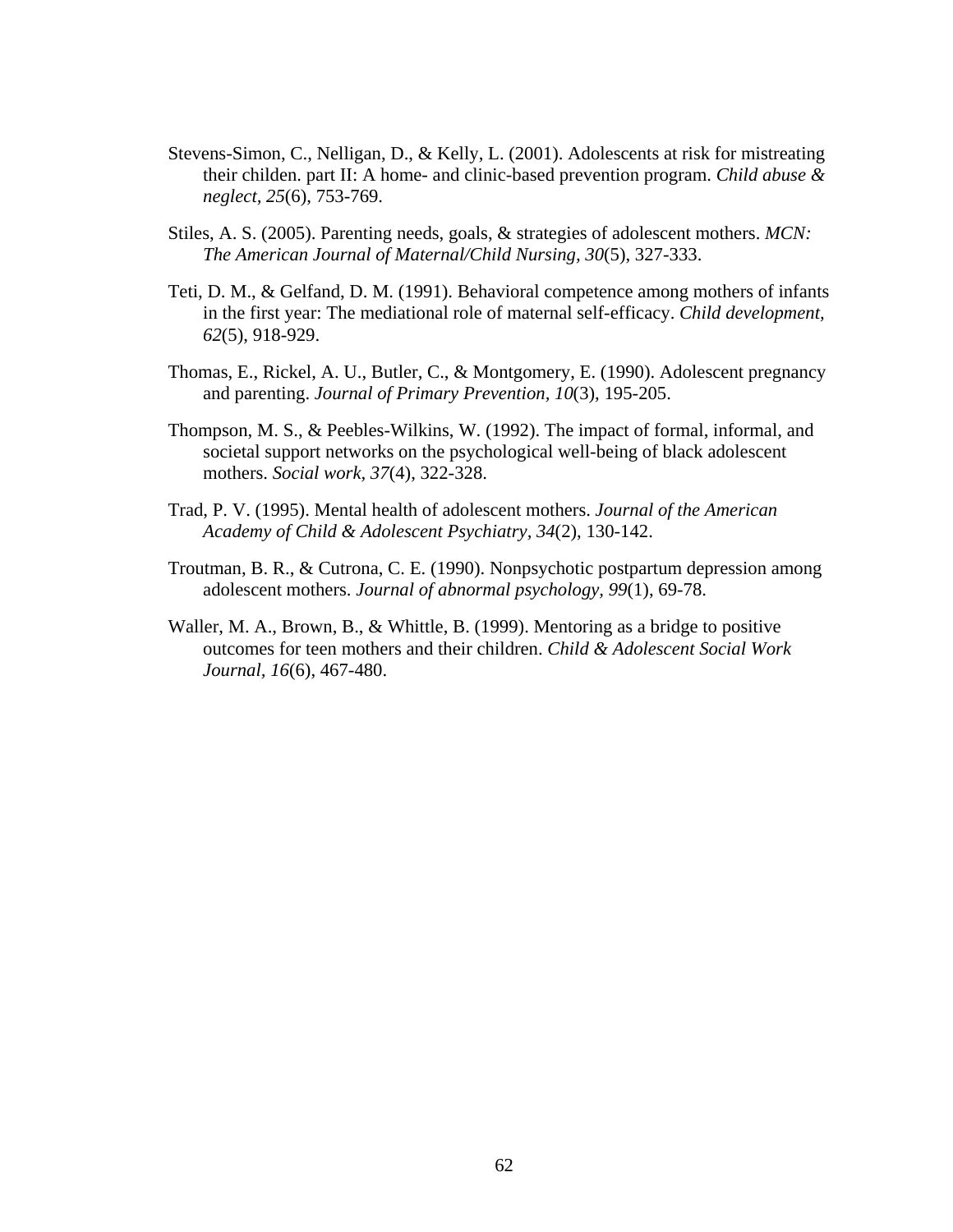### Appendix A

## Parent or Guardian Informed Consent

Hi, my name is Rebecca Colvin, and I am a student at Smith College School for Social Work. I am conducting a study, which will explore the barriers adolescent mothers encounter in finding and using social support. The barriers I will focus on will be sad and anxious feelings your daughter may have. The second part of the study will focus on supports that were available to your daughter, and how often she accessed them. This research will be conducted in an effort to gain insight into how a community can support adolescent mothers effectively. The study is being conducted to fulfill my school requirements for a master's degree. Data will be used for my master's thesis and for a possible future presentation or paper on this topic.

Participants will be females age fourteen to twenty one, first time mothers with children six and under, who are first time parents. I am looking to find 50 participants to complete questionnaires in order to fulfill my school requirements.

If you decide to give permission for your child to participate, and your daughter agrees, she will participate in the study and her participation includes answering questions regarding how she feels about herself, worries she may be having, or sadness she is feeling. Some questions may include for example how she would rate her mood. Once she has filled out her questionnaires I will speak with her program staff or home visitor to discuss her participation in utilizing social support. Her responses to questionnaires will not be shared with her program staff or home visitor. For example, I may ask to what extent she has been able to attend school. Her participation will take an average of twenty minutes to complete the two questionnaires.

Upon reflection your daughter may think about things that make her feel sad or anxious. If this does happen she may wish to talk to someone at her agency. I will also give her a list of professionals from outside the agency in case she'd rather talk with one of them

The benefits of being part of this research are that it will further research and help professionals understand possible barriers to accessing social support. As compensation for her time, she will receive pizza during the group.

Participation in this study is voluntary. She may choose not to skip any question. You both have the right to withdraw her participation from this study at any time: before, during, or after the meeting at which your daughter filled out questionnaires. You each may withdraw on or before **March 15, 2007**. Your choice to withdraw will not have any negative consequences for her involvement at the agency. Moreover, all information she has provided me up to that point will be destroyed immediately. Privacy will be protected by assigning a number to your questionnaire. Consistent with federal regulations, all original data will be stored under lock and key for three years. After that time, the information will continue to be kept stored or destroyed.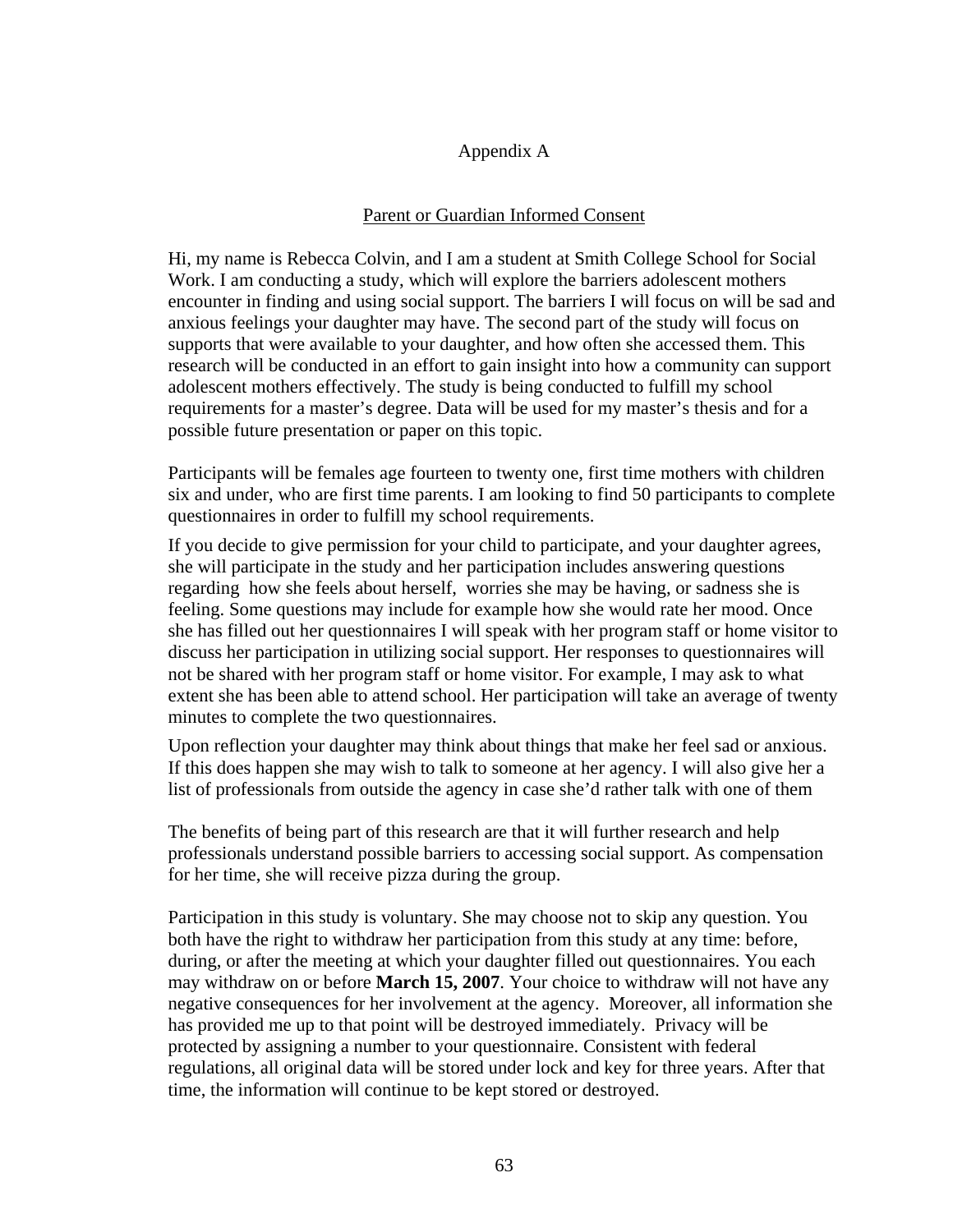if you have any questions, please call me, Rebecca Colvin, at (413)281-7783 Monday thru Thursday, 8:30 AM- 5:00 PM.

You will be given a copy of this form to keep.

YOUR SIGNATURE INDICATES THAT YOU HAVE READ AND UNDERSTAND THE ABOVE INFORMATION; THAT YOU HAVE HAD THE OPPORTUNITY TO ASK QUESTIONS ABOUT THE STUDY, YOU'RE CHILDS PARTICIPATION AND YOUR CHILDS RIGHTS AND THAT YOU AGREE TO YOUR CHILDS PARTICIPATION IN THIS STUDY.

\_\_\_\_\_\_\_\_\_\_\_\_\_\_\_\_\_\_\_\_\_\_\_\_\_\_\_\_\_\_\_ \_\_\_\_\_\_\_\_\_\_\_\_\_\_\_\_

\_\_\_\_\_\_\_\_\_\_\_\_\_\_\_\_\_\_\_\_\_\_\_\_\_\_\_\_\_\_\_ \_\_\_\_\_\_\_\_\_\_\_\_\_\_\_\_\_

Signature Date

Rebecca Colvin, Researcher Date

Resource Referrals:

24 Hour Crisis Hotline: 499-0412 The Brien Center: Outpatient Services 499-0412 Parental Stress Line: 1800-632-1628 Counseling Center of the Berkshires: 499-4090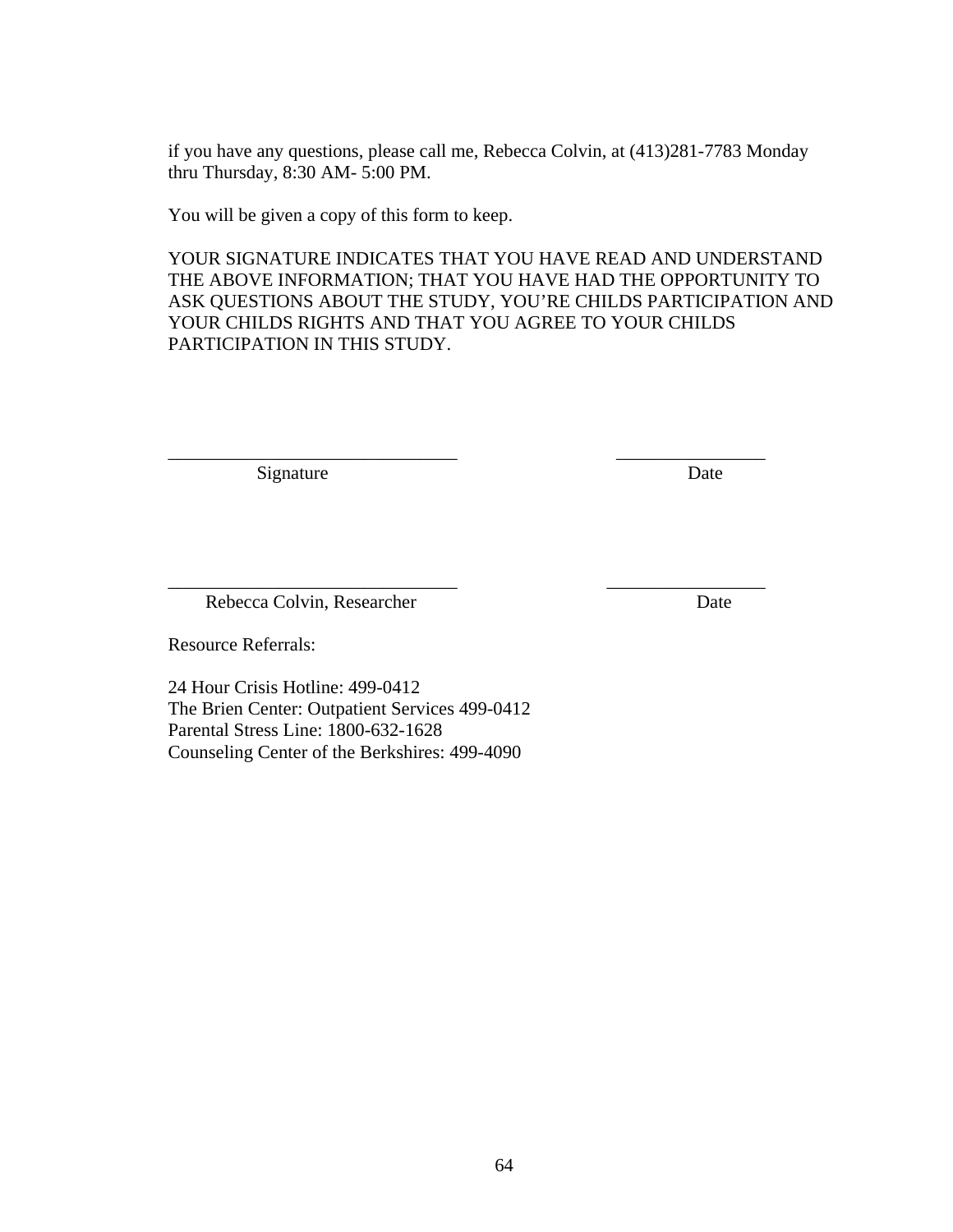### Appendix B

## Informed Consent for Participation in Research Study

Hi, my name is Rebecca Colvin, and I am a student at Smith College School for Social Work. I am conducting a study which will explore the barriers adolescent mothers encounter in finding and using social support. The barriers I will focus on will be sad or anxious feelings you may have about yourself. The second part of the study will examine what supports you access and how often. This research will be conducted in an effort to gain insight into how your community can support you more effectively. The study is being conducted in order to fulfill my school requirements. Data will be used for my master's thesis and for a possible future presentation or publication on this topic.

Participants will be females age fourteen to twenty one, who are first time parents whose child is six or younger. I am looking to find 50 participants to complete questionnaires in order to fulfill my school requirements.

Your participation in the study will include answering questions regarding how you feel about yourself and worries or feelings of sadness you may have. Some questions may include for examples how you would rate your mood or whether you worry a lot or have trouble eating or sleeping. Once you have filled out your questionnaires I will speak with your program staff or home visitor to discuss what kinds of social support you have utilized while at the agency. For example, I may ask how often you have been able to attend school. You may skip any questions that are not comfortable to answer. Your responses from the questionnaires will not be shared with your program staff or home visitor. Your participation will take an average of twenty minutes to complete the two questionnaires.

 Upon reflection you may think about things that make you feel sad or anxious. If this does happen you may wish to talk to someone at your agency. I will also give you a list of professionals from outside the agency in case you'd rather talk with one of them

The benefits of being part of this research are that it will further research and help professionals understand possible barriers to accessing social support. As compensation for your time, you will receive pizza during the group.

Participation in this study is voluntary. You may skip any question. You have the right to withdraw your participation from this study at any time: before, during, or after the meeting at which you will fill out questionnaires. You have the right to withdraw from the study on or before **March 15, 2007.** Your choice to withdraw will not have any negative consequences for your involvement at the agency. Moreover, all information you have provided me up to that point will be destroyed immediately. Privacy will be protected by assigning a number to your questionnaires and keeping the number confidential. Consistent with federal regulations, all original data will be stored under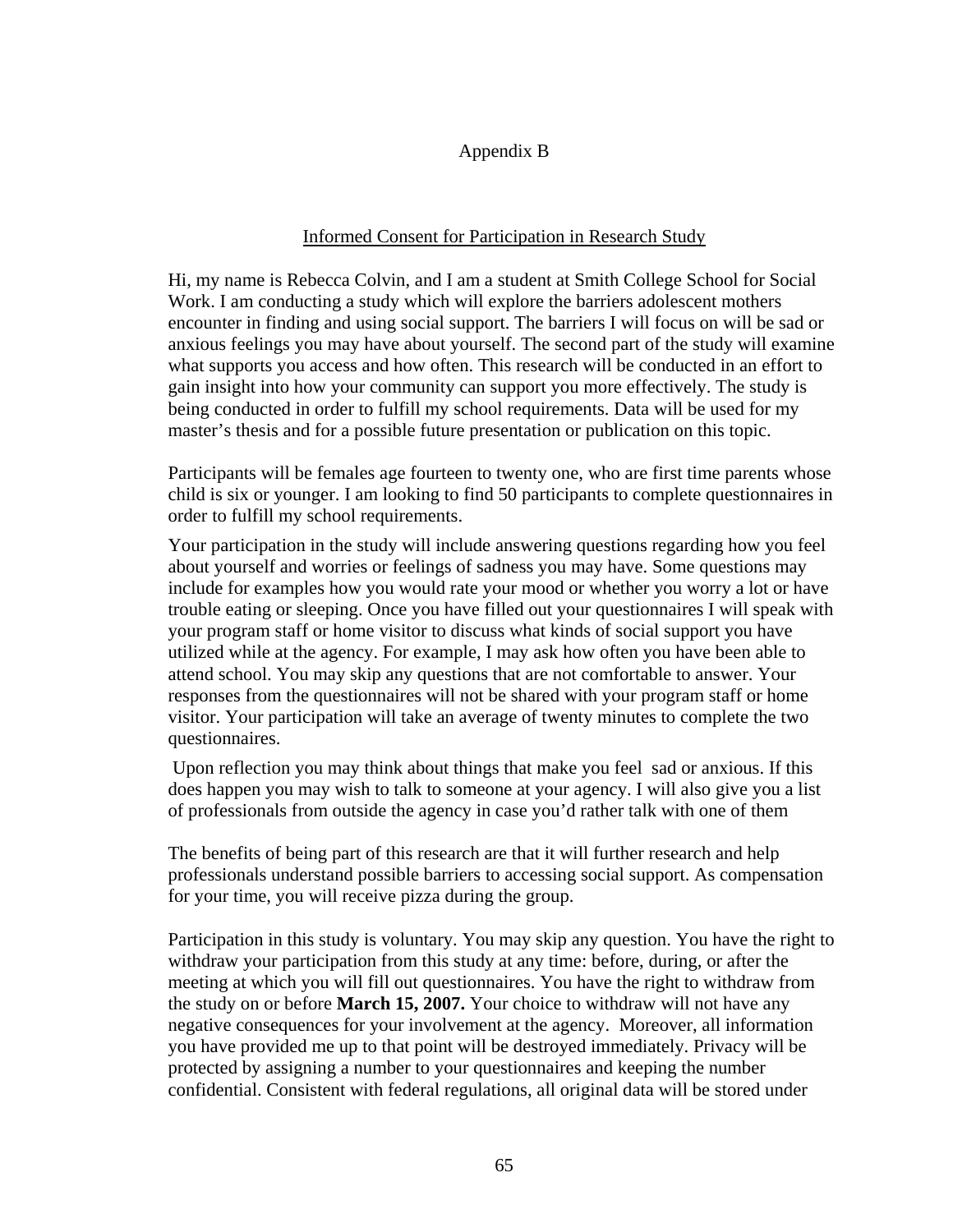lock and key for three years. After that time, the information will continue to be kept stored or destroyed.

If you have any questions, please call me, Rebecca Colvin, at (413)281-7783 or Monday thru Thursday, 8:30 AM- 5:00 PM at 629-1128.

You will be given a copy of this form to keep.

YOUR SIGNATURE INDICATES THAT YOU HAVE READ AND UNDERSTAND THE ABOVE INFORMATION; THAT YOU HAVE HAD THE OPPORTUNITY TO ASK QUESTIONS ABOUT THE STUDY, YOUR PARTICIPATION, AND YOUR RIGHTS AND THAT YOU AGREE TO PARTICIPATE IN THIS STUDY.

\_\_\_\_\_\_\_\_\_\_\_\_\_\_\_\_\_\_\_\_\_\_\_\_\_\_\_\_\_\_\_ \_\_\_\_\_\_\_\_\_\_\_\_\_\_\_\_\_\_\_

\_\_\_\_\_\_\_\_\_\_\_\_\_\_\_\_\_\_\_\_\_\_\_\_\_\_\_\_\_\_\_ \_\_\_\_\_\_\_\_\_\_\_\_\_\_\_\_\_\_

Signature Date

Rebecca Colvin, Researcher Date

Resource Referrals:

24 Hour Crisis Hotline: 499-0412 The Brien Center: Outpatient Services 499-0412 Parental Stress Line: 1800-632-1628 Counseling Center of the Berkshires: 499-4090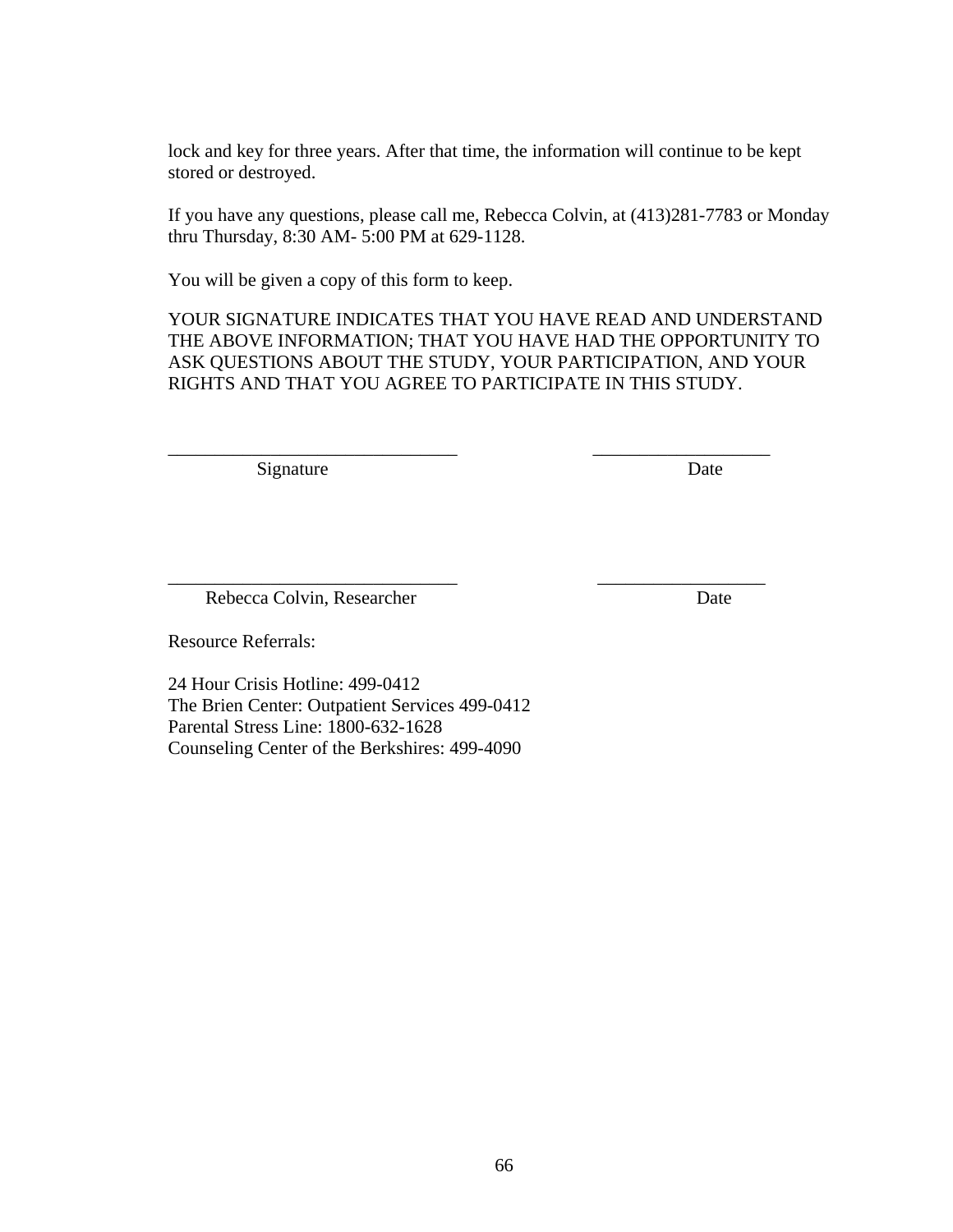# Appendix C

| Participants Name                                                                 |  |  |  |  |  |  |  |
|-----------------------------------------------------------------------------------|--|--|--|--|--|--|--|
| Demographic data questionnaire:                                                   |  |  |  |  |  |  |  |
| 1. What is your present age?                                                      |  |  |  |  |  |  |  |
| 2. How old were you when you delivered your baby?                                 |  |  |  |  |  |  |  |
| 3. What is your race/ethnicity?                                                   |  |  |  |  |  |  |  |
| 4. What is your income level?                                                     |  |  |  |  |  |  |  |
| 0-5,000 5,000-10,000 10,000-15,000 15,000-20,000                                  |  |  |  |  |  |  |  |
| 5. What is your current living status?                                            |  |  |  |  |  |  |  |
| B) With a partner c) With father of your baby D) With parents<br>A) Alone         |  |  |  |  |  |  |  |
| E) With non-parental relatives F) Homeless Shelter G) Teen Living Program         |  |  |  |  |  |  |  |
| 6. What services are you currently being offered and participating in?            |  |  |  |  |  |  |  |
| A) Childcare B) Department of Trasitional (DTA) C) Job Training D) School         |  |  |  |  |  |  |  |
| E)Casemanager F) Homevisitor G)Women Infants and Children (WIC)                   |  |  |  |  |  |  |  |
| H) List all the groups you attend at your agency_________________________________ |  |  |  |  |  |  |  |
| 7. Taken as a whole, how helpful are these groups and services?                   |  |  |  |  |  |  |  |
| $\overline{2}$<br>3<br>$\overline{4}$<br>5<br>1                                   |  |  |  |  |  |  |  |
| Somewhat helpful<br>Very helpful<br>Not helpful at all                            |  |  |  |  |  |  |  |
| 7. What supports don't you have that you would you find helpful?                  |  |  |  |  |  |  |  |

\_\_\_\_\_\_\_\_\_\_\_\_\_\_\_\_\_\_\_\_\_\_\_\_\_\_\_\_\_\_\_\_\_\_\_\_\_\_\_\_\_\_\_\_\_\_\_\_\_\_\_\_\_\_\_\_\_\_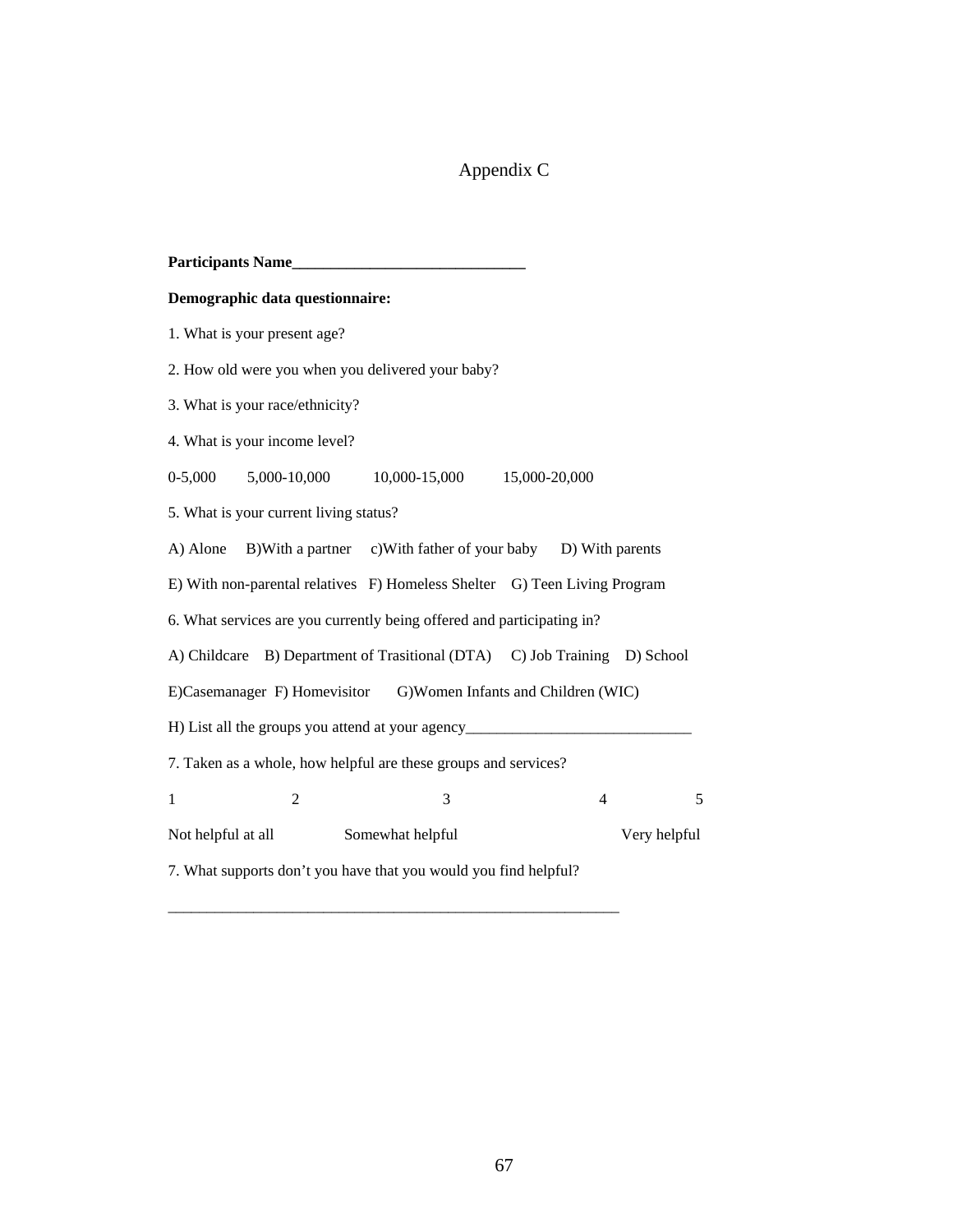#### Appendix D

#### **Brief Symptom Inventory (BSI)**

Below is a list of problems and complaints that people sometimes have. Read each one carefully, and select one of the numbered descriptions that best describes HOW MUCH DISCOMFORT THAT PROBLEM HAS CAUSED YOU DURING THE LAST 3 MONTHS, INCLUDING TODAY. Circle the number you have selected in the column to the right of the problem. Do not skip any items. If you change your mind, block out your first number completely and circle your new choice in the same row. If you have any questions, please ask the clinician.

 $0 = Not$  at all  $1 = A$  little bit  $2 = Modern$   $3 = Quite$  a bit  $4 = Extremely$ 

#### HOW MUCH WERE YOU DISTRESSED BY:

|    | TO W MOCH WERE TOO DISTRESSED BT.                       |          |     |                                          |       |   |
|----|---------------------------------------------------------|----------|-----|------------------------------------------|-------|---|
|    |                                                         |          | all | Not at A little Mod Quite Extreme<br>bit | a bit |   |
| 1. | Nervousness or shakiness inside                         | $\Omega$ | 1   | 2                                        | 3     | 4 |
| 2. | <b>Faintness or dizziness</b>                           | $\Omega$ | 1   | 2                                        | 3     | 4 |
| 3. | The idea that someone else can control                  |          |     |                                          |       |   |
|    | your thoughts                                           | $\Omega$ | 1   | $\overline{2}$                           | 3     | 4 |
| 4. | Feeling others are to blame for most of                 |          |     |                                          |       |   |
|    | your troubles                                           | 0        | 1   | $\overline{2}$                           | 3     | 4 |
| 5. | Trouble remembering things                              | 0        | 1   | 2                                        | 3     | 4 |
| 6. | Feeling easily annoyed or irritated                     | 0        | 1   | 2                                        | 3     | 4 |
| 7. | Pains in heart or chest                                 | 0        | 1   | 2                                        | 3     | 4 |
| 8. | Feeling afraid in open spaces                           | 0        | 1   | 2                                        | 3     | 4 |
| 9. | Thoughts of ending your life                            | $\Omega$ | 1   | $\overline{2}$                           | 3     | 4 |
|    | 10. Feeling that most people cannot be trusted          | 0        | 1   | $\overline{2}$                           | 3     | 4 |
|    | 11. Poor appetite                                       | 0        | 1   | 2                                        | 3     | 4 |
|    | 12. Suddenly scared for no reason                       | $\theta$ | 1   | 2                                        | 3     | 4 |
|    | 13. Temper outbursts that you could not control         | $\theta$ | 1   | $\overline{2}$                           | 3     | 4 |
|    | 14. Feeling lonely even when you are with people        | $\theta$ | 1   | 2                                        | 3     | 4 |
|    | 15. Feeling blocked getting things done                 | $\theta$ | 1   | $\overline{2}$                           | 3     | 4 |
|    | 16. Feeling lonely                                      | 0        | 1   | 2                                        | 3     | 4 |
|    | 17. Feeling blue                                        | 0        | 1   | 2                                        | 3     | 4 |
|    | 18. Feeling no interest in things                       | $\theta$ | 1   | 2                                        | 3     | 4 |
|    | 19. Feeling fearful                                     | $\theta$ | 1   | $\overline{2}$                           | 3     | 4 |
|    | 20. Your feelings being easily hurt                     | $\theta$ | 1   | 2                                        | 3     | 4 |
|    | 21. Feeling that people are unfriendly or dislike you 0 |          | 1   | $\overline{c}$                           | 3     | 4 |
|    | 22. Feeling inferior to others                          | $\theta$ | 1   | $\overline{2}$                           | 3     | 4 |
|    | 23. Nausea or upset stomach                             | $\theta$ | 1   | 2                                        | 3     | 4 |
|    |                                                         |          |     |                                          |       |   |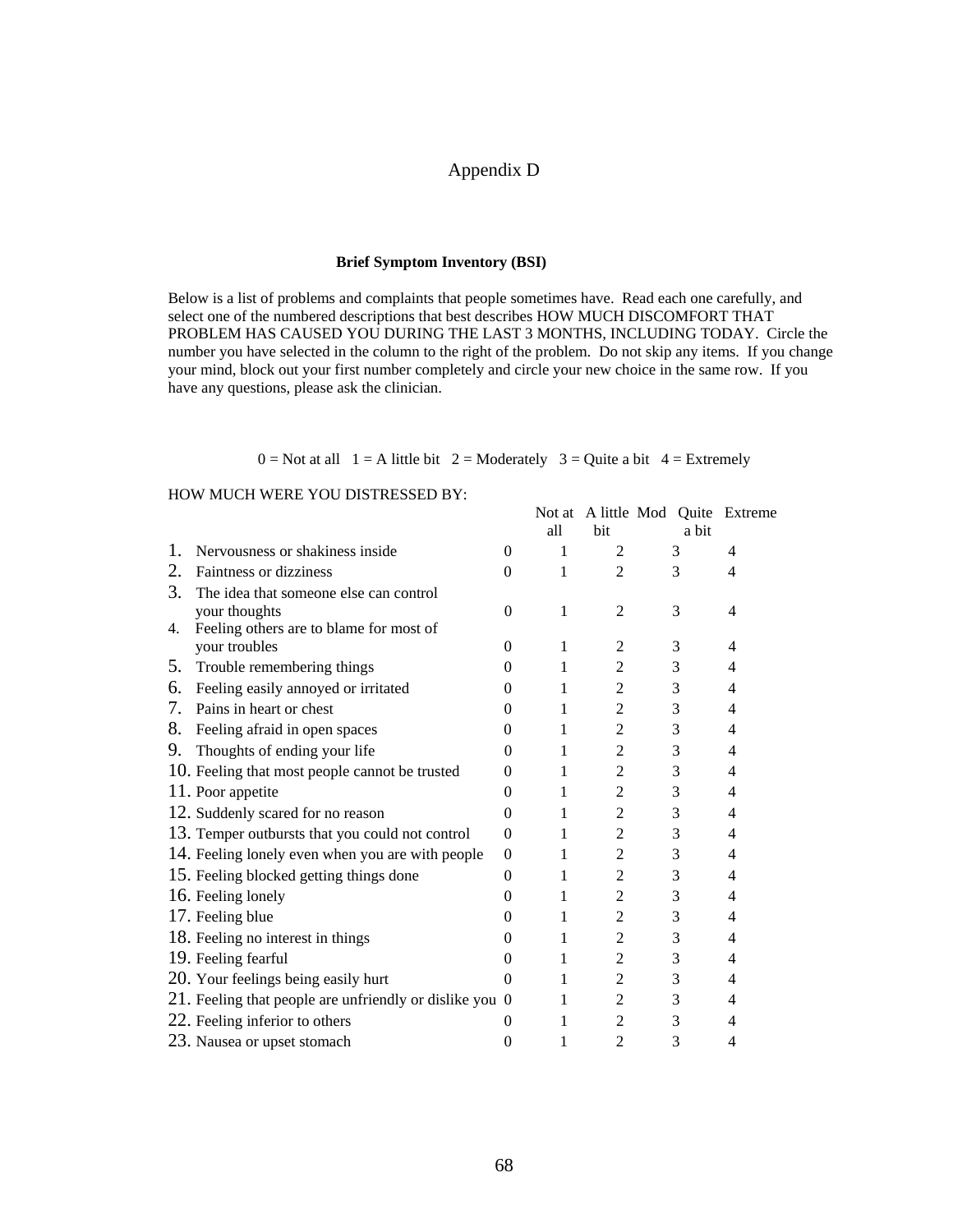|                                                   |                  |              |                |                | Not at A little Mod Quite Extreme |
|---------------------------------------------------|------------------|--------------|----------------|----------------|-----------------------------------|
|                                                   | all              | bit          |                | a bit          |                                   |
| 24. Feeling that you are watched or talked        |                  |              |                |                |                                   |
| about by others                                   | $\overline{0}$   | 1            | $\overline{2}$ | 3              | 4                                 |
| 25. Trouble falling asleep                        | $\overline{0}$   | $\mathbf{1}$ | $\overline{2}$ | 3              | 4                                 |
| 26. Having to check and doublecheck what you do   | $\boldsymbol{0}$ | $\mathbf{1}$ | $\overline{2}$ | 3              | $\overline{\mathcal{L}}$          |
| 27. Difficulty making decisions                   | $\theta$         | 1            | $\overline{2}$ | 3              | 4                                 |
| 28. Feeling afraid to travel on buses, subways    |                  |              |                |                |                                   |
| or trains                                         | $\overline{0}$   | 1            | $\overline{2}$ | 3              | 4                                 |
| 29. Trouble getting your breath                   | $\overline{0}$   | 1            | $\overline{2}$ | 3              | 4                                 |
| 30. Hot or cold spells                            | $\overline{0}$   | 1            | $\overline{2}$ | 3              | 4                                 |
| 31. Having to avoid certain things, places or     |                  |              |                |                |                                   |
| activities because they frighten you              | 0                | 1            | $\overline{2}$ | 3              | 4                                 |
| 32. Your mind going blank                         | $\theta$         | 1            | $\overline{2}$ | 3              | 4                                 |
| 33. Numbness or tingling in parts of your body    | $\overline{0}$   | 1            | $\overline{2}$ | 3              | 4                                 |
| 34. The idea that you should be punished for      |                  |              |                |                |                                   |
| your sins                                         | $\Omega$         | 1            | $\overline{c}$ | 3              | 4                                 |
| 35. Feeling hopeless about the future             | $\theta$         | 1            | $\overline{c}$ | 3              | 4                                 |
| 36. Trouble concentrating                         | $\theta$         | 1            | $\overline{c}$ | 3              | 4                                 |
| 37. Feeling weak in parts of your body            | 0                | 1            | $\overline{c}$ | 3              | 4                                 |
| 38. Feeling tense or keyed up                     | $\theta$         | 1            | $\overline{c}$ | 3              | 4                                 |
| 39. Thoughts of death or dying                    | $\overline{0}$   | 1            | $\overline{c}$ | $\mathfrak{Z}$ | 4                                 |
| 40. Having urges to beat, injure or harm someone  | $\theta$         | 1            | $\overline{c}$ | $\mathfrak{Z}$ | $\overline{4}$                    |
| 41. Having urges to break or smash something      | $\boldsymbol{0}$ | 1            | $\overline{2}$ | 3              | $\overline{4}$                    |
| 42. Feeling very self-conscious with others       | $\Omega$         | 1            | $\overline{2}$ | 3              | $\overline{4}$                    |
| 43. Feeling uneasy in crowds                      | $\Omega$         | 1            | $\overline{2}$ | 3              | 4                                 |
| 44. Never feeling close to another person         | $\Omega$         | 1            | $\overline{c}$ | 3              | $\overline{4}$                    |
| 45. Spells of terror or panic                     | $\theta$         | 1            | $\overline{2}$ | 3              | 4                                 |
| 46. Getting into frequent arguments               | $\theta$         | 1            | $\overline{2}$ | 3              | 4                                 |
| 47. Feeling nervous when you are left alone       | $\theta$         | 1            | $\overline{2}$ | 3              | 4                                 |
| 48. Others not giving you proper credit for       |                  |              |                |                |                                   |
| your achievements                                 | $\Omega$         | 1            | $\overline{c}$ | 3              | 4                                 |
| 49. Feeling so restless you couldn't sit still    | $\Omega$         | 1            | $\overline{2}$ | 3              | 4                                 |
| 50. Feelings of worthlessness                     | $\theta$         | 1            | $\overline{2}$ | 3              | 4                                 |
| 51. Feeling that people will take advantage of    |                  |              |                |                |                                   |
| you if you let them                               | $\boldsymbol{0}$ | $\mathbf{1}$ | $\overline{2}$ | 3              | 4                                 |
| 52. Feelings of guilt                             | 0                | 1            | $\overline{c}$ | 3              | $\overline{4}$                    |
| 53. The idea that something is wrong in your mind | 0                | 1            | $\overline{2}$ | 3              | $\overline{4}$                    |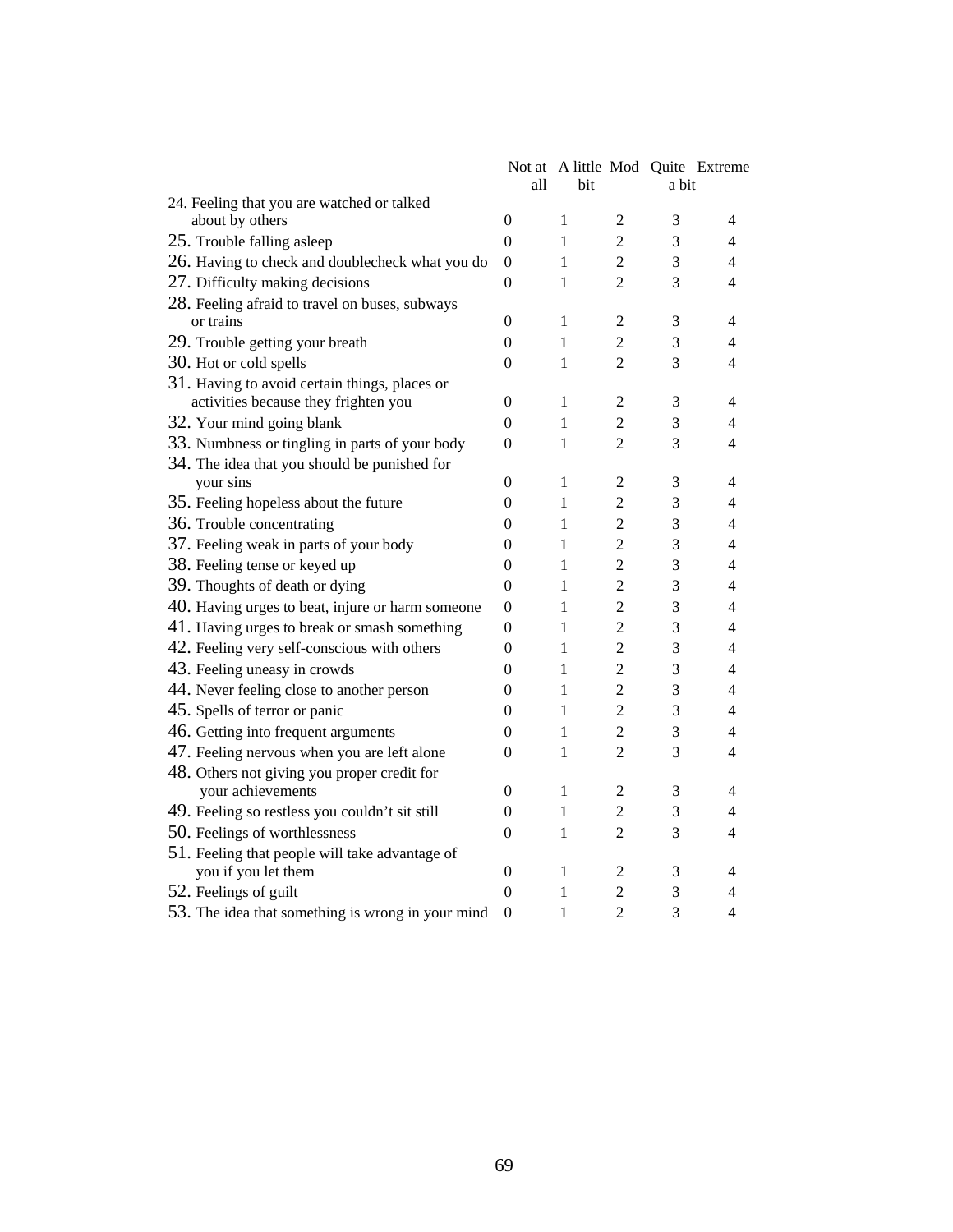## Appendix E

Please rate the following items using the scale below.

| Strongly |  | Strongly |
|----------|--|----------|
| Disagree |  | Agree    |

- \_\_\_ 1. On the whole, I am satisfied with myself.
- \_\_\_ 2. At times I think I am no good at all.
- \_\_\_ 3. I feel that I have a number of good qualities.
- \_\_\_ 4. I am able to do things as well as most other people.
- \_\_\_ 5. I feel I do not have much to be proud of.
- \_\_\_ 6. I certainly feel useless at times.
- \_\_\_ 7. I feel that I'm a person of worth, at least on an equal plane with others.
- \_\_\_ 8. I wish I could have more respect for myself.
- \_\_\_ 9. All in all, I am inclined to feel that I am a failure.
- \_\_\_ 10. I take a positive attitude toward myself.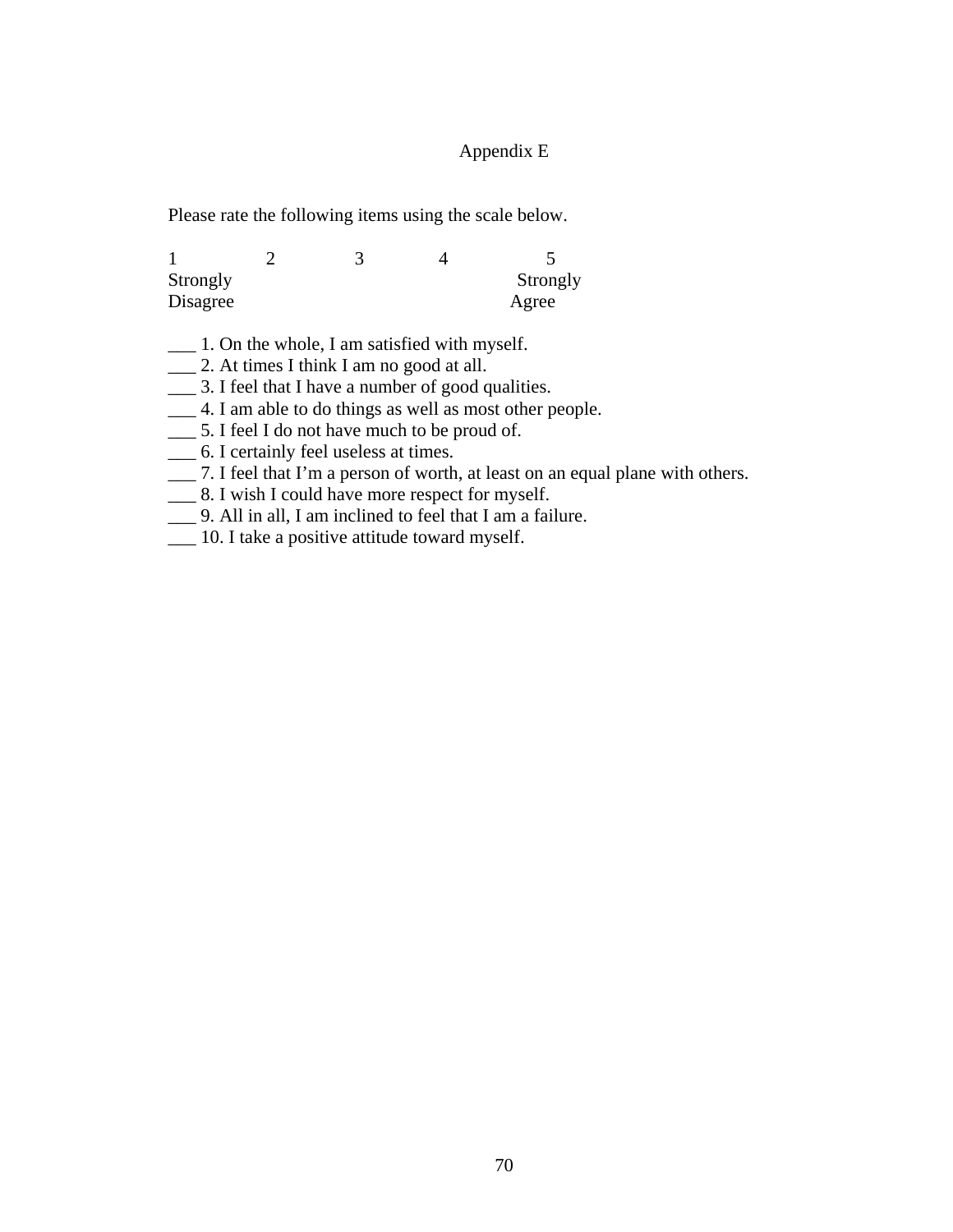# Appendix F

# Program Staff Questionnaire

Participant's name\_\_\_\_\_\_\_\_\_\_\_\_\_\_\_\_\_\_\_\_\_\_\_\_\_\_\_\_\_\_\_\_\_\_\_\_\_\_\_\_\_\_

For each participant who has consented to participate in the study, please rate her participation in the social supports listed below.

Rate participation with social support on a scale of 1-5 over the past six months. 1 being never and 5 being always.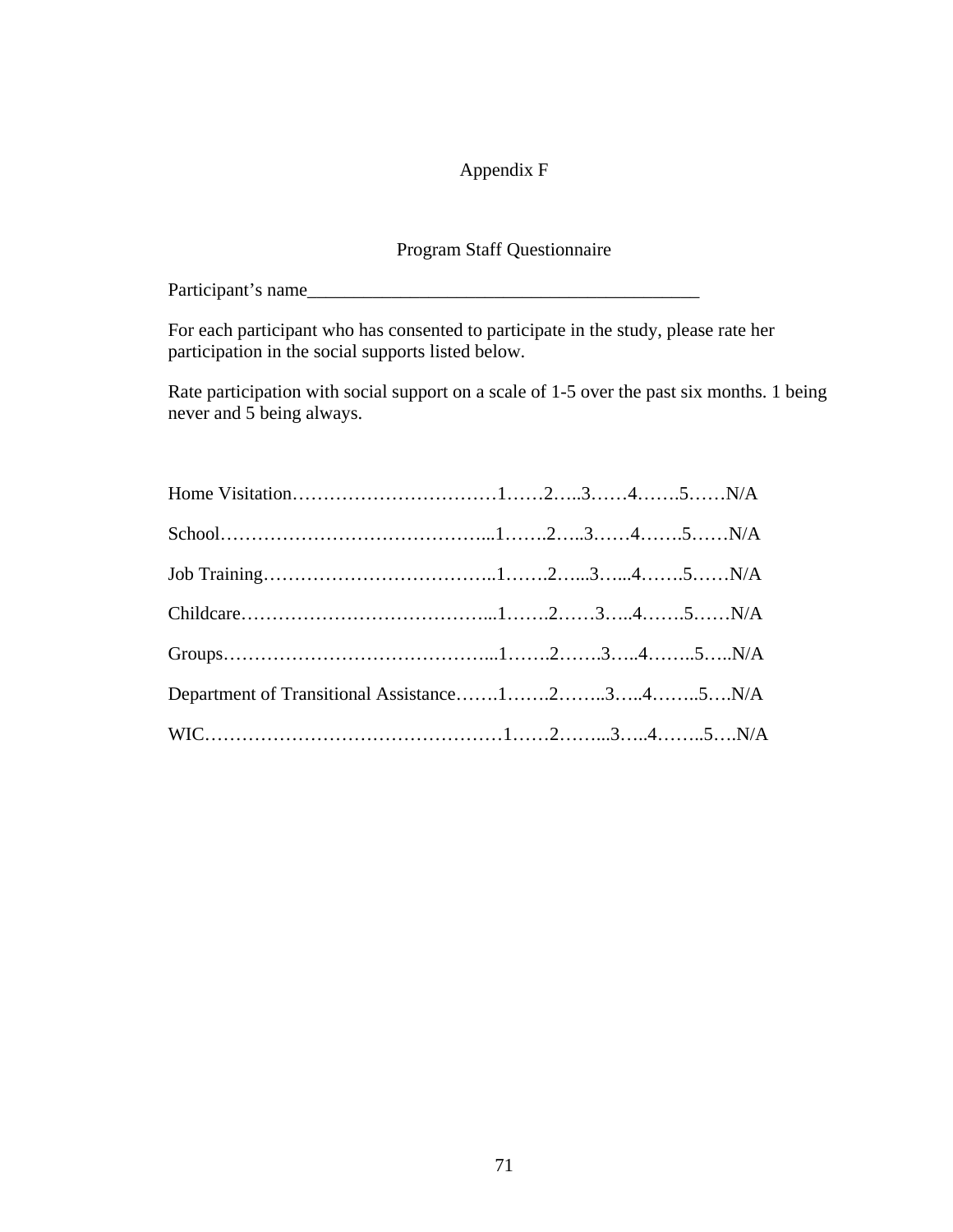Appendix G

# ARE YOU A MOTHER AGE 14-21>?

# I NEED YOUR HELP

## I AM DOING A MASTER'S THESIS RESEARCH PROJECT AND I AM LOOKING AT HOW YOUR FEELINGS ABOUT YOURSELF HELP OR HINDER YOUR GETTING THE SUPPORTS YOU NEED.

THIS INFORMATION WILL HELP CASE MANAGERS, HOMEVISITORS, AND PROGRAM STAFF TO BETTER SUPPORT YOU AND YOUR CHILD.

### **IF YOU ARE INTERESTED IN PARTICIPATING IN THIS STUDY PLEASE CONTACT REBECCA COLVIN AT 413-629-1128**

PARTICIPATION INCLUDES ANSWERING QUESTIONS THAT WILL TAKE A TOTAL OF 20 MINUTES. THEN I WILL TALK WITH YOUR HOME VISITOR WHO WILL TELL ME HOW OFTEN YOU USED VARIOUS KINDS OF SUPPORT.

### **ALL INFORMATION IS CONFIDENTIAL**

WE WILL MEET IN GROUPS AND PIZZA AND CHILDCARE WILL BE PROVIDED.